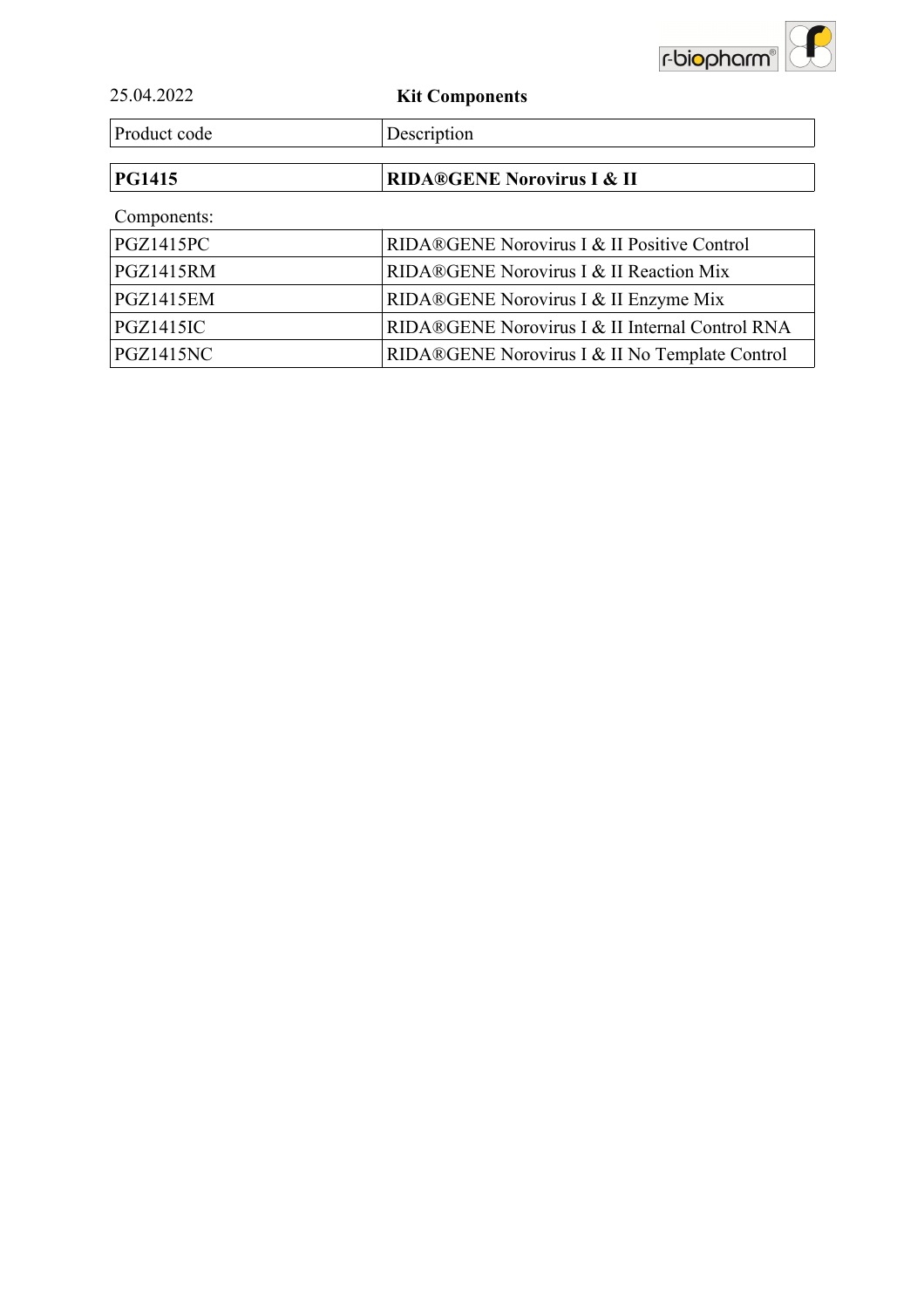

**according to 1907/2006/EC, Article 31**

Printing date 25.04.2022 Version number 3.0 Revision: 25.04.2022

### **SECTION 1: Identification of the substance/mixture and of the company/ undertaking**

**1.1 Product identifier**

**Trade name: RIDA®GENE Norovirus I & II Positive Control**

**Article number:** PGZ1415PC

**1.2 Relevant identified uses of the substance or mixture and uses advised against** No further relevant information available. **Application of the substance / the preparation:** In vitro

#### **1.3 Details of the supplier of the safety data sheet Manufacturer/Supplier:** R-Biopharm AG

An der neuen Bergstraße 17 D-64297 Darmstadt

**Further information obtainable from:** e-mail: info@r-biopharm.de **1.4 Emergency telephone number:**

CHEMTREC (worldwide): +1 703-741-5970 / 1-800-424-9300 CHEMTREC (United Kingdom): 44-870-8200418 and 44-2038073798 (toll free) For additional worldwide local emergency numbers refer to section 16.

### **SECTION 2: Hazards identification**

#### **2.1 Classification of the substance or mixture Classification according to Regulation (EC) No 1272/2008** The product is not classified, according to the CLP regulation.

**2.2 Label elements Labelling according to Regulation (EC) No 1272/2008** Void **Hazard pictograms** Void **Signal word** Void **Hazard statements** Void **2.3 Other hazards Results of PBT and vPvB assessment PBT:** Not applicable. **vPvB:** Not applicable.

### **SECTION 3: Composition/information on ingredients**

**3.2 Chemical characterisation: Mixtures Description:** Mixture of substances with nonhazardous additions.

**Dangerous components:** Void **Additional information:** For the wording of the listed hazard phrases refer to section 16.

### **SECTION 4: First aid measures**

### **4.1 Description of first aid measures**

**General information:** No special measures required.

**After inhalation:** Supply fresh air; consult doctor in case of complaints.

**After skin contact:** Immediately wash with water and soap and rinse thoroughly.

**After eye contact:** Rinse opened eye for several minutes under running water.

**After swallowing:** If symptoms persist consult doctor.

**4.2 Most important symptoms and effects, both acute and delayed**

No further relevant information available.

(Contd. on page 2)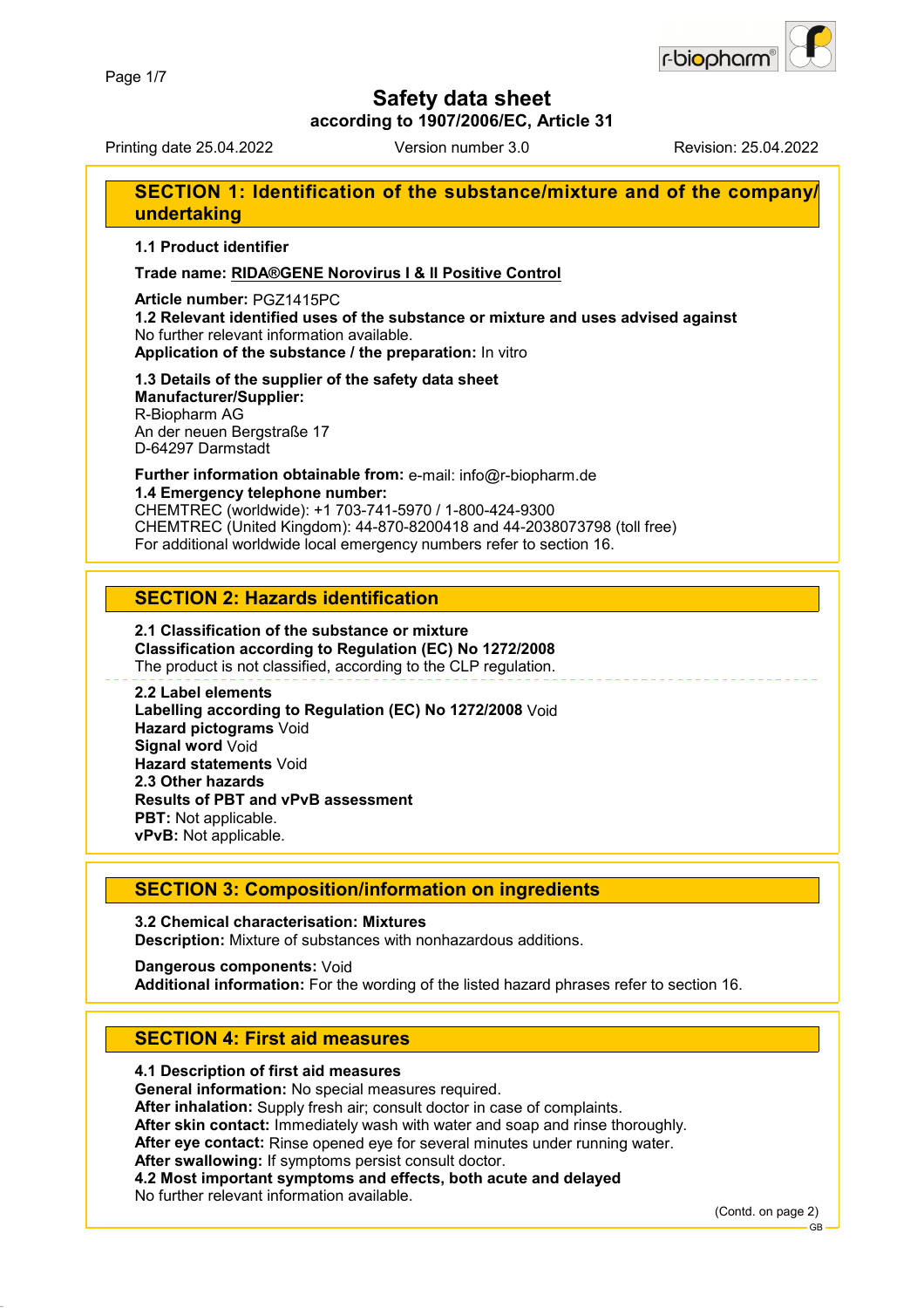

**according to 1907/2006/EC, Article 31**

Printing date 25.04.2022 Version number 3.0 Revision: 25.04.2022

#### **Trade name: RIDA®GENE Norovirus I & II Positive Control**

(Contd. of page 1)

**4.3 Indication of any immediate medical attention and special treatment needed** No further relevant information available.

### **SECTION 5: Firefighting measures**

**5.1 Extinguishing media**

**Suitable extinguishing agents:** Use fire extinguishing methods suitable to surrounding conditions. **5.2 Special hazards arising from the substance or mixture**

No further relevant information available.

**5.3 Advice for firefighters**

**Protective equipment:** No special measures required.

### **SECTION 6: Accidental release measures**

**6.1 Personal precautions, protective equipment and emergency procedures**

Wear protective clothing.

**6.2 Environmental precautions:**

Dilute with plenty of water.

Do not allow to enter sewers/ surface or ground water.

**6.3 Methods and material for containment and cleaning up:**

Absorb with liquid-binding material (sand, diatomite, acid binders, universal binders, sawdust).

**6.4 Reference to other sections**

See Section 7 for information on safe handling.

See Section 8 for information on personal protection equipment.

See Section 13 for disposal information.

### **SECTION 7: Handling and storage**

**7.1 Precautions for safe handling** No special measures required. **Information about fire - and explosion protection:** No special measures required.

**7.2 Conditions for safe storage, including any incompatibilities Storage:**

**Requirements to be met by storerooms and receptacles:** No special requirements. **Information about storage in one common storage facility:** Not required. **Further information about storage conditions:** None.

**7.3 Specific end use(s)** No further relevant information available.

### **SECTION 8: Exposure controls/personal protection**

#### **8.1 Control parameters**

**Additional information about design of technical facilities:** No further data; see item 7.

**Ingredients with limit values that require monitoring at the workplace:**

The product does not contain any relevant quantities of materials with critical values that have to be monitored at the workplace.

**Additional information:** The lists valid during the making were used as basis.

#### **8.2 Exposure controls**

**Personal protective equipment:**

**General protective and hygienic measures:**

The usual precautionary measures are to be adhered to when handling chemicals. **Respiratory protection:** Not required.

(Contd. on page 3)

GB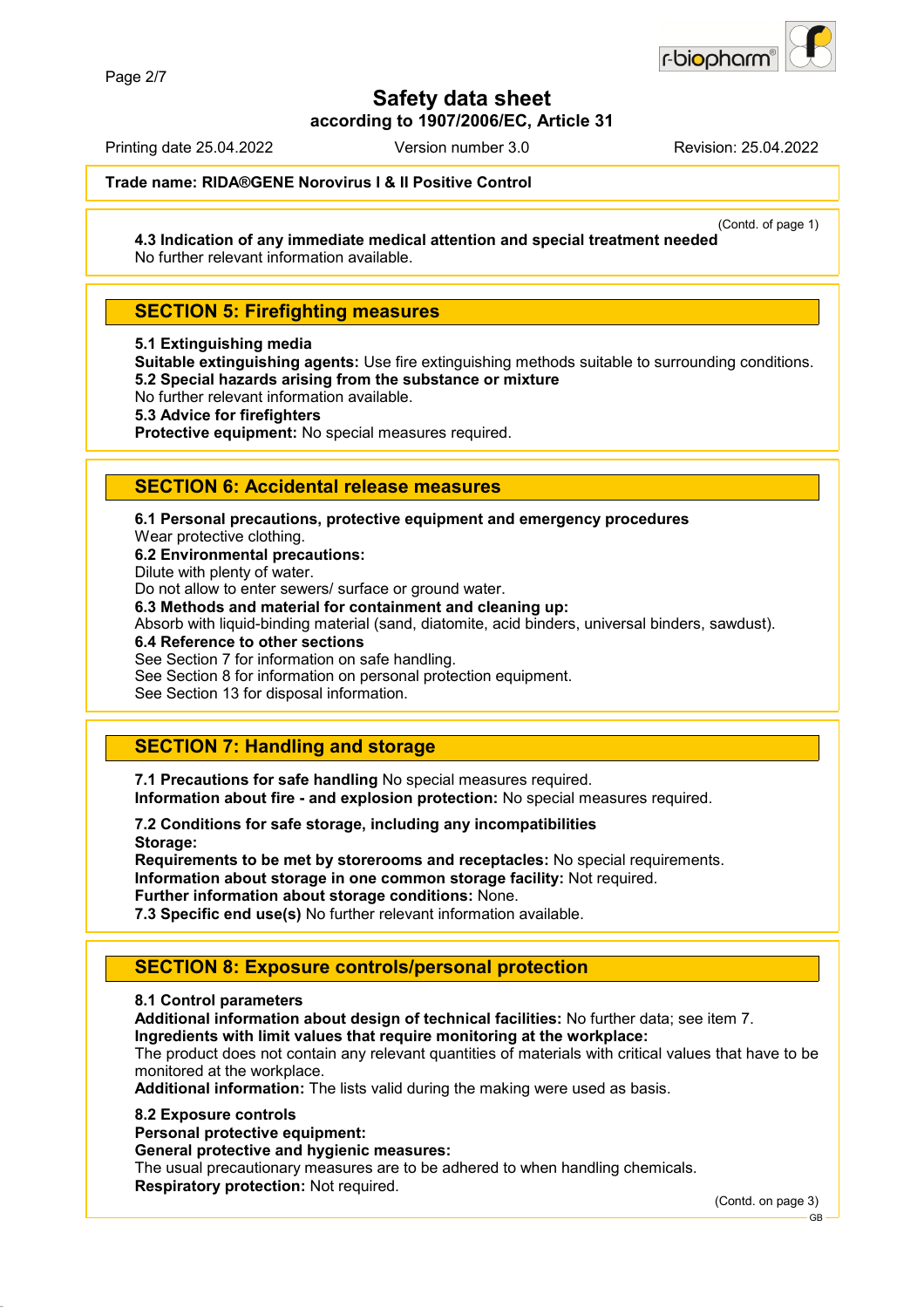**according to 1907/2006/EC, Article 31**

Printing date 25.04.2022 Version number 3.0 Revision: 25.04.2022

#### **Trade name: RIDA®GENE Norovirus I & II Positive Control**

#### **Protection of hands:**

The glove material has to be impermeable and resistant to the product/ the substance/ the preparation.

Due to missing tests no recommendation to the glove material can be given for the product/ the preparation/ the chemical mixture.

Selection of the glove material on consideration of the penetration times, rates of diffusion and the degradation

#### **Material of gloves**

The selection of the suitable gloves does not only depend on the material, but also on further marks of quality and varies from manufacturer to manufacturer. As the product is a preparation of several substances, the resistance of the glove material can not be calculated in advance and has therefore to be checked prior to the application.

#### **Penetration time of glove material**

The exact break trough time has to be found out by the manufacturer of the protective gloves and has to be observed.

#### **For the permanent contact gloves made of the following materials are suitable:**

The exact break trough time has to be found out by the manufacturer of the protective gloves and has to be observed.

#### **As protection from splashes gloves made of the following materials are suitable:**

The exact break trough time has to be found out by the manufacturer of the protective gloves and has to be observed.

**Eye protection:** Goggles recommended during refilling

| 9.1 Information on basic physical and chemical properties |                                               |
|-----------------------------------------------------------|-----------------------------------------------|
| <b>General Information</b>                                |                                               |
| Appearance:                                               |                                               |
| Form:                                                     | Fluid                                         |
| Colour:                                                   | Colourless                                    |
| Odour:<br><b>Odour threshold:</b>                         | Characteristic<br>Not determined.             |
|                                                           |                                               |
| pH-value at 20 °C:                                        | 8                                             |
| <b>Change in condition</b>                                |                                               |
| Melting point/freezing point:                             | 0 °C                                          |
| Initial boiling point and boiling range: 100 °C           |                                               |
| Flash point:                                              | Not applicable.                               |
| Flammability (solid, gas):                                | Not applicable.                               |
| <b>Decomposition temperature:</b>                         | Not determined.                               |
| Auto-ignition temperature:                                | Product is not selfigniting.                  |
| <b>Explosive properties:</b>                              | Product does not present an explosion hazard. |
| <b>Explosion limits:</b>                                  |                                               |
| Lower:                                                    | Not determined.                               |
| Upper:                                                    | Not determined.                               |
| Vapour pressure at 20 °C:                                 | 23 hPa                                        |
| Density at 20 °C:                                         | $0.997$ g/cm <sup>3</sup>                     |
| <b>Relative density</b>                                   | Not determined.                               |



(Contd. of page 2)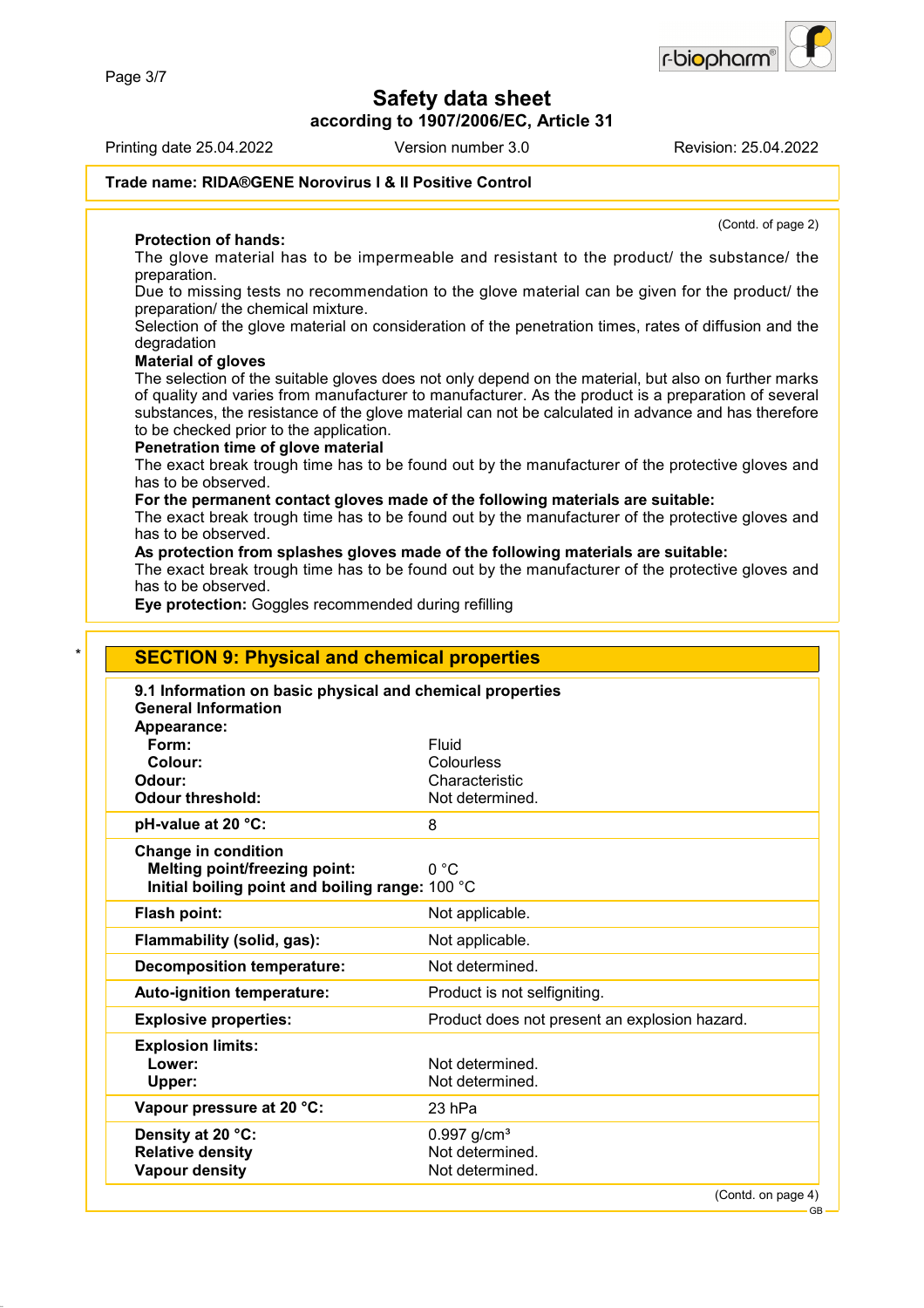**according to 1907/2006/EC, Article 31**

Printing date 25.04.2022 Version number 3.0 Revision: 25.04.2022

#### **Trade name: RIDA®GENE Norovirus I & II Positive Control**

|                                             | (Contd. of page 3)                         |
|---------------------------------------------|--------------------------------------------|
| <b>Evaporation rate</b>                     | Not determined.                            |
| Solubility in / Miscibility with<br>water:  | Fully miscible.                            |
| Partition coefficient: n-octanol/water:     | Not determined.                            |
| <b>Viscosity:</b><br>Dynamic:<br>Kinematic: | Not determined.<br>Not determined.         |
| Solvent content:<br>Water:                  | 95.0%                                      |
| Solids content:                             | 5.0%                                       |
| 9.2 Other information                       | No further relevant information available. |

### **SECTION 10: Stability and reactivity**

**10.1 Reactivity** No further relevant information available.

**10.2 Chemical stability**

**Thermal decomposition / conditions to be avoided:**

No decomposition if used according to specifications.

**10.3 Possibility of hazardous reactions** No dangerous reactions known.

**10.4 Conditions to avoid** No further relevant information available.

**10.5 Incompatible materials:** No further relevant information available.

**10.6 Hazardous decomposition products:** No dangerous decomposition products known.

### **SECTION 11: Toxicological information**

**11.1 Information on toxicological effects**

**Acute toxicity** Based on available data, the classification criteria are not met. **Primary irritant effect:**

**Skin corrosion/irritation** Based on available data, the classification criteria are not met. **Serious eye damage/irritation** Based on available data, the classification criteria are not met. **Respiratory or skin sensitisation** Based on available data, the classification criteria are not met. **Additional toxicological information:**

**CMR effects (carcinogenity, mutagenicity and toxicity for reproduction)**

**Germ cell mutagenicity** Based on available data, the classification criteria are not met.

**Carcinogenicity** Based on available data, the classification criteria are not met.

**Reproductive toxicity** Based on available data, the classification criteria are not met.

**STOT-single exposure** Based on available data, the classification criteria are not met. **STOT-repeated exposure** Based on available data, the classification criteria are not met.

**Aspiration hazard** Based on available data, the classification criteria are not met.

### **SECTION 12: Ecological information**

#### **12.1 Toxicity**

**Aquatic toxicity:** No further relevant information available.

**12.2 Persistence and degradability** No further relevant information available.

**12.3 Bioaccumulative potential** No further relevant information available.

**12.4 Mobility in soil** No further relevant information available.

(Contd. on page 5)

GB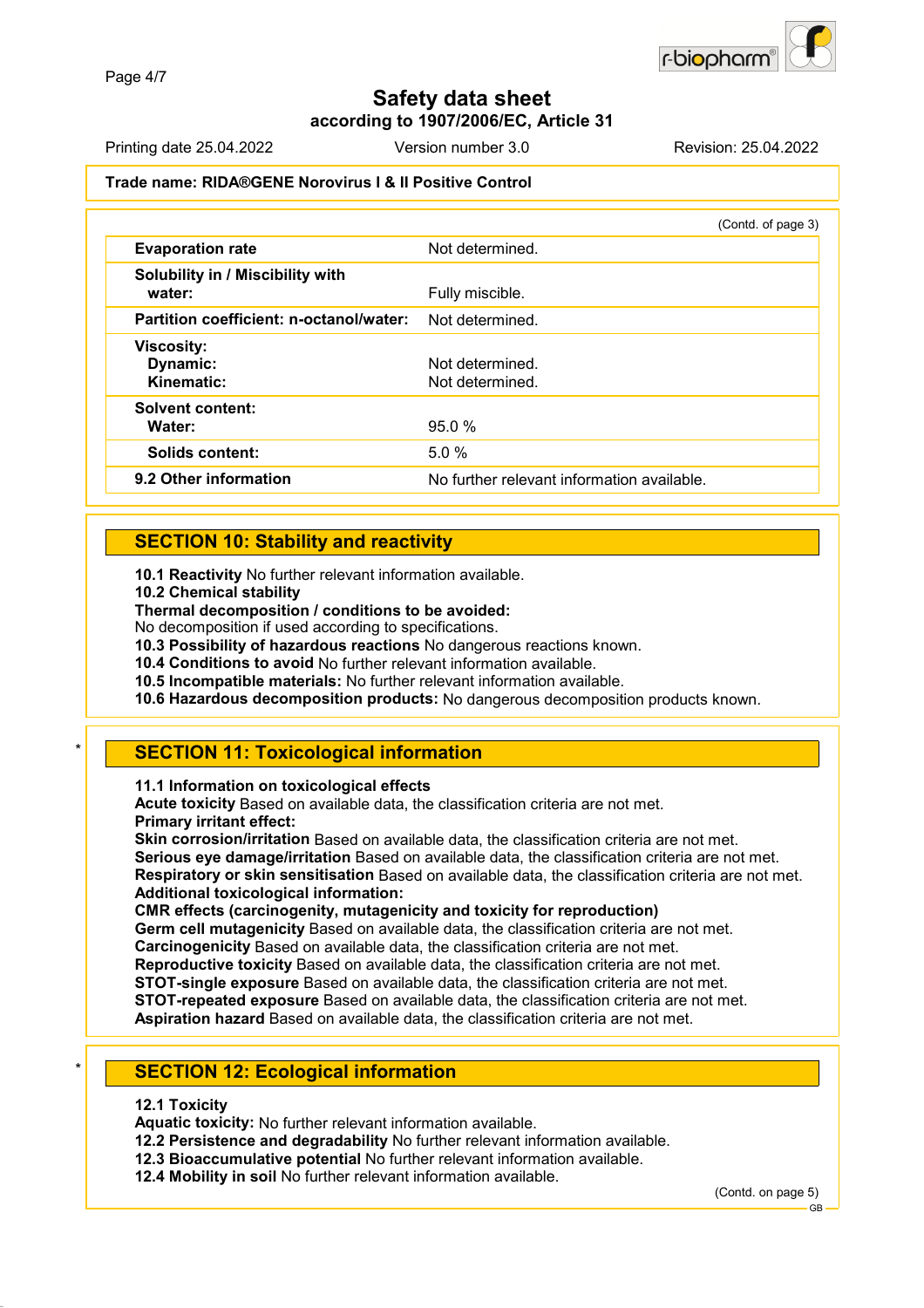**according to 1907/2006/EC, Article 31**

Printing date 25.04.2022 Version number 3.0 Revision: 25.04.2022

#### **Trade name: RIDA®GENE Norovirus I & II Positive Control**

(Contd. of page 4)

**Additional ecological information: General notes:** Water hazard class 1 (German Regulation) (Self-assessment): slightly hazardous for water Do not allow undiluted product or large quantities of it to reach ground water, water course or sewage system. **12.5 Results of PBT and vPvB assessment PBT:** Not applicable. **vPvB:** Not applicable. **12.6 Other adverse effects** No further relevant information available.

#### **SECTION 13: Disposal considerations**

**13.1 Waste treatment methods**

**Recommendation** Disposal must be made according to official regulations.

#### **Uncleaned packaging:**

**Recommendation:** Disposal must be made according to official regulations. **Recommended cleansing agents:** Water, if necessary together with cleansing agents.

| <b>SECTION 14: Transport information</b>                                   |                                                         |
|----------------------------------------------------------------------------|---------------------------------------------------------|
| 14.1 UN-Number<br>ADR, ADN, IMDG, IATA                                     | Void                                                    |
| 14.2 UN proper shipping name<br>ADR, ADN, IMDG, IATA                       | Void                                                    |
| 14.3 Transport hazard class(es)                                            |                                                         |
| ADR, ADN, IMDG, IATA<br><b>Class</b>                                       | Void                                                    |
| 14.4 Packing group<br>ADR, IMDG, IATA                                      | Void                                                    |
| 14.5 Environmental hazards:<br><b>Marine pollutant:</b>                    | No.                                                     |
| 14.6 Special precautions for user                                          | Not applicable.                                         |
| 14.7 Transport in bulk according to Annex II<br>of Marpol and the IBC Code | Not applicable.                                         |
| <b>Transport/Additional information:</b>                                   | Not dangerous according to the above<br>specifications. |
| <b>UN "Model Regulation":</b>                                              | Void                                                    |

### **SECTION 15: Regulatory information**

**15.1 Safety, health and environmental regulations/legislation specific for the substance or mixture**

**Directive 2012/18/EU**

**Named dangerous substances - ANNEX I** None of the ingredients is listed.

(Contd. on page 6) GB



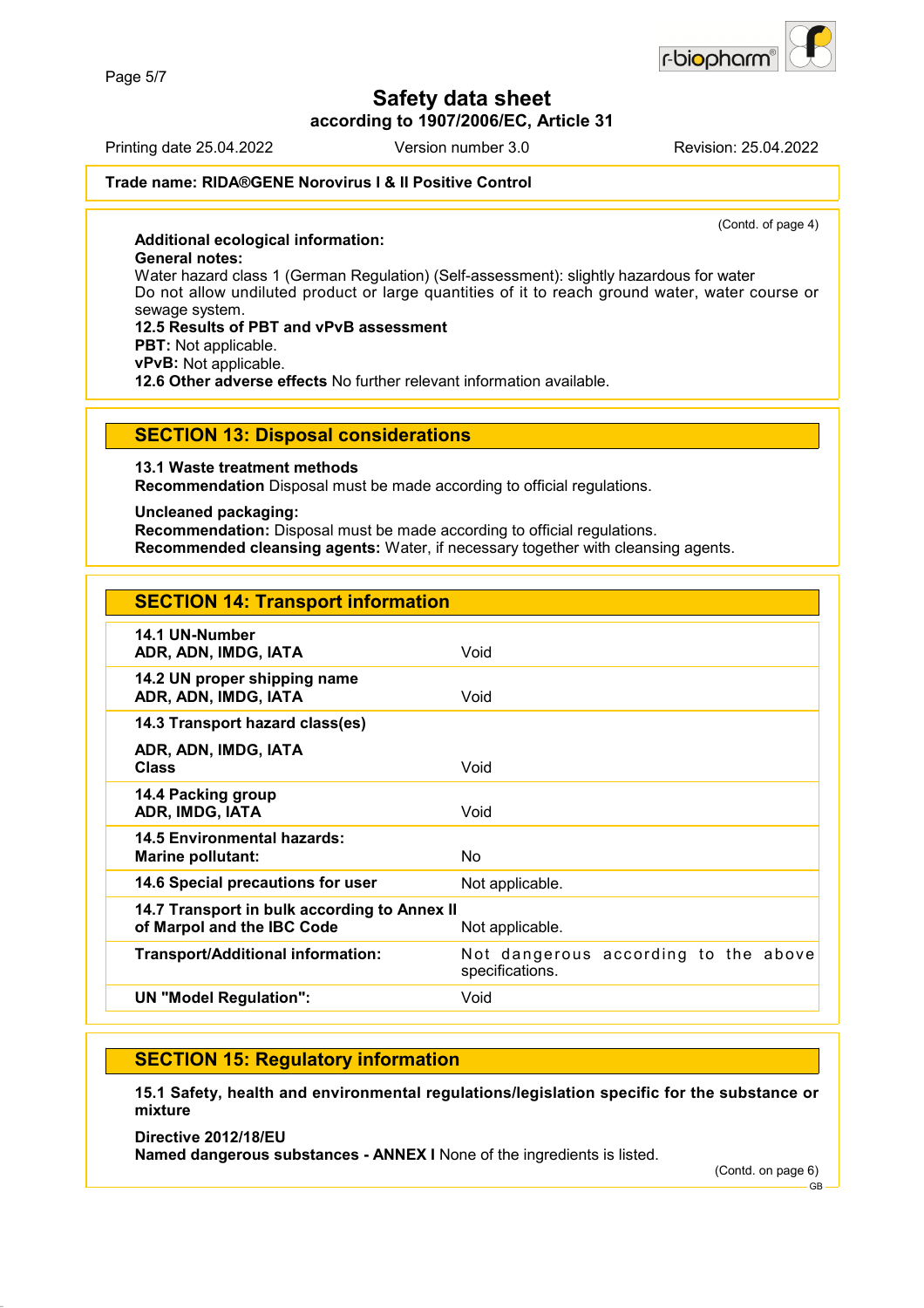**according to 1907/2006/EC, Article 31**

Printing date 25.04.2022 Version number 3.0 Revision: 25.04.2022

r-biopharr

#### **Trade name: RIDA®GENE Norovirus I & II Positive Control**

(Contd. of page 5)

#### **National regulations:**

**Waterhazard class:** Water hazard class 1 (Self-assessment): slightly hazardous for water. **15.2 Chemical safety assessment:** A Chemical Safety Assessment has not been carried out.

#### **SECTION 16: Other information**

This information is based on our present knowledge. However, this shall not constitute a guarantee for any specific product features and shall not establish a legally valid contractual relationship.

**Department issuing SDS:** QS 0049-6151-8102-0 **Contact:** QS 0049-6151-8102-0 **Worldwide local emergency numbers** Argentina Spanish Local (City) Buenos Aires Americas 54-1159839431 Australia English Local (City) Sydney Oceania 61-290372994 Austria German Local (City) Vienna Europe 43-13649237 Belgium French Local (City) Brussels Europe 32-28083237 Brazil Portuguese Local (City) Rio De Janeiro Americas 55-2139581449 Brazil Portuguese Local (City) Sao Paulo Americas 55-1143491359 Brazil - Toll Free Portuguese Toll free Mobile-Enabled Americas 0800 892 0479 Bulgaria Bulgarian Local (City) Plovdiv Europe 359-32570104 Cayman Islands English Local (National) Americas 345-749-8392 Chile Spanish Local (City) Santiago Americas 56 2 2581 4934 China Mandarin Local (National) Asia 4001-204937 Colombia Spanish Toll Free Americas 01800-710-2151 Costa Rica Spanish Local (National) Americas 506-40003869 Croatia Croatian Local (City) Zagreb Europe 385-17776920 Czech Republic Czech Local (City) Prague Europe 420-228880039 Denmark Danish Local (National) Europe 45-69918573 Dominican Republic Spanish Local (City) Santo Domingo Americas (829) 956-7588 El Salvador Spanish Local (City) San Salvador Americas 503 2136 7633 Estonia Estonian Local (National) Europe 372-6681294 Finland Finnish Local (City) Helsinki Europe 358-942419014 France French National Europe 33-975181407 Germany German Local (City) Frankfurt Europe 49-69643508409 0800-181-7059 Greece Greek Local (City) Athens Europe 30-2111768478 Grenada English Local (City) St George Americas 1 (473) 230-0165 Guinea French Americas 224 660 71 03 00 Hong Kong Toll Free Asia 800-968-793 Hungary Hungarian Local (City) Budapest Europe 36-18088425 Iceland Icelandic Local (City) Reykjavik Europe 354 539 0655 India Hindi, Bengali, English Asia 000-800-100-7141 Indonesia Indonesian Toll Free Asia 001-803-017-9114 Ireland English Local (City) Dublin Europe 353-19014670 Israel Hebrew Local (City) Tel Aviv Asia 972-37630639 Italy Italian Local (City) Milan Europe 39-0245557031 800-789-767 Japan Japanese Local (City) Tokyo Asia 81-345209637 Latvia Latvian Lettish Local (City) Riga Europe 371-66165504 Lithuania Lithuanian Local (City) Vilnius Europe 370-52140238 Luxembourg French and German Europe 352-20202416 Macedonia Macedonian Local (City) Skopje Europe 389 2 551 7456 Malaysia Malay Local (City) Kuala Lumpur Asia 60-39212579 41-800-815-308 Mexico Spanish Americas 01-800-681-9531 Netherlands Dutch Europe 31-858880596 New Zealand English Local (City) Auckland Oceania 64-98010034 Nigeria Hausa Local (City) Lagos Europe 234 1 227 8883 Panama Spanish Local (National) Americas 507-8322475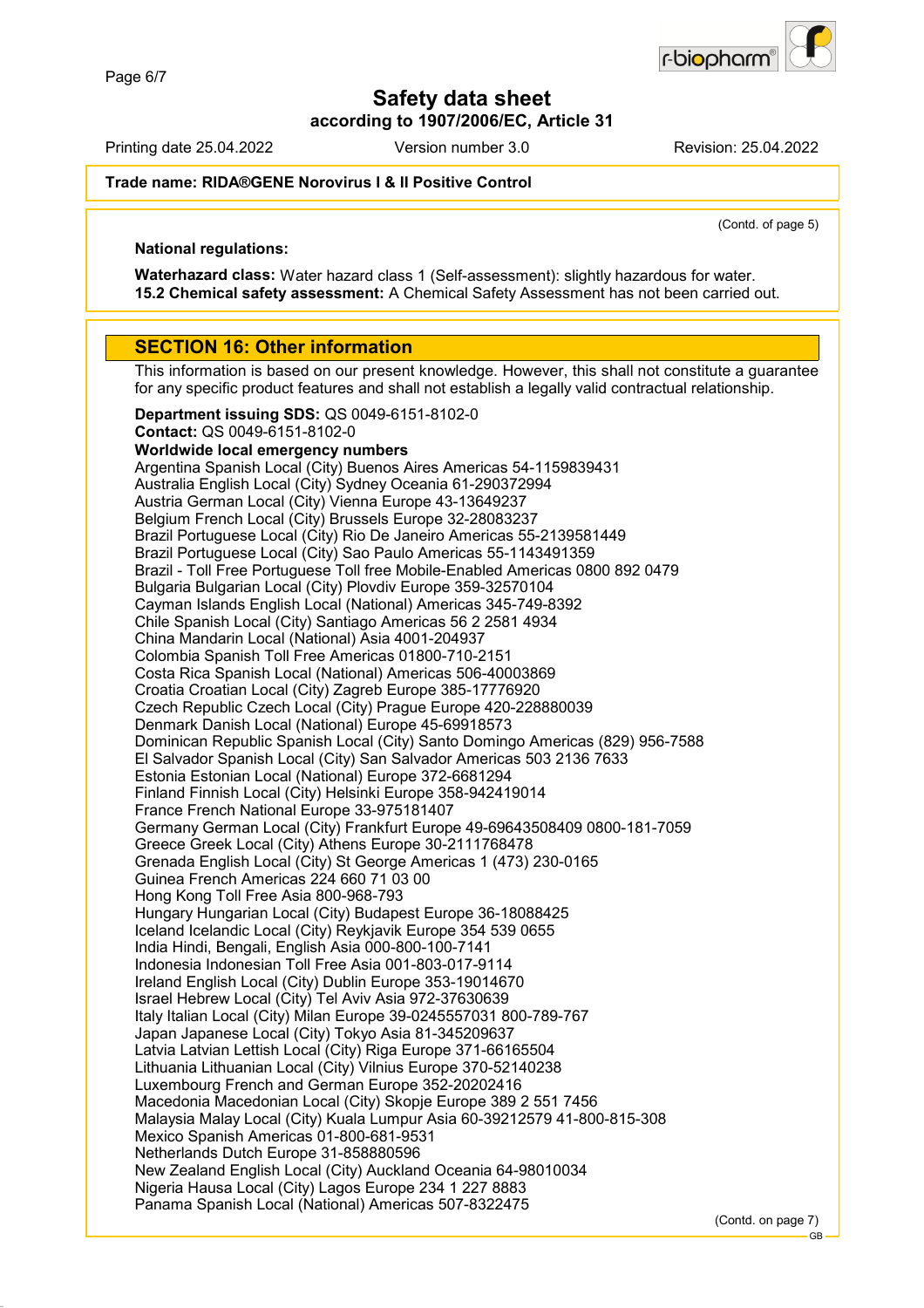Page 7/7

**Safety data sheet**

**according to 1907/2006/EC, Article 31**



GB

Printing date 25.04.2022 Version number 3.0 Revision: 25.04.2022 **Trade name: RIDA®GENE Norovirus I & II Positive Control** (Contd. of page 6) Peru Spanish Local (City) Lima Americas 51-17071295 Philippines Tagalog Local (City) Manila Asia 1-800-1-116-1020 Poland Polish Local (City) Warsaw Europe 48-223988029 Portugal Portuguese Local (National) Europe 351-308801773 Romania Romanian Local (National) Europe 40-37-6300026 Russia RussianToll Free Mobile-Enabled Asia 8-800-100-6346 Saudi Arabia Arabic and English CHEMTREC DID Only Asia 966-8111095861 Singapore English and Mandarin Asia 65-31581349 or 800-101-2201 Slovakia Slovak Local (City) Bratislava Europe 421-233057972 Slovenia Slovenian Local (City) Ljubljana Europe 38-618888016 South Africa English Toll Free Africa 0-800-983-611 South Korea Korean Toll Free Asia 003-0813-2549 and 080-822-1374 Spain Spanish Local (City) Barcelona Europe 34-931768545 and 900-868538 Sweden Swedish Local (City) Stockholm Europe 46-852503403 Switzerland German and French and Italian Zurich Europe 41-435082011 Taiwan Mandarin Local (City) Taipei Asia 886-2-7741-4207 and 00801-14-8954 Thailand Thai Toll Free Asia 01-800-13-203-9987 Trinidad and Tobago English Local (National) Americas 1-868-224-5716 Turkey Turkish Local (City) Istanbul Europe 90-212-7055340 Ukraine Ukrainian Europe 380-947101374 United Kingdom English Local (City) London Europe 44-870-8200418 and 44-2038073798 **Abbreviations and acronyms:** ADR: Accord relatif au transport international des marchandises dangereuses par route (European Agreement Concerning the International Carriage of Dangerous Goods by Road) IMDG: International Maritime Code for Dangerous Goods IATA: International Air Transport Association GHS: Globally Harmonised System of Classification and Labelling of Chemicals EINECS: European Inventory of Existing Commercial Chemical Substances ELINCS: European List of Notified Chemical Substances CAS: Chemical Abstracts Service (division of the American Chemical Society) PBT: Persistent, Bioaccumulative and Toxic vPvB: very Persistent and very Bioaccumulative **\* Data compared to the previous version altered.**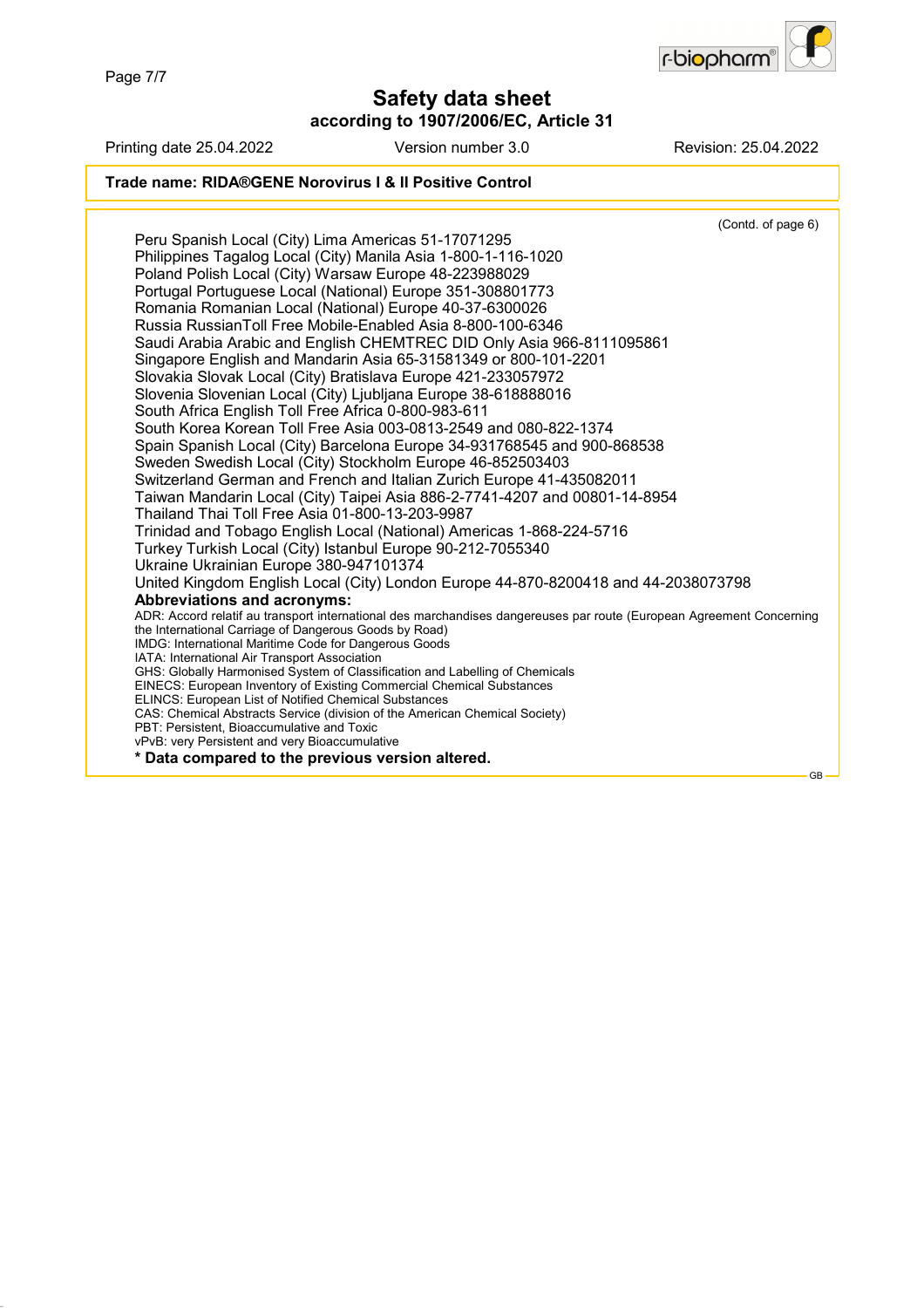

**according to 1907/2006/EC, Article 31**

Printing date 25.04.2022 Version number 3.0 Revision: 25.04.2022

### **SECTION 1: Identification of the substance/mixture and of the company/ undertaking**

**1.1 Product identifier**

**Trade name: RIDA®GENE Norovirus I & II Reaction Mix**

**Article number:** PGZ1415RM

**1.2 Relevant identified uses of the substance or mixture and uses advised against** No further relevant information available. **Application of the substance / the preparation:** In vitro

#### **1.3 Details of the supplier of the safety data sheet Manufacturer/Supplier:** R-Biopharm AG

An der neuen Bergstraße 17 D-64297 Darmstadt

**Further information obtainable from:** e-mail: info@r-biopharm.de **1.4 Emergency telephone number:**

CHEMTREC (worldwide): +1 703-741-5970 / 1-800-424-9300 CHEMTREC (United Kingdom): 44-870-8200418 and 44-2038073798 (toll free) For additional worldwide local emergency numbers refer to section 16.

### **SECTION 2: Hazards identification**

#### **2.1 Classification of the substance or mixture Classification according to Regulation (EC) No 1272/2008** The product is not classified, according to the CLP regulation.

**2.2 Label elements Labelling according to Regulation (EC) No 1272/2008** Void **Hazard pictograms** Void **Signal word** Void **Hazard statements** Void **2.3 Other hazards Results of PBT and vPvB assessment PBT:** Not applicable. **vPvB:** Not applicable.

### **SECTION 3: Composition/information on ingredients**

**3.2 Chemical characterisation: Mixtures Description:** Mixture of substances with nonhazardous additions.

**Dangerous components:** Void **Additional information:** For the wording of the listed hazard phrases refer to section 16.

### **SECTION 4: First aid measures**

#### **4.1 Description of first aid measures**

**General information:** No special measures required.

**After inhalation:** Supply fresh air; consult doctor in case of complaints.

**After skin contact:** Immediately wash with water and soap and rinse thoroughly.

**After eye contact:** Rinse opened eye for several minutes under running water.

**After swallowing:** If symptoms persist consult doctor.

**4.2 Most important symptoms and effects, both acute and delayed**

No further relevant information available.

(Contd. on page 2)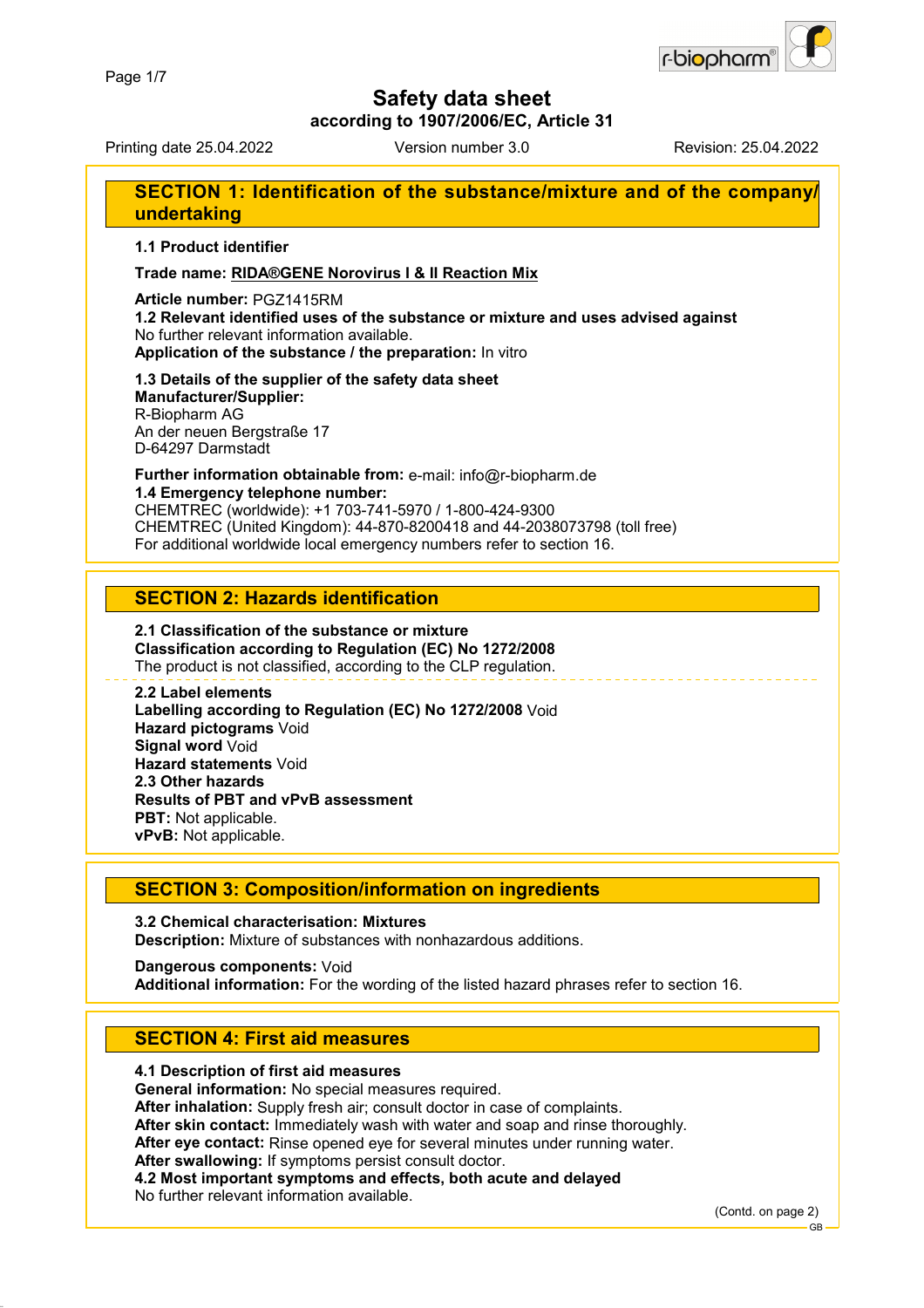

**according to 1907/2006/EC, Article 31**

Printing date 25.04.2022 Version number 3.0 Revision: 25.04.2022

**Trade name: RIDA®GENE Norovirus I & II Reaction Mix**

(Contd. of page 1)

**4.3 Indication of any immediate medical attention and special treatment needed** No further relevant information available.

### **SECTION 5: Firefighting measures**

**5.1 Extinguishing media**

**Suitable extinguishing agents:** Use fire extinguishing methods suitable to surrounding conditions. **5.2 Special hazards arising from the substance or mixture**

No further relevant information available.

**5.3 Advice for firefighters**

**Protective equipment:** No special measures required.

### **SECTION 6: Accidental release measures**

**6.1 Personal precautions, protective equipment and emergency procedures**

Wear protective clothing.

**6.2 Environmental precautions:**

Dilute with plenty of water.

Do not allow to enter sewers/ surface or ground water.

**6.3 Methods and material for containment and cleaning up:**

Absorb with liquid-binding material (sand, diatomite, acid binders, universal binders, sawdust).

**6.4 Reference to other sections**

See Section 7 for information on safe handling.

See Section 8 for information on personal protection equipment.

See Section 13 for disposal information.

### **SECTION 7: Handling and storage**

**7.1 Precautions for safe handling** No special measures required. **Information about fire - and explosion protection:** No special measures required.

**7.2 Conditions for safe storage, including any incompatibilities Storage:**

**Requirements to be met by storerooms and receptacles:** No special requirements. **Information about storage in one common storage facility:** Not required. **Further information about storage conditions:** None.

**7.3 Specific end use(s)** No further relevant information available.

### **SECTION 8: Exposure controls/personal protection**

#### **8.1 Control parameters**

**Additional information about design of technical facilities:** No further data; see item 7.

**Ingredients with limit values that require monitoring at the workplace:**

The product does not contain any relevant quantities of materials with critical values that have to be monitored at the workplace.

**Additional information:** The lists valid during the making were used as basis.

#### **8.2 Exposure controls**

**Personal protective equipment:**

**General protective and hygienic measures:**

The usual precautionary measures are to be adhered to when handling chemicals. **Respiratory protection:** Not required.

(Contd. on page 3)

GB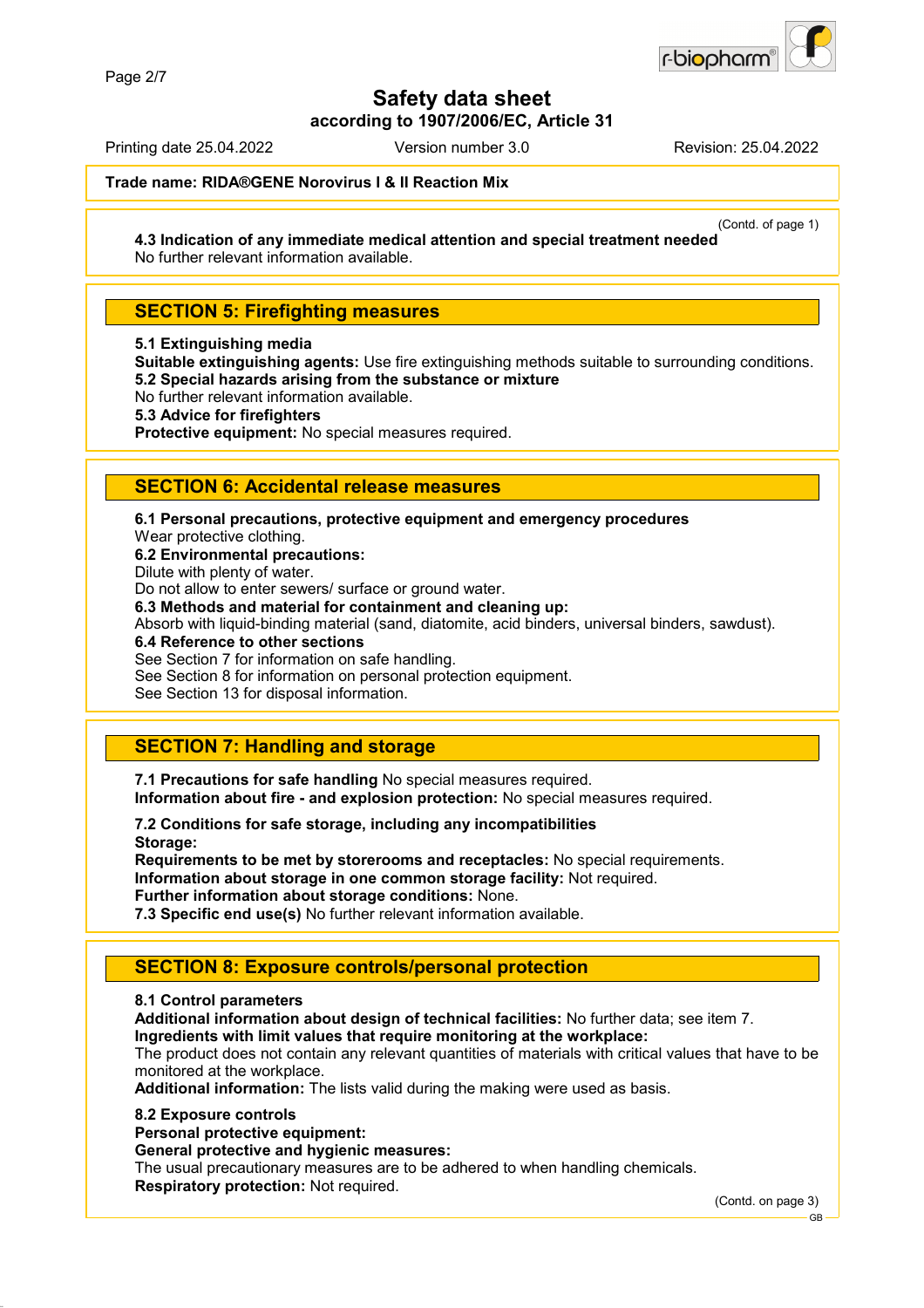**according to 1907/2006/EC, Article 31**

Printing date 25.04.2022 Version number 3.0 Revision: 25.04.2022

(Contd. of page 2)

#### **Trade name: RIDA®GENE Norovirus I & II Reaction Mix**

#### **Protection of hands:**

The glove material has to be impermeable and resistant to the product/ the substance/ the preparation.

Due to missing tests no recommendation to the glove material can be given for the product/ the preparation/ the chemical mixture.

Selection of the glove material on consideration of the penetration times, rates of diffusion and the degradation

#### **Material of gloves**

The selection of the suitable gloves does not only depend on the material, but also on further marks of quality and varies from manufacturer to manufacturer. As the product is a preparation of several substances, the resistance of the glove material can not be calculated in advance and has therefore to be checked prior to the application.

#### **Penetration time of glove material**

The exact break trough time has to be found out by the manufacturer of the protective gloves and has to be observed.

#### **For the permanent contact gloves made of the following materials are suitable:**

The exact break trough time has to be found out by the manufacturer of the protective gloves and has to be observed.

#### **As protection from splashes gloves made of the following materials are suitable:**

The exact break trough time has to be found out by the manufacturer of the protective gloves and has to be observed.

**Eye protection:** Goggles recommended during refilling

| 9.1 Information on basic physical and chemical properties<br><b>General Information</b> |                                               |
|-----------------------------------------------------------------------------------------|-----------------------------------------------|
| Appearance:                                                                             |                                               |
| Form:                                                                                   | Fluid                                         |
| Colour:                                                                                 | Colourless                                    |
| Odour:                                                                                  | Characteristic                                |
| <b>Odour threshold:</b>                                                                 | Not determined.                               |
| pH-value at 20 °C:                                                                      | 8                                             |
| <b>Change in condition</b>                                                              |                                               |
| <b>Melting point/freezing point:</b>                                                    | 0 °C                                          |
| Initial boiling point and boiling range: 100 °C                                         |                                               |
| Flash point:                                                                            | Not applicable.                               |
| Flammability (solid, gas):                                                              | Not applicable.                               |
| <b>Decomposition temperature:</b>                                                       | Not determined.                               |
| Auto-ignition temperature:                                                              | Product is not selfigniting.                  |
| <b>Explosive properties:</b>                                                            | Product does not present an explosion hazard. |
| <b>Explosion limits:</b>                                                                |                                               |
| Lower:                                                                                  | Not determined.                               |
| Upper:                                                                                  | Not determined.                               |
| Vapour pressure at 20 °C:                                                               | 23 hPa                                        |
| Density at 20 °C:                                                                       | $0.997$ g/cm <sup>3</sup>                     |
| <b>Relative density</b>                                                                 | Not determined.                               |

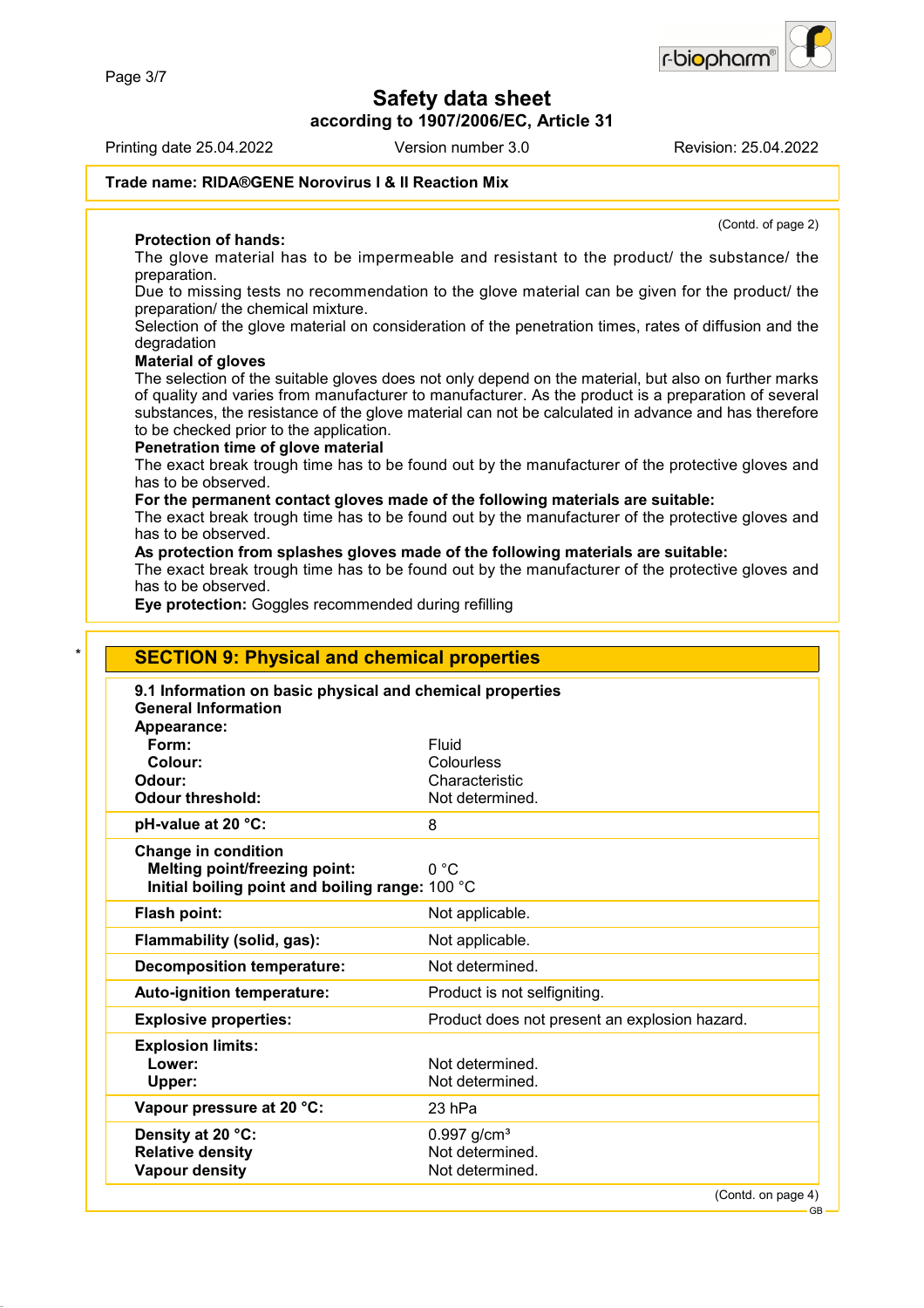### **Safety data sheet according to 1907/2006/EC, Article 31**

Printing date 25.04.2022 Version number 3.0 Revision: 25.04.2022

#### **Trade name: RIDA®GENE Norovirus I & II Reaction Mix**

|                                             | (Contd. of page 3)                         |
|---------------------------------------------|--------------------------------------------|
| <b>Evaporation rate</b>                     | Not determined.                            |
| Solubility in / Miscibility with<br>water:  | Fully miscible.                            |
| Partition coefficient: n-octanol/water:     | Not determined.                            |
| <b>Viscosity:</b><br>Dynamic:<br>Kinematic: | Not determined.<br>Not determined.         |
| <b>Solvent content:</b><br>Water:           | 95.0%                                      |
| <b>Solids content:</b>                      | 5.0%                                       |
| 9.2 Other information                       | No further relevant information available. |

### **SECTION 10: Stability and reactivity**

**10.1 Reactivity** No further relevant information available.

**10.2 Chemical stability**

**Thermal decomposition / conditions to be avoided:**

No decomposition if used according to specifications.

**10.3 Possibility of hazardous reactions** No dangerous reactions known.

**10.4 Conditions to avoid** No further relevant information available.

**10.5 Incompatible materials:** No further relevant information available.

**10.6 Hazardous decomposition products:** No dangerous decomposition products known.

### **SECTION 11: Toxicological information**

**11.1 Information on toxicological effects**

**Acute toxicity** Based on available data, the classification criteria are not met. **Primary irritant effect:**

**Skin corrosion/irritation** Based on available data, the classification criteria are not met. **Serious eye damage/irritation** Based on available data, the classification criteria are not met. **Respiratory or skin sensitisation** Based on available data, the classification criteria are not met. **Additional toxicological information:**

**CMR effects (carcinogenity, mutagenicity and toxicity for reproduction)**

**Germ cell mutagenicity** Based on available data, the classification criteria are not met.

**Carcinogenicity** Based on available data, the classification criteria are not met.

**Reproductive toxicity** Based on available data, the classification criteria are not met.

**STOT-single exposure** Based on available data, the classification criteria are not met. **STOT-repeated exposure** Based on available data, the classification criteria are not met.

**Aspiration hazard** Based on available data, the classification criteria are not met.

### **SECTION 12: Ecological information**

#### **12.1 Toxicity**

**Aquatic toxicity:** No further relevant information available.

**12.2 Persistence and degradability** No further relevant information available.

**12.3 Bioaccumulative potential** No further relevant information available.

**12.4 Mobility in soil** No further relevant information available.

(Contd. on page 5)

GB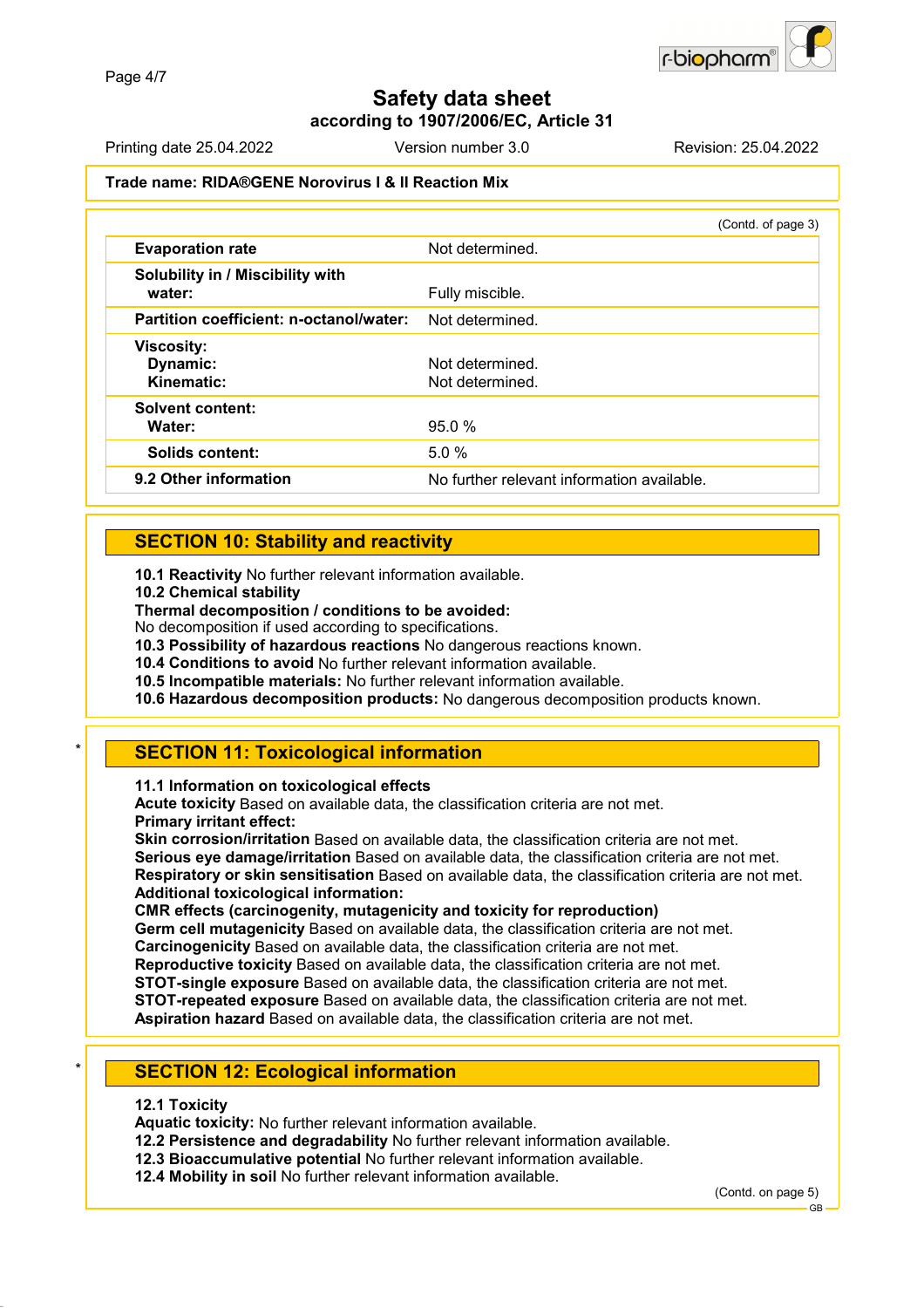**according to 1907/2006/EC, Article 31**

Printing date 25.04.2022 Version number 3.0 Revision: 25.04.2022

#### **Trade name: RIDA®GENE Norovirus I & II Reaction Mix**

(Contd. of page 4)

**Additional ecological information: General notes:** Water hazard class 1 (German Regulation) (Self-assessment): slightly hazardous for water Do not allow undiluted product or large quantities of it to reach ground water, water course or sewage system. **12.5 Results of PBT and vPvB assessment PBT:** Not applicable. **vPvB:** Not applicable. **12.6 Other adverse effects** No further relevant information available.

#### **SECTION 13: Disposal considerations**

**13.1 Waste treatment methods**

**Recommendation** Disposal must be made according to official regulations.

#### **Uncleaned packaging:**

**Recommendation:** Disposal must be made according to official regulations. **Recommended cleansing agents:** Water, if necessary together with cleansing agents.

| <b>SECTION 14: Transport information</b>                                   |                                                         |
|----------------------------------------------------------------------------|---------------------------------------------------------|
| 14.1 UN-Number<br>ADR, ADN, IMDG, IATA                                     | Void                                                    |
| 14.2 UN proper shipping name<br>ADR, ADN, IMDG, IATA                       | Void                                                    |
| 14.3 Transport hazard class(es)                                            |                                                         |
| ADR, ADN, IMDG, IATA<br><b>Class</b>                                       | Void                                                    |
| 14.4 Packing group<br>ADR, IMDG, IATA                                      | Void                                                    |
| 14.5 Environmental hazards:<br><b>Marine pollutant:</b>                    | No.                                                     |
| 14.6 Special precautions for user                                          | Not applicable.                                         |
| 14.7 Transport in bulk according to Annex II<br>of Marpol and the IBC Code | Not applicable.                                         |
| <b>Transport/Additional information:</b>                                   | Not dangerous according to the above<br>specifications. |
| <b>UN "Model Regulation":</b>                                              | Void                                                    |

### **SECTION 15: Regulatory information**

**15.1 Safety, health and environmental regulations/legislation specific for the substance or mixture**

**Directive 2012/18/EU**

**Named dangerous substances - ANNEX I** None of the ingredients is listed.

(Contd. on page 6)



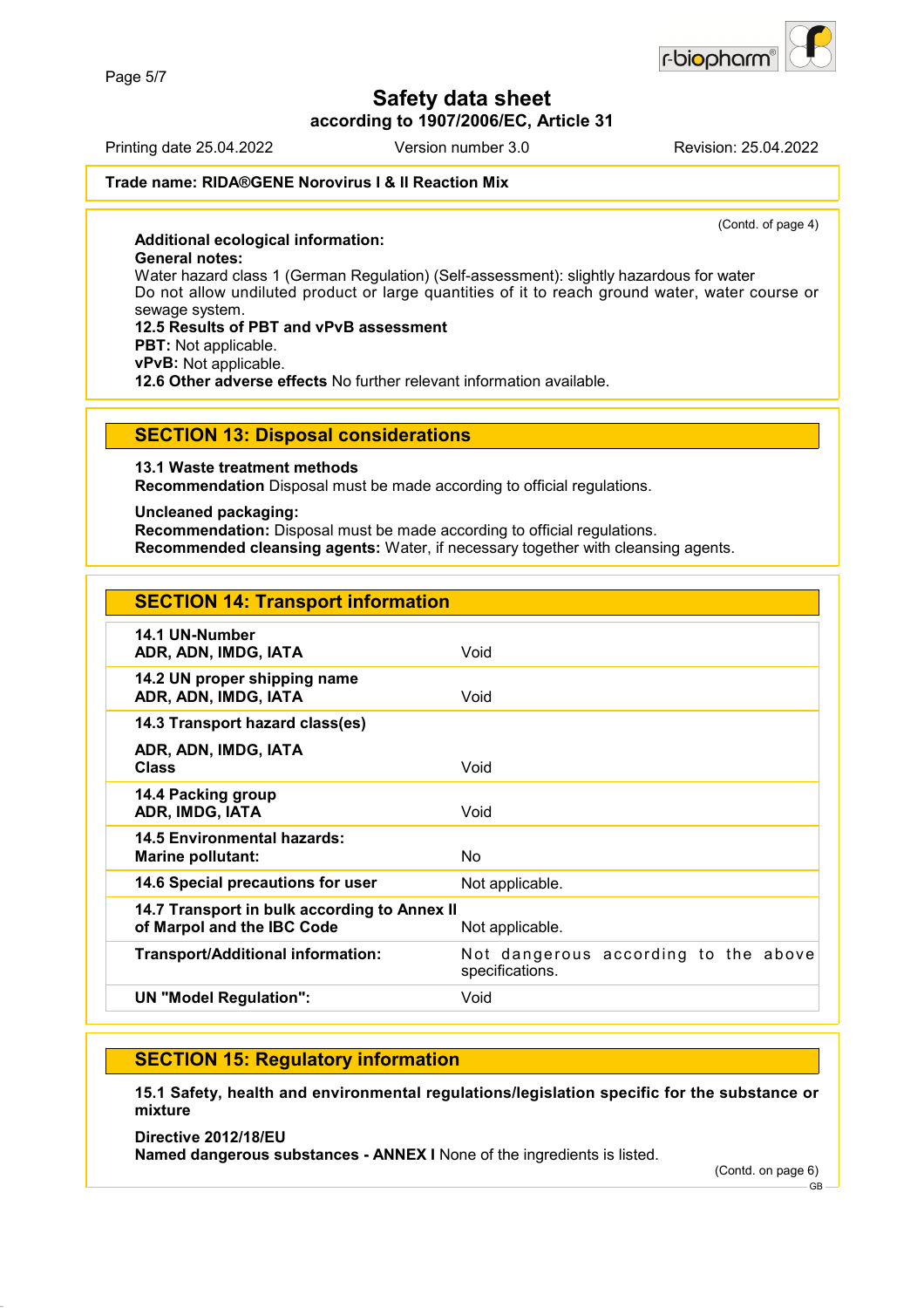r-biopharr

**Safety data sheet**

**according to 1907/2006/EC, Article 31**

Printing date 25.04.2022 Version number 3.0 Revision: 25.04.2022

**Trade name: RIDA®GENE Norovirus I & II Reaction Mix**

(Contd. of page 5)

#### **National regulations:**

**Waterhazard class:** Water hazard class 1 (Self-assessment): slightly hazardous for water. **15.2 Chemical safety assessment:** A Chemical Safety Assessment has not been carried out.

#### **SECTION 16: Other information**

This information is based on our present knowledge. However, this shall not constitute a guarantee for any specific product features and shall not establish a legally valid contractual relationship.

**Department issuing SDS:** QS 0049-6151-8102-0 **Contact:** QS 0049-6151-8102-0 **Worldwide local emergency numbers** Argentina Spanish Local (City) Buenos Aires Americas 54-1159839431 Australia English Local (City) Sydney Oceania 61-290372994 Austria German Local (City) Vienna Europe 43-13649237 Belgium French Local (City) Brussels Europe 32-28083237 Brazil Portuguese Local (City) Rio De Janeiro Americas 55-2139581449 Brazil Portuguese Local (City) Sao Paulo Americas 55-1143491359 Brazil - Toll Free Portuguese Toll free Mobile-Enabled Americas 0800 892 0479 Bulgaria Bulgarian Local (City) Plovdiv Europe 359-32570104 Cayman Islands English Local (National) Americas 345-749-8392 Chile Spanish Local (City) Santiago Americas 56 2 2581 4934 China Mandarin Local (National) Asia 4001-204937 Colombia Spanish Toll Free Americas 01800-710-2151 Costa Rica Spanish Local (National) Americas 506-40003869 Croatia Croatian Local (City) Zagreb Europe 385-17776920 Czech Republic Czech Local (City) Prague Europe 420-228880039 Denmark Danish Local (National) Europe 45-69918573 Dominican Republic Spanish Local (City) Santo Domingo Americas (829) 956-7588 El Salvador Spanish Local (City) San Salvador Americas 503 2136 7633 Estonia Estonian Local (National) Europe 372-6681294 Finland Finnish Local (City) Helsinki Europe 358-942419014 France French National Europe 33-975181407 Germany German Local (City) Frankfurt Europe 49-69643508409 0800-181-7059 Greece Greek Local (City) Athens Europe 30-2111768478 Grenada English Local (City) St George Americas 1 (473) 230-0165 Guinea French Americas 224 660 71 03 00 Hong Kong Toll Free Asia 800-968-793 Hungary Hungarian Local (City) Budapest Europe 36-18088425 Iceland Icelandic Local (City) Reykjavik Europe 354 539 0655 India Hindi, Bengali, English Asia 000-800-100-7141 Indonesia Indonesian Toll Free Asia 001-803-017-9114 Ireland English Local (City) Dublin Europe 353-19014670 Israel Hebrew Local (City) Tel Aviv Asia 972-37630639 Italy Italian Local (City) Milan Europe 39-0245557031 800-789-767 Japan Japanese Local (City) Tokyo Asia 81-345209637 Latvia Latvian Lettish Local (City) Riga Europe 371-66165504 Lithuania Lithuanian Local (City) Vilnius Europe 370-52140238 Luxembourg French and German Europe 352-20202416 Macedonia Macedonian Local (City) Skopje Europe 389 2 551 7456 Malaysia Malay Local (City) Kuala Lumpur Asia 60-39212579 41-800-815-308 Mexico Spanish Americas 01-800-681-9531 Netherlands Dutch Europe 31-858880596 New Zealand English Local (City) Auckland Oceania 64-98010034 Nigeria Hausa Local (City) Lagos Europe 234 1 227 8883 Panama Spanish Local (National) Americas 507-8322475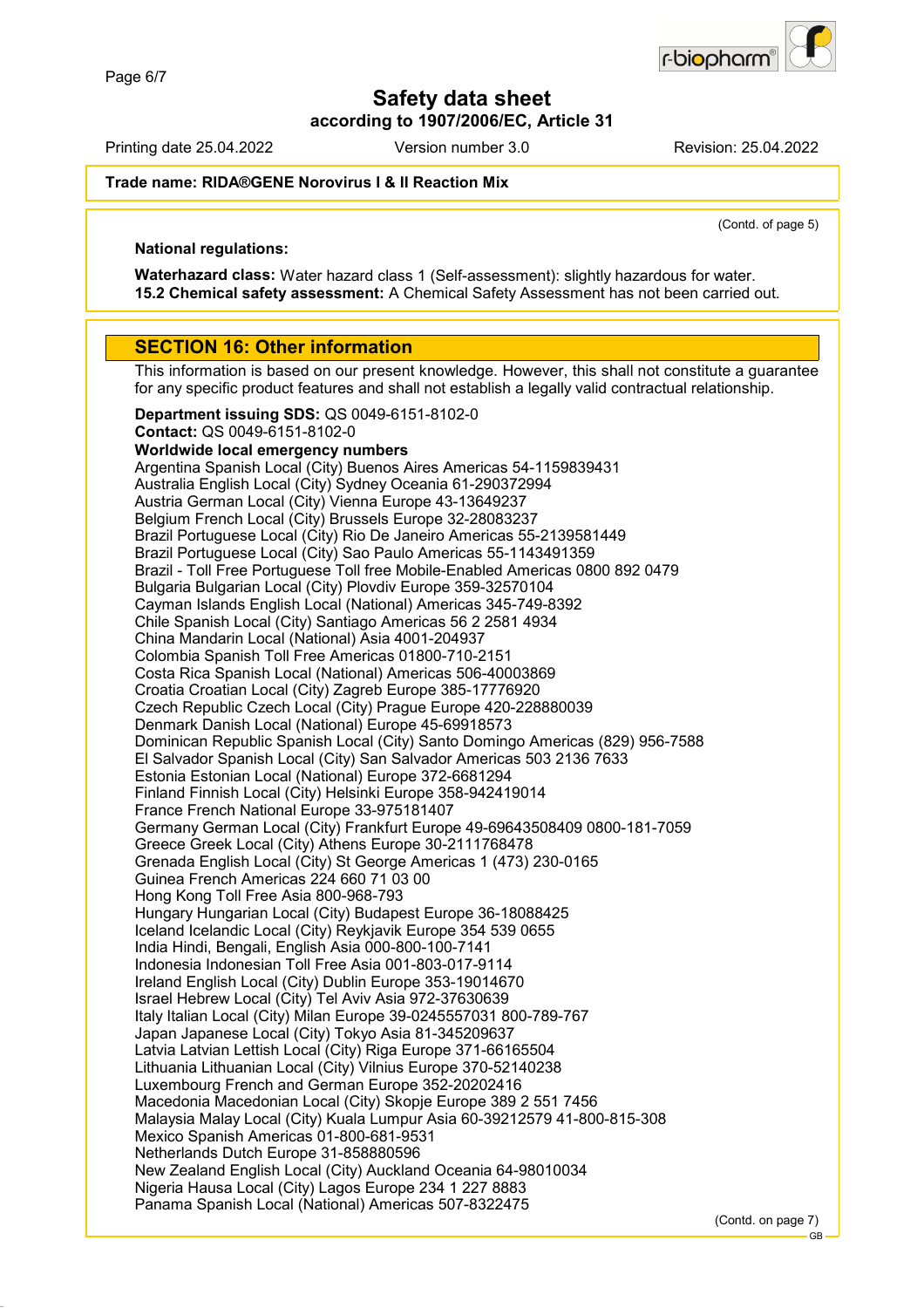Page 7/7

### **Safety data sheet according to 1907/2006/EC, Article 31**



Printing date 25.04.2022 Version number 3.0 Revision: 25.04.2022 **Trade name: RIDA®GENE Norovirus I & II Reaction Mix** (Contd. of page 6) Peru Spanish Local (City) Lima Americas 51-17071295 Philippines Tagalog Local (City) Manila Asia 1-800-1-116-1020 Poland Polish Local (City) Warsaw Europe 48-223988029 Portugal Portuguese Local (National) Europe 351-308801773 Romania Romanian Local (National) Europe 40-37-6300026 Russia RussianToll Free Mobile-Enabled Asia 8-800-100-6346 Saudi Arabia Arabic and English CHEMTREC DID Only Asia 966-8111095861 Singapore English and Mandarin Asia 65-31581349 or 800-101-2201 Slovakia Slovak Local (City) Bratislava Europe 421-233057972 Slovenia Slovenian Local (City) Ljubljana Europe 38-618888016 South Africa English Toll Free Africa 0-800-983-611 South Korea Korean Toll Free Asia 003-0813-2549 and 080-822-1374 Spain Spanish Local (City) Barcelona Europe 34-931768545 and 900-868538 Sweden Swedish Local (City) Stockholm Europe 46-852503403 Switzerland German and French and Italian Zurich Europe 41-435082011 Taiwan Mandarin Local (City) Taipei Asia 886-2-7741-4207 and 00801-14-8954 Thailand Thai Toll Free Asia 01-800-13-203-9987 Trinidad and Tobago English Local (National) Americas 1-868-224-5716 Turkey Turkish Local (City) Istanbul Europe 90-212-7055340 Ukraine Ukrainian Europe 380-947101374 United Kingdom English Local (City) London Europe 44-870-8200418 and 44-2038073798 **Abbreviations and acronyms:** ADR: Accord relatif au transport international des marchandises dangereuses par route (European Agreement Concerning the International Carriage of Dangerous Goods by Road) IMDG: International Maritime Code for Dangerous Goods IATA: International Air Transport Association GHS: Globally Harmonised System of Classification and Labelling of Chemicals EINECS: European Inventory of Existing Commercial Chemical Substances ELINCS: European List of Notified Chemical Substances CAS: Chemical Abstracts Service (division of the American Chemical Society) PBT: Persistent, Bioaccumulative and Toxic vPvB: very Persistent and very Bioaccumulative **\* Data compared to the previous version altered.** GB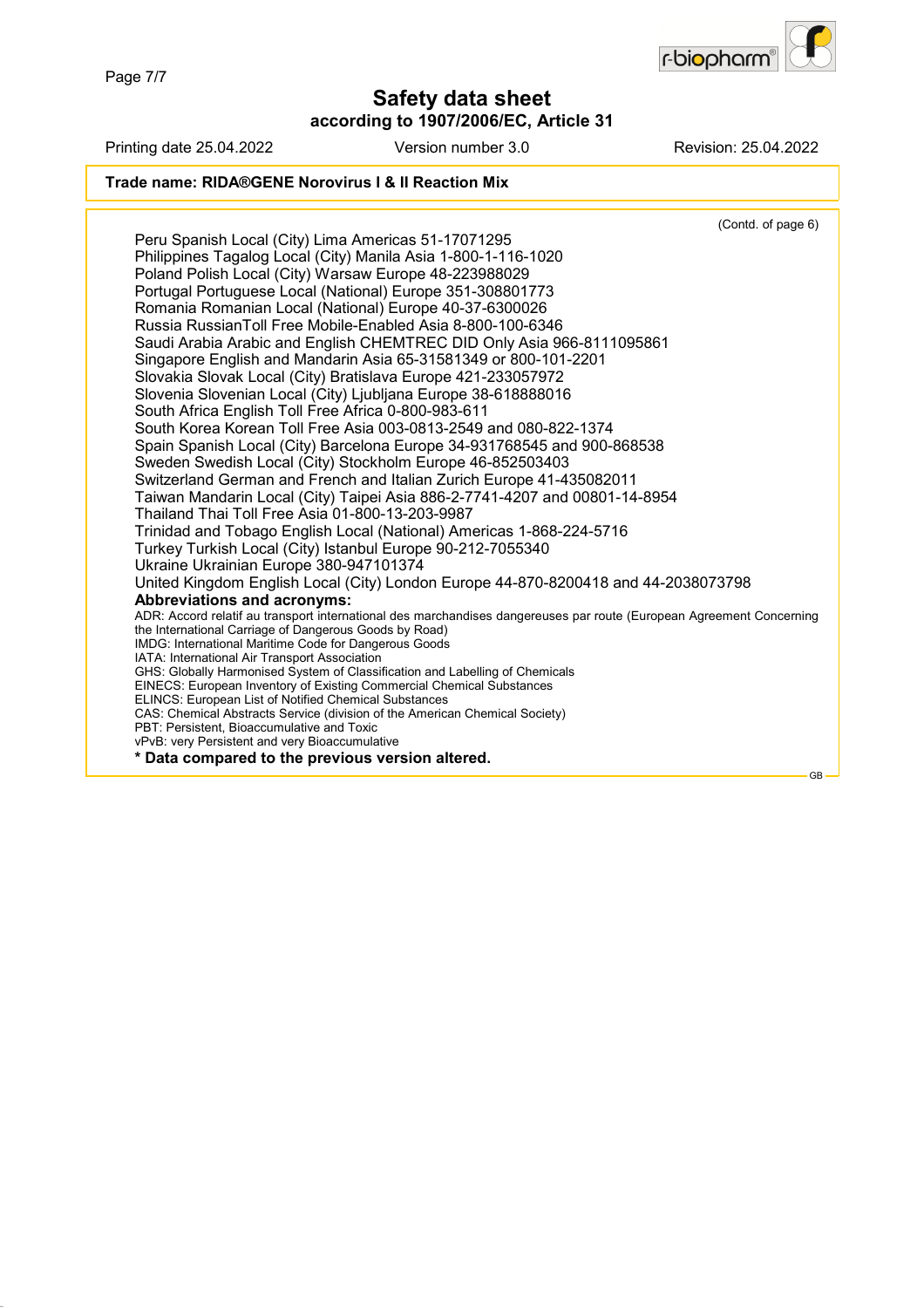

**according to 1907/2006/EC, Article 31**

Printing date 25.04.2022 Version number 3.0 Revision: 25.04.2022

### **SECTION 1: Identification of the substance/mixture and of the company/ undertaking**

**1.1 Product identifier**

**Trade name: RIDA®GENE Norovirus I & II Enzyme Mix**

#### **Article number:** PGZ1415EM

**1.2 Relevant identified uses of the substance or mixture and uses advised against** No further relevant information available. **Application of the substance / the preparation:** In vitro

### **1.3 Details of the supplier of the safety data sheet Manufacturer/Supplier:**

R-Biopharm AG An der neuen Bergstraße 17 D-64297 Darmstadt

### **Further information obtainable from:** e-mail: info@r-biopharm.de **1.4 Emergency telephone number:**

CHEMTREC (worldwide): +1 703-741-5970 / 1-800-424-9300 CHEMTREC (United Kingdom): 44-870-8200418 and 44-2038073798 (toll free) For additional worldwide local emergency numbers refer to section 16.

### **SECTION 2: Hazards identification**

### **2.1 Classification of the substance or mixture Classification according to Regulation (EC) No 1272/2008**

The product is not classified, according to the CLP regulation.

#### **2.2 Label elements Labelling according to Regulation (EC) No 1272/2008** Void **Hazard pictograms** Void **Signal word** Void **Hazard statements** Void **2.3 Other hazards**

**Results of PBT and vPvB assessment**

**PBT:** Not applicable. **vPvB:** Not applicable.

### **SECTION 3: Composition/information on ingredients**

#### **3.2 Chemical characterisation: Mixtures**

**Description:** Mixture of substances with nonhazardous additions.

#### **Dangerous components:**

CAS: 56-81-5 EINECS: 200-289-5

glycerol substance with a Community workplace exposure limit 5-10%

**Additional information:** For the wording of the listed hazard phrases refer to section 16.

### **SECTION 4: First aid measures**

#### **4.1 Description of first aid measures**

**General information:** No special measures required.

**After inhalation:** Supply fresh air; consult doctor in case of complaints.

**After skin contact:** Immediately wash with water and soap and rinse thoroughly.

**After eye contact:** Rinse opened eye for several minutes under running water.

(Contd. on page 2)

GB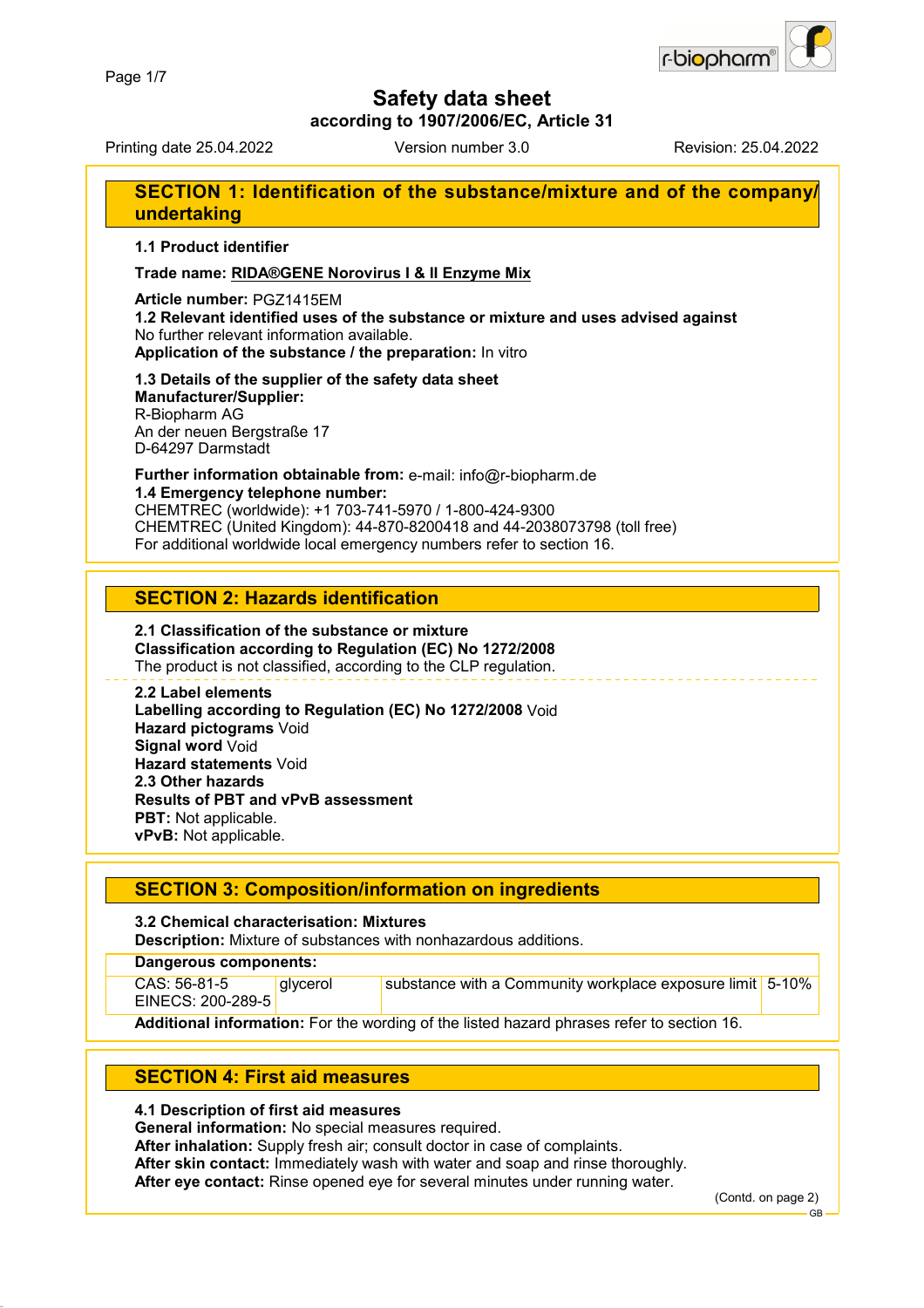

**according to 1907/2006/EC, Article 31**

Printing date 25.04.2022 Version number 3.0 Revision: 25.04.2022

**Trade name: RIDA®GENE Norovirus I & II Enzyme Mix**

(Contd. of page 1)

**After swallowing:** If symptoms persist consult doctor.

**4.2 Most important symptoms and effects, both acute and delayed** No further relevant information available.

**4.3 Indication of any immediate medical attention and special treatment needed** No further relevant information available.

### **SECTION 5: Firefighting measures**

**5.1 Extinguishing media**

**Suitable extinguishing agents:** Use fire extinguishing methods suitable to surrounding conditions. **5.2 Special hazards arising from the substance or mixture**

No further relevant information available.

**5.3 Advice for firefighters**

**Protective equipment:** No special measures required.

### **SECTION 6: Accidental release measures**

**6.1 Personal precautions, protective equipment and emergency procedures** Wear protective clothing. **6.2 Environmental precautions:** Dilute with plenty of water. Do not allow to enter sewers/ surface or ground water. **6.3 Methods and material for containment and cleaning up:** Absorb with liquid-binding material (sand, diatomite, acid binders, universal binders, sawdust). **6.4 Reference to other sections** See Section 7 for information on safe handling. See Section 8 for information on personal protection equipment.

See Section 13 for disposal information.

### **SECTION 7: Handling and storage**

**7.1 Precautions for safe handling** No special measures required. **Information about fire - and explosion protection:** No special measures required.

**7.2 Conditions for safe storage, including any incompatibilities Storage:**

**Requirements to be met by storerooms and receptacles:** No special requirements. **Information about storage in one common storage facility:** Not required. **Further information about storage conditions:** None.

**7.3 Specific end use(s)** No further relevant information available.

#### **SECTION 8: Exposure controls/personal protection**

**8.1 Control parameters**

**Additional information about design of technical facilities:** No further data; see item 7.

**Ingredients with limit values that require monitoring at the workplace:**

**56-81-5 glycerol**

WEL Long-term value: 10 mg/m<sup>3</sup>

**Additional information:** The lists valid during the making were used as basis.

(Contd. on page 3) GB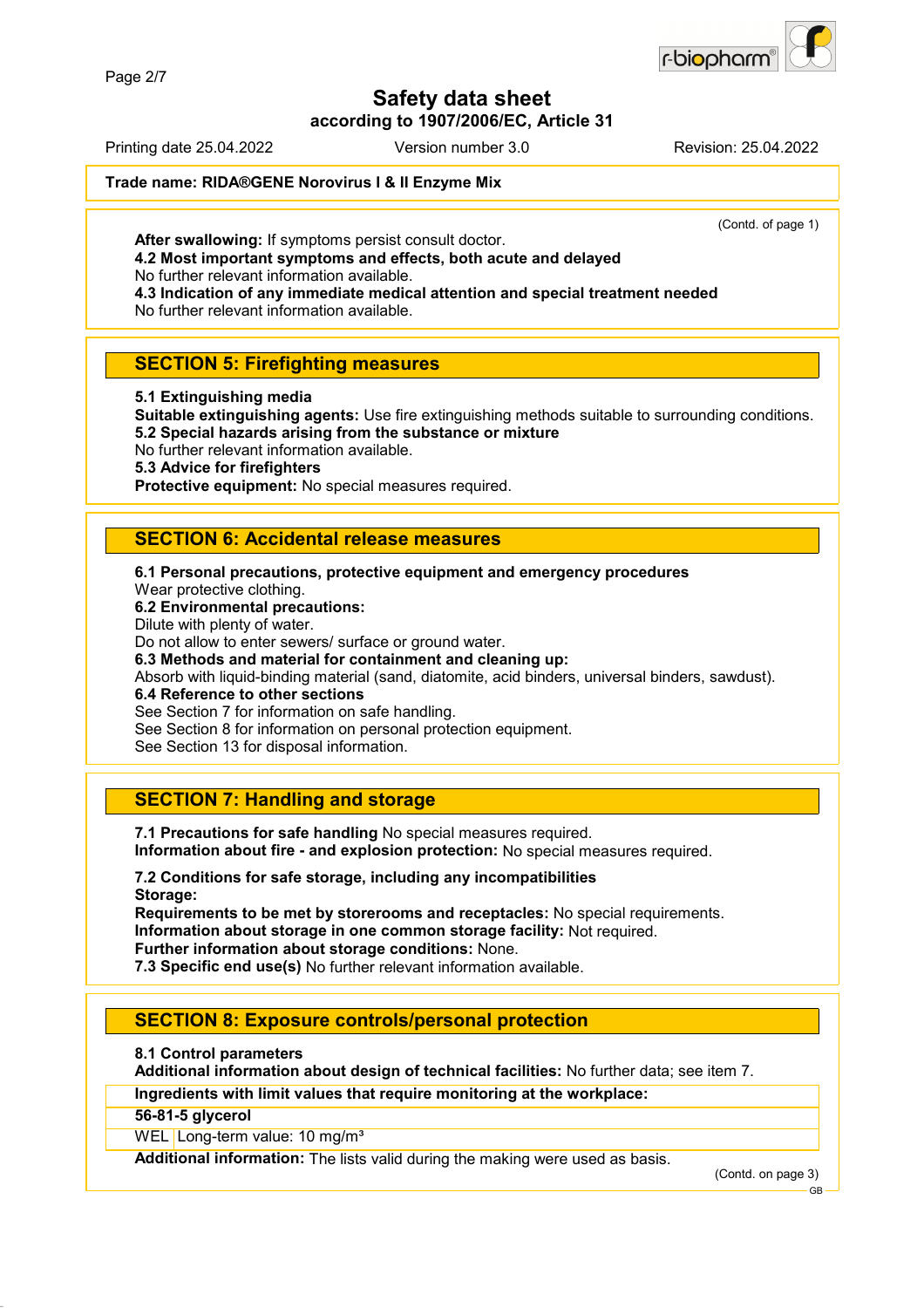

**according to 1907/2006/EC, Article 31**

Printing date 25.04.2022 Version number 3.0 Revision: 25.04.2022

r-biopharm

**Trade name: RIDA®GENE Norovirus I & II Enzyme Mix**

|                                                                                                                      | (Contd. of page 2)                                                                                   |
|----------------------------------------------------------------------------------------------------------------------|------------------------------------------------------------------------------------------------------|
| 8.2 Exposure controls                                                                                                |                                                                                                      |
| Personal protective equipment:                                                                                       |                                                                                                      |
| <b>General protective and hygienic measures:</b>                                                                     |                                                                                                      |
| Respiratory protection: Not required.                                                                                | The usual precautionary measures are to be adhered to when handling chemicals.                       |
| <b>Protection of hands:</b>                                                                                          |                                                                                                      |
| The glove material has to be impermeable and resistant to the product/ the substance/ the                            |                                                                                                      |
| preparation.                                                                                                         |                                                                                                      |
| Due to missing tests no recommendation to the glove material can be given for the product/ the                       |                                                                                                      |
| preparation/ the chemical mixture.                                                                                   |                                                                                                      |
| Selection of the glove material on consideration of the penetration times, rates of diffusion and the<br>degradation |                                                                                                      |
| <b>Material of gloves</b>                                                                                            |                                                                                                      |
|                                                                                                                      | The selection of the suitable gloves does not only depend on the material, but also on further marks |
|                                                                                                                      | of quality and varies from manufacturer to manufacturer. As the product is a preparation of several  |
| to be checked prior to the application.                                                                              | substances, the resistance of the glove material can not be calculated in advance and has therefore  |
| Penetration time of glove material                                                                                   |                                                                                                      |
|                                                                                                                      | The exact break trough time has to be found out by the manufacturer of the protective gloves and     |
| has to be observed.                                                                                                  |                                                                                                      |
|                                                                                                                      | For the permanent contact gloves made of the following materials are suitable:                       |
| has to be observed.                                                                                                  | The exact break trough time has to be found out by the manufacturer of the protective gloves and     |
|                                                                                                                      |                                                                                                      |
|                                                                                                                      |                                                                                                      |
|                                                                                                                      | As protection from splashes gloves made of the following materials are suitable:                     |
| has to be observed.                                                                                                  |                                                                                                      |
| Eye protection: Goggles recommended during refilling                                                                 |                                                                                                      |
|                                                                                                                      |                                                                                                      |
| <b>SECTION 9: Physical and chemical properties</b>                                                                   | The exact break trough time has to be found out by the manufacturer of the protective gloves and     |
|                                                                                                                      |                                                                                                      |
| 9.1 Information on basic physical and chemical properties<br><b>General Information</b>                              |                                                                                                      |
| Appearance:                                                                                                          |                                                                                                      |
| Form:                                                                                                                | <b>Fluid</b>                                                                                         |
| Colour:                                                                                                              | Colourless                                                                                           |
|                                                                                                                      | Characteristic                                                                                       |
| <b>Odour threshold:</b>                                                                                              | Not determined.                                                                                      |
| Odour:<br>pH-value at 20 °C:                                                                                         | 8                                                                                                    |
| <b>Change in condition</b>                                                                                           |                                                                                                      |
| <b>Melting point/freezing point:</b>                                                                                 | 0 °C                                                                                                 |
| Initial boiling point and boiling range: 100 °C                                                                      |                                                                                                      |
| Flash point:                                                                                                         | 160 °C                                                                                               |
| Flammability (solid, gas):                                                                                           | Not applicable.                                                                                      |
| Ignition temperature:                                                                                                | 400 °C                                                                                               |
| <b>Decomposition temperature:</b>                                                                                    | Not determined.                                                                                      |
| Auto-ignition temperature:                                                                                           | Product is not selfigniting.                                                                         |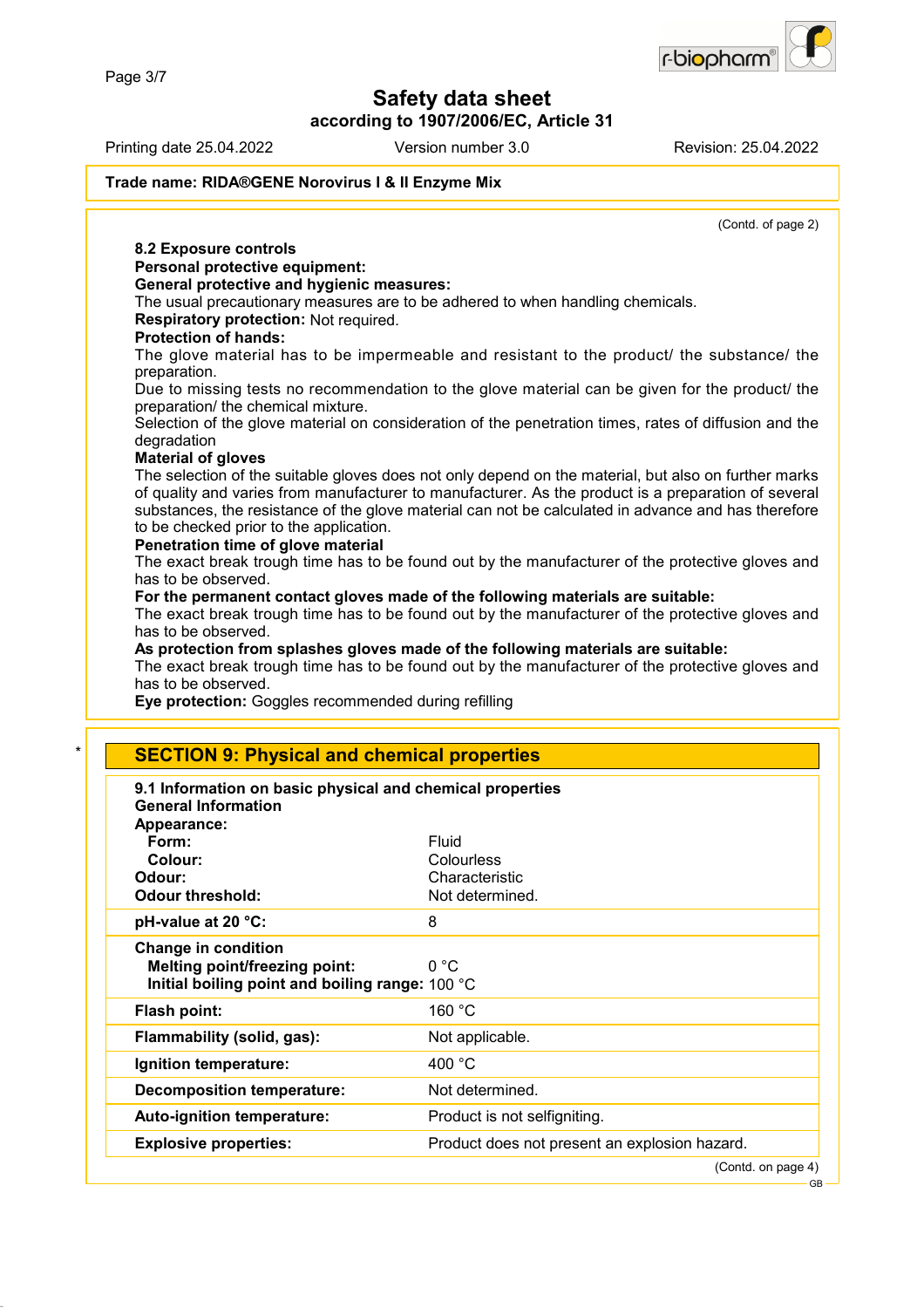

### **Safety data sheet according to 1907/2006/EC, Article 31**

Printing date 25.04.2022 Version number 3.0 Revision: 25.04.2022

#### **Trade name: RIDA®GENE Norovirus I & II Enzyme Mix**

|                                         | (Contd. of page 3)                         |
|-----------------------------------------|--------------------------------------------|
| <b>Explosion limits:</b>                |                                            |
| Lower:                                  | Not determined.                            |
| Upper:                                  | Not determined.                            |
| Vapour pressure at 20 °C:               | 23 hPa                                     |
| Density at 20 °C:                       | 1.0157 $g/cm3$                             |
| <b>Relative density</b>                 | Not determined.                            |
| <b>Vapour density</b>                   | Not determined.                            |
| <b>Evaporation rate</b>                 | Not determined.                            |
| Solubility in / Miscibility with        |                                            |
| water:                                  | Fully miscible.                            |
| Partition coefficient: n-octanol/water: | Not determined.                            |
| <b>Viscosity:</b>                       |                                            |
| <b>Dynamic:</b>                         | Not determined.                            |
| Kinematic:                              | Not determined.                            |
| <b>Solvent content:</b>                 |                                            |
| <b>Organic solvents:</b>                | 7.1%                                       |
| Water:                                  | 91.9 %                                     |
| Solids content:                         | $1.0 \%$                                   |
| 9.2 Other information                   | No further relevant information available. |

### **SECTION 10: Stability and reactivity**

**10.1 Reactivity** No further relevant information available.

**10.2 Chemical stability**

**Thermal decomposition / conditions to be avoided:**

No decomposition if used according to specifications.

**10.3 Possibility of hazardous reactions** No dangerous reactions known.

**10.4 Conditions to avoid** No further relevant information available.

**10.5 Incompatible materials:** No further relevant information available.

**10.6 Hazardous decomposition products:** No dangerous decomposition products known.

### **SECTION 11: Toxicological information**

**11.1 Information on toxicological effects**

**Acute toxicity** Based on available data, the classification criteria are not met.

#### **LD/LC50 values relevant for classification:**

#### **56-81-5 glycerol**

Oral LD50 12,600 mg/kg (rat)

#### **Primary irritant effect:**

**Skin corrosion/irritation** Based on available data, the classification criteria are not met. **Serious eye damage/irritation** Based on available data, the classification criteria are not met. **Respiratory or skin sensitisation** Based on available data, the classification criteria are not met. **Additional toxicological information:**

#### **CMR effects (carcinogenity, mutagenicity and toxicity for reproduction)**

**Germ cell mutagenicity** Based on available data, the classification criteria are not met. **Carcinogenicity** Based on available data, the classification criteria are not met.

(Contd. on page 5)

GB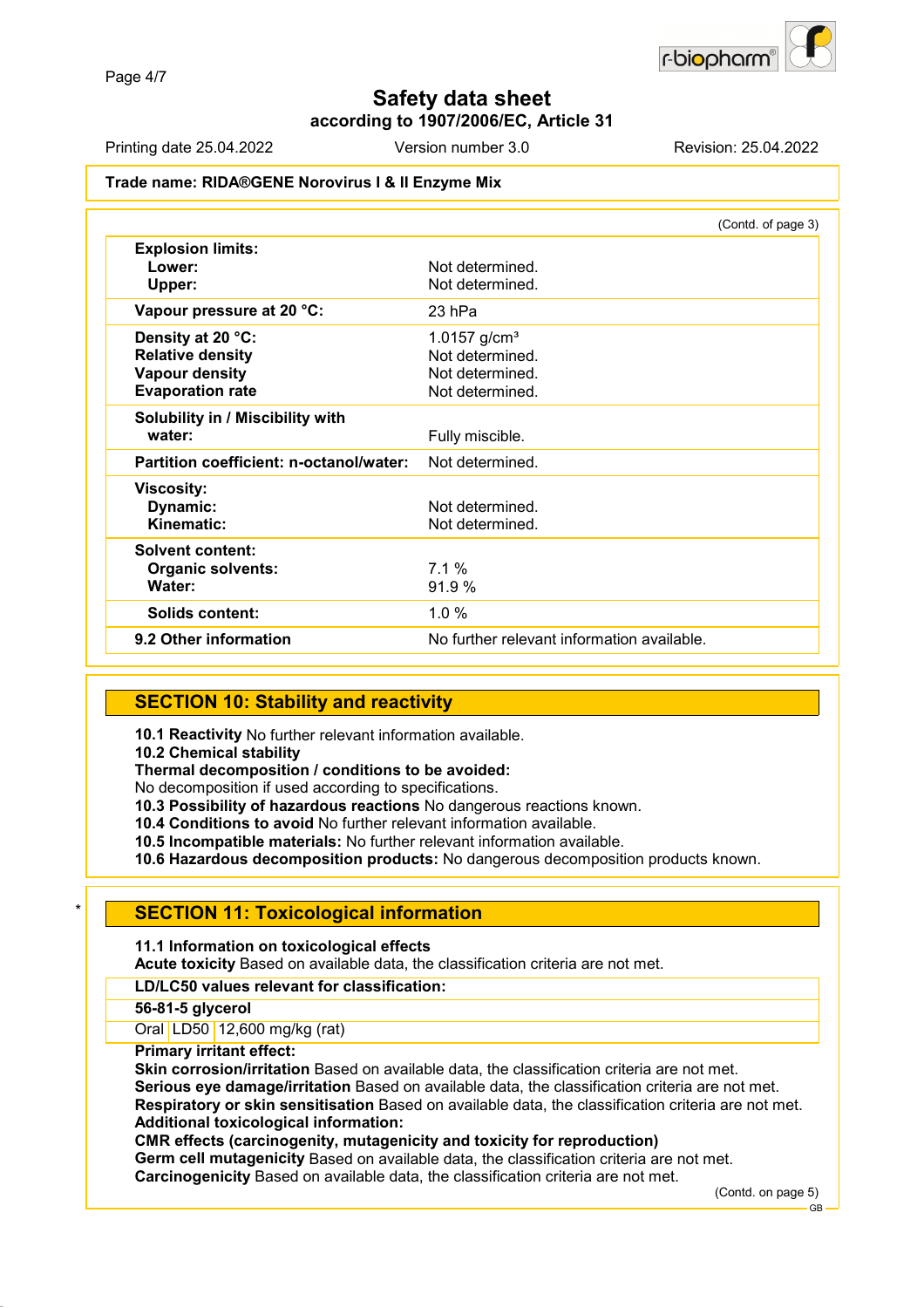**Safety data sheet according to 1907/2006/EC, Article 31**

Printing date 25.04.2022 Version number 3.0 Revision: 25.04.2022

#### **Trade name: RIDA®GENE Norovirus I & II Enzyme Mix**

(Contd. of page 4)

**Reproductive toxicity** Based on available data, the classification criteria are not met. **STOT-single exposure** Based on available data, the classification criteria are not met. **STOT-repeated exposure** Based on available data, the classification criteria are not met. **Aspiration hazard** Based on available data, the classification criteria are not met.

### **SECTION 12: Ecological information**

#### **12.1 Toxicity**

**Aquatic toxicity:** No further relevant information available.

**12.2 Persistence and degradability** No further relevant information available.

**12.3 Bioaccumulative potential** No further relevant information available.

**12.4 Mobility in soil** No further relevant information available.

**Additional ecological information:**

#### **General notes:**

Water hazard class 1 (German Regulation) (Self-assessment): slightly hazardous for water Do not allow undiluted product or large quantities of it to reach ground water, water course or sewage system.

**12.5 Results of PBT and vPvB assessment**

**PBT:** Not applicable.

**vPvB:** Not applicable.

**12.6 Other adverse effects** No further relevant information available.

### **SECTION 13: Disposal considerations**

**13.1 Waste treatment methods**

**Recommendation** Disposal must be made according to official regulations.

**Uncleaned packaging:**

**Recommendation:** Disposal must be made according to official regulations.

**Recommended cleansing agents:** Water, if necessary together with cleansing agents.

| <b>SECTION 14: Transport information</b>                |                 |                    |
|---------------------------------------------------------|-----------------|--------------------|
| 14.1 UN-Number<br>ADR, ADN, IMDG, IATA                  | Void            |                    |
| 14.2 UN proper shipping name<br>ADR, ADN, IMDG, IATA    | Void            |                    |
| 14.3 Transport hazard class(es)                         |                 |                    |
| ADR, ADN, IMDG, IATA<br><b>Class</b>                    | Void            |                    |
| 14.4 Packing group<br>ADR, IMDG, IATA                   | Void            |                    |
| 14.5 Environmental hazards:<br><b>Marine pollutant:</b> | No              |                    |
| 14.6 Special precautions for user                       | Not applicable. |                    |
|                                                         |                 | (Contd. on page 6) |

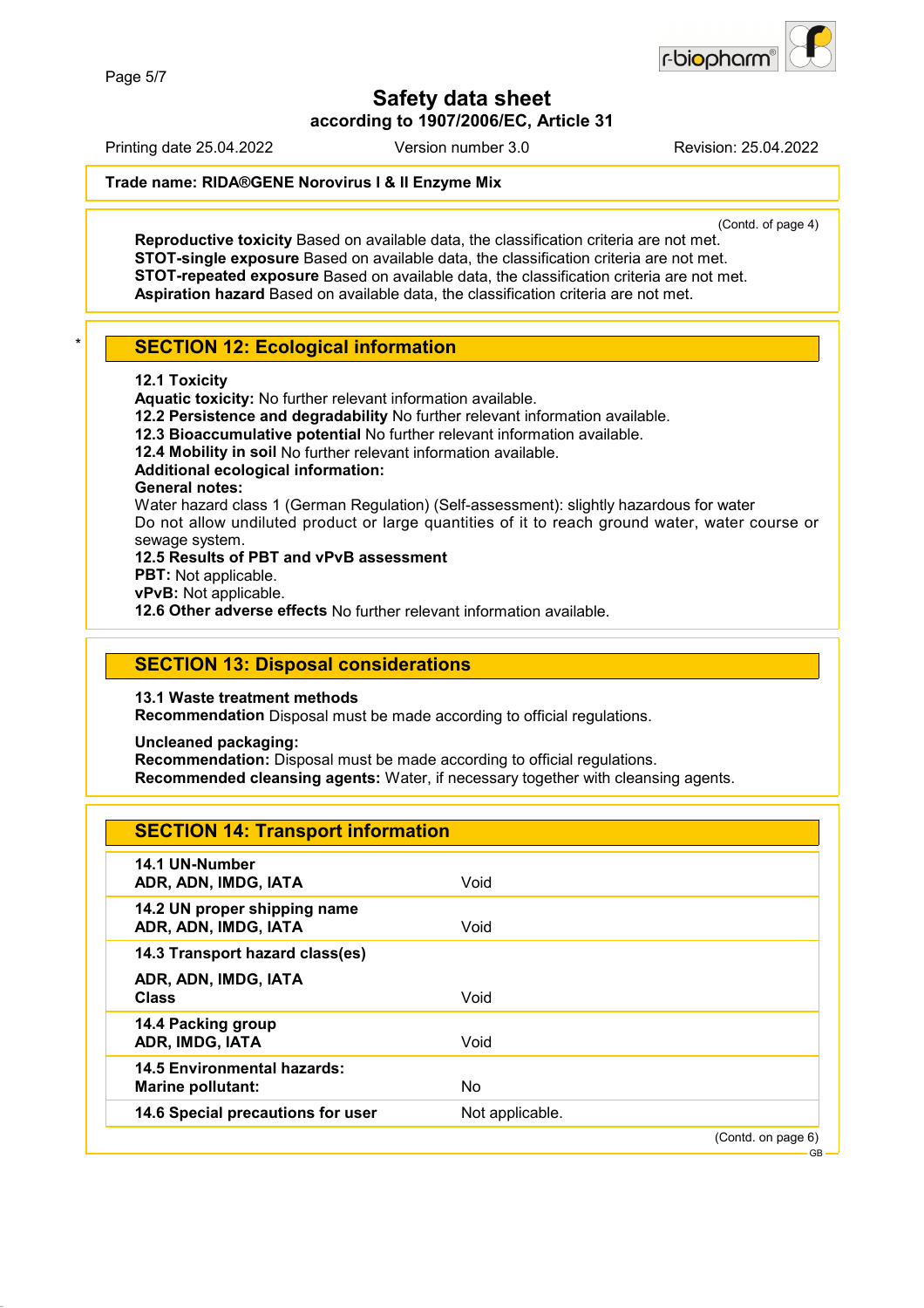

**according to 1907/2006/EC, Article 31**

Printing date 25.04.2022 Version number 3.0 Revision: 25.04.2022

#### **Trade name: RIDA®GENE Norovirus I & II Enzyme Mix**

|                                                                            | (Contd. of page 5)                                      |
|----------------------------------------------------------------------------|---------------------------------------------------------|
| 14.7 Transport in bulk according to Annex II<br>of Marpol and the IBC Code | Not applicable.                                         |
| Transport/Additional information:                                          | Not dangerous according to the above<br>specifications. |
| <b>UN "Model Regulation":</b>                                              | Void                                                    |
|                                                                            |                                                         |

### **SECTION 15: Regulatory information**

**15.1 Safety, health and environmental regulations/legislation specific for the substance or mixture**

**Directive 2012/18/EU**

**Named dangerous substances - ANNEX I** None of the ingredients is listed.

**National regulations:**

**Waterhazard class:** Water hazard class 1 (Self-assessment): slightly hazardous for water. **15.2 Chemical safety assessment:** A Chemical Safety Assessment has not been carried out.

### **SECTION 16: Other information**

This information is based on our present knowledge. However, this shall not constitute a guarantee for any specific product features and shall not establish a legally valid contractual relationship.

**Department issuing SDS:** QS 0049-6151-8102-0 **Contact:** QS 0049-6151-8102-0 **Worldwide local emergency numbers** Argentina Spanish Local (City) Buenos Aires Americas 54-1159839431 Australia English Local (City) Sydney Oceania 61-290372994 Austria German Local (City) Vienna Europe 43-13649237 Belgium French Local (City) Brussels Europe 32-28083237 Brazil Portuguese Local (City) Rio De Janeiro Americas 55-2139581449 Brazil Portuguese Local (City) Sao Paulo Americas 55-1143491359 Brazil - Toll Free Portuguese Toll free Mobile-Enabled Americas 0800 892 0479 Bulgaria Bulgarian Local (City) Plovdiv Europe 359-32570104 Cayman Islands English Local (National) Americas 345-749-8392 Chile Spanish Local (City) Santiago Americas 56 2 2581 4934 China Mandarin Local (National) Asia 4001-204937 Colombia Spanish Toll Free Americas 01800-710-2151 Costa Rica Spanish Local (National) Americas 506-40003869 Croatia Croatian Local (City) Zagreb Europe 385-17776920 Czech Republic Czech Local (City) Prague Europe 420-228880039 Denmark Danish Local (National) Europe 45-69918573 Dominican Republic Spanish Local (City) Santo Domingo Americas (829) 956-7588 El Salvador Spanish Local (City) San Salvador Americas 503 2136 7633 Estonia Estonian Local (National) Europe 372-6681294 Finland Finnish Local (City) Helsinki Europe 358-942419014 France French National Europe 33-975181407 Germany German Local (City) Frankfurt Europe 49-69643508409 0800-181-7059 Greece Greek Local (City) Athens Europe 30-2111768478 Grenada English Local (City) St George Americas 1 (473) 230-0165 Guinea French Americas 224 660 71 03 00 Hong Kong Toll Free Asia 800-968-793 Hungary Hungarian Local (City) Budapest Europe 36-18088425

(Contd. on page 7)

GB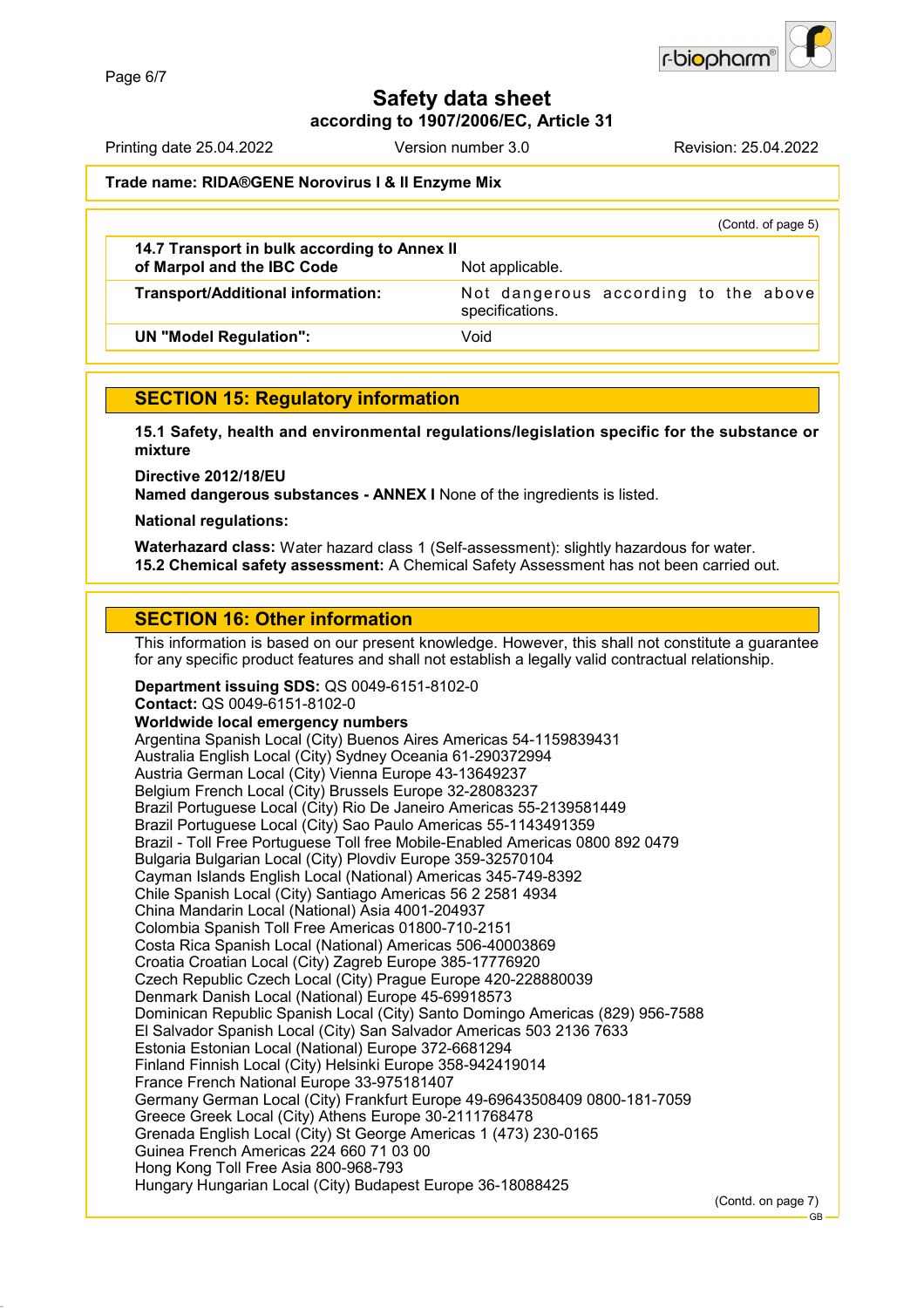

### **Safety data sheet according to 1907/2006/EC, Article 31**



Printing date 25.04.2022 Version number 3.0 Revision: 25.04.2022

GB

#### **Trade name: RIDA®GENE Norovirus I & II Enzyme Mix**

(Contd. of page 6) Iceland Icelandic Local (City) Reykjavik Europe 354 539 0655 India Hindi, Bengali, English Asia 000-800-100-7141 Indonesia Indonesian Toll Free Asia 001-803-017-9114 Ireland English Local (City) Dublin Europe 353-19014670 Israel Hebrew Local (City) Tel Aviv Asia 972-37630639 Italy Italian Local (City) Milan Europe 39-0245557031 800-789-767 Japan Japanese Local (City) Tokyo Asia 81-345209637 Latvia Latvian Lettish Local (City) Riga Europe 371-66165504 Lithuania Lithuanian Local (City) Vilnius Europe 370-52140238 Luxembourg French and German Europe 352-20202416 Macedonia Macedonian Local (City) Skopje Europe 389 2 551 7456 Malaysia Malay Local (City) Kuala Lumpur Asia 60-39212579 41-800-815-308 Mexico Spanish Americas 01-800-681-9531 Netherlands Dutch Europe 31-858880596 New Zealand English Local (City) Auckland Oceania 64-98010034 Nigeria Hausa Local (City) Lagos Europe 234 1 227 8883 Panama Spanish Local (National) Americas 507-8322475 Peru Spanish Local (City) Lima Americas 51-17071295 Philippines Tagalog Local (City) Manila Asia 1-800-1-116-1020 Poland Polish Local (City) Warsaw Europe 48-223988029 Portugal Portuguese Local (National) Europe 351-308801773 Romania Romanian Local (National) Europe 40-37-6300026 Russia RussianToll Free Mobile-Enabled Asia 8-800-100-6346 Saudi Arabia Arabic and English CHEMTREC DID Only Asia 966-8111095861 Singapore English and Mandarin Asia 65-31581349 or 800-101-2201 Slovakia Slovak Local (City) Bratislava Europe 421-233057972 Slovenia Slovenian Local (City) Ljubljana Europe 38-618888016 South Africa English Toll Free Africa 0-800-983-611 South Korea Korean Toll Free Asia 003-0813-2549 and 080-822-1374 Spain Spanish Local (City) Barcelona Europe 34-931768545 and 900-868538 Sweden Swedish Local (City) Stockholm Europe 46-852503403 Switzerland German and French and Italian Zurich Europe 41-435082011 Taiwan Mandarin Local (City) Taipei Asia 886-2-7741-4207 and 00801-14-8954 Thailand Thai Toll Free Asia 01-800-13-203-9987 Trinidad and Tobago English Local (National) Americas 1-868-224-5716 Turkey Turkish Local (City) Istanbul Europe 90-212-7055340 Ukraine Ukrainian Europe 380-947101374 United Kingdom English Local (City) London Europe 44-870-8200418 and 44-2038073798 **Abbreviations and acronyms:** ADR: Accord relatif au transport international des marchandises dangereuses par route (European Agreement Concerning the International Carriage of Dangerous Goods by Road) IMDG: International Maritime Code for Dangerous Goods IATA: International Air Transport Association GHS: Globally Harmonised System of Classification and Labelling of Chemicals EINECS: European Inventory of Existing Commercial Chemical Substances ELINCS: European List of Notified Chemical Substances CAS: Chemical Abstracts Service (division of the American Chemical Society) LC50: Lethal concentration, 50 percent LD50: Lethal dose, 50 percent PBT: Persistent, Bioaccumulative and Toxic vPvB: very Persistent and very Bioaccumulative **\* Data compared to the previous version altered.**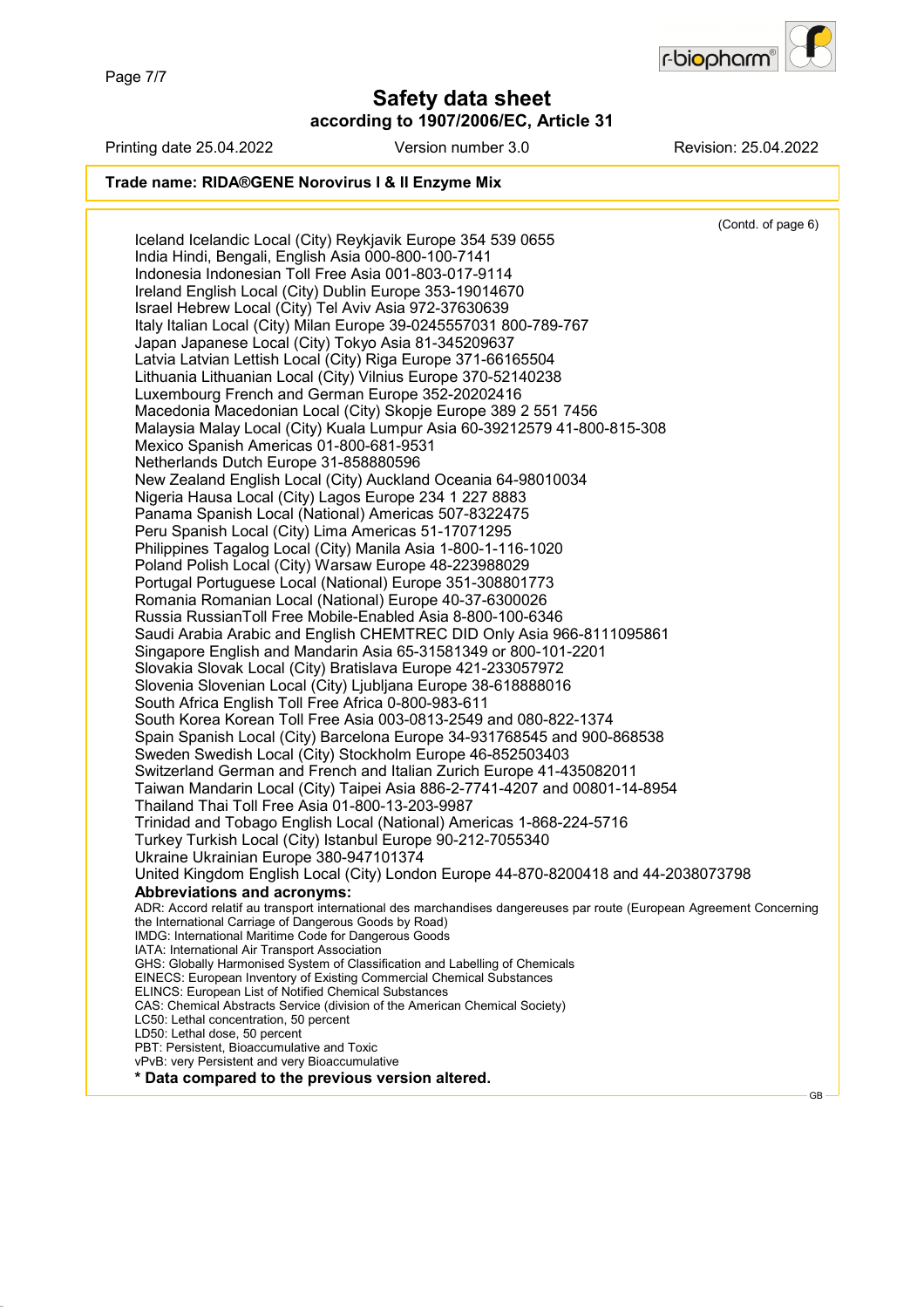

**according to 1907/2006/EC, Article 31**

Printing date 25.04.2022 Version number 4.0 Revision: 25.04.2022

### **SECTION 1: Identification of the substance/mixture and of the company/ undertaking**

**1.1 Product identifier**

#### **Trade name: RIDA®GENE Norovirus I & II Internal Control RNA**

#### **Article number:** PGZ1415IC

**1.2 Relevant identified uses of the substance or mixture and uses advised against** No further relevant information available. **Application of the substance / the preparation:** In vitro

# **1.3 Details of the supplier of the safety data sheet**

**Manufacturer/Supplier:** R-Biopharm AG An der neuen Bergstraße 17 D-64297 Darmstadt

### **Further information obtainable from:** e-mail: info@r-biopharm.de **1.4 Emergency telephone number:**

CHEMTREC (worldwide): +1 703-741-5970 / 1-800-424-9300 CHEMTREC (United Kingdom): 44-870-8200418 and 44-2038073798 (toll free) For additional worldwide local emergency numbers refer to section 16.

### **SECTION 2: Hazards identification**

#### **2.1 Classification of the substance or mixture Classification according to Regulation (EC) No 1272/2008** The product is not classified, according to the CLP regulation.

#### **2.2 Label elements Labelling according to Regulation (EC) No 1272/2008** Void **Hazard pictograms** Void **Signal word** Void **Hazard statements** Void **2.3 Other hazards Results of PBT and vPvB assessment PBT:** Not applicable. **vPvB:** Not applicable.

### **SECTION 3: Composition/information on ingredients**

#### **3.2 Chemical characterisation: Mixtures Description:** Mixture of substances with nonhazardous additions.

#### **Dangerous components:** Void **Additional information:** For the wording of the listed hazard phrases refer to section 16.

### **SECTION 4: First aid measures**

#### **4.1 Description of first aid measures**

**General information:** No special measures required.

**After inhalation:** Supply fresh air; consult doctor in case of complaints.

**After skin contact:** Immediately wash with water and soap and rinse thoroughly.

**After eye contact:** Rinse opened eye for several minutes under running water.

**After swallowing:** If symptoms persist consult doctor.

**4.2 Most important symptoms and effects, both acute and delayed**

No further relevant information available.

(Contd. on page 2)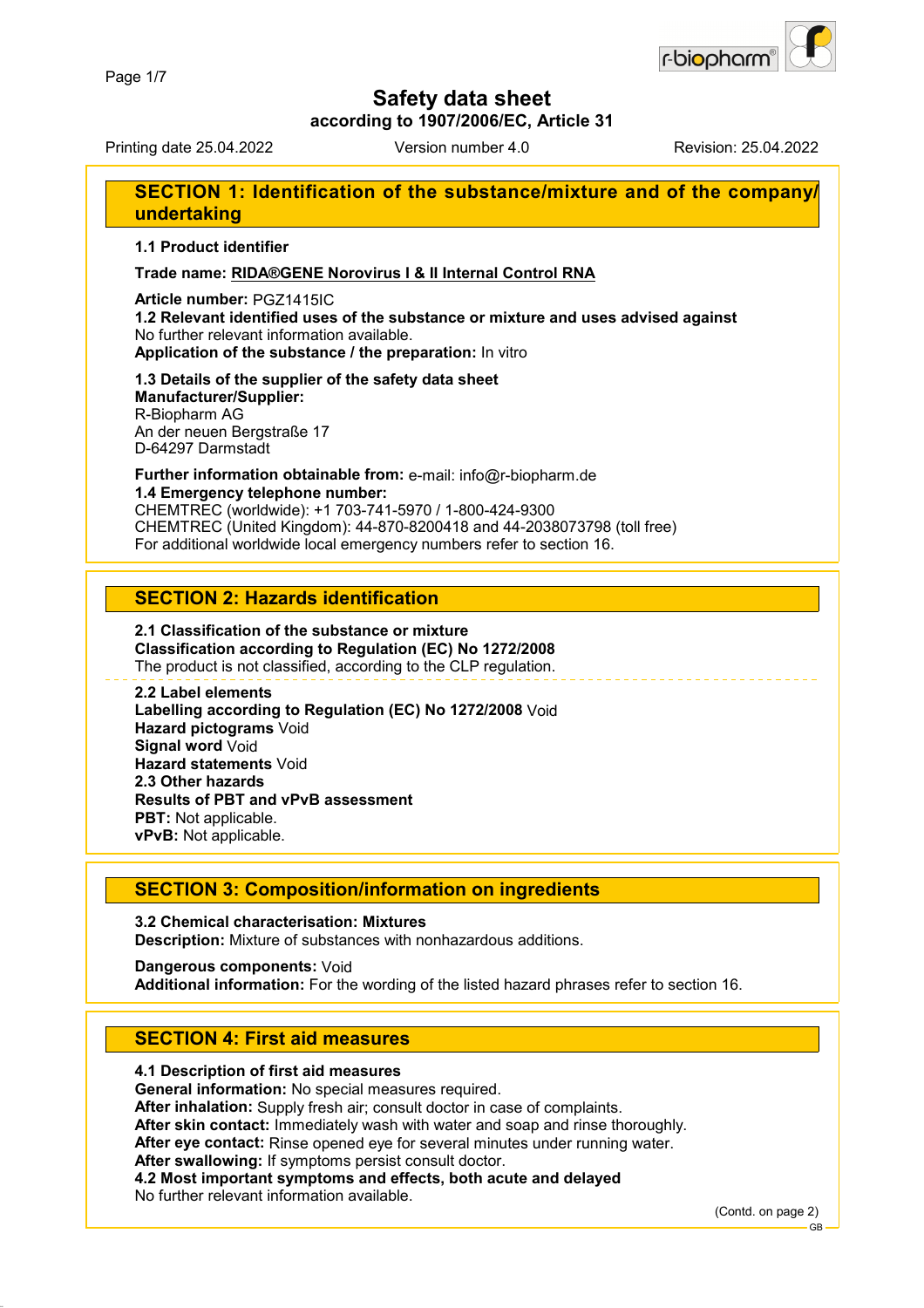

**according to 1907/2006/EC, Article 31**

Printing date 25.04.2022 Version number 4.0 Revision: 25.04.2022

#### **Trade name: RIDA®GENE Norovirus I & II Internal Control RNA**

(Contd. of page 1)

**4.3 Indication of any immediate medical attention and special treatment needed** No further relevant information available.

### **SECTION 5: Firefighting measures**

**5.1 Extinguishing media**

**Suitable extinguishing agents:** Use fire extinguishing methods suitable to surrounding conditions. **5.2 Special hazards arising from the substance or mixture**

No further relevant information available.

**5.3 Advice for firefighters**

**Protective equipment:** No special measures required.

### **SECTION 6: Accidental release measures**

**6.1 Personal precautions, protective equipment and emergency procedures** Wear protective clothing. **6.2 Environmental precautions:** Dilute with plenty of water. Do not allow to enter sewers/ surface or ground water. **6.3 Methods and material for containment and cleaning up:** Absorb with liquid-binding material (sand, diatomite, acid binders, universal binders, sawdust). **6.4 Reference to other sections** No dangerous substances are released. See Section 7 for information on safe handling. See Section 8 for information on personal protection equipment.

See Section 13 for disposal information.

### **SECTION 7: Handling and storage**

**7.1 Precautions for safe handling** No special measures required. **Information about fire - and explosion protection:** No special measures required.

**7.2 Conditions for safe storage, including any incompatibilities Storage:**

**Requirements to be met by storerooms and receptacles:** No special requirements. **Information about storage in one common storage facility:** Not required. **Further information about storage conditions:** None.

**7.3 Specific end use(s)** No further relevant information available.

### **SECTION 8: Exposure controls/personal protection**

#### **8.1 Control parameters**

**Additional information about design of technical facilities:** No further data; see item 7. **Ingredients with limit values that require monitoring at the workplace:**

The product does not contain any relevant quantities of materials with critical values that have to be monitored at the workplace.

**Additional information:** The lists valid during the making were used as basis.

#### **8.2 Exposure controls**

**Personal protective equipment:**

#### **General protective and hygienic measures:**

The usual precautionary measures are to be adhered to when handling chemicals.

(Contd. on page 3)

GB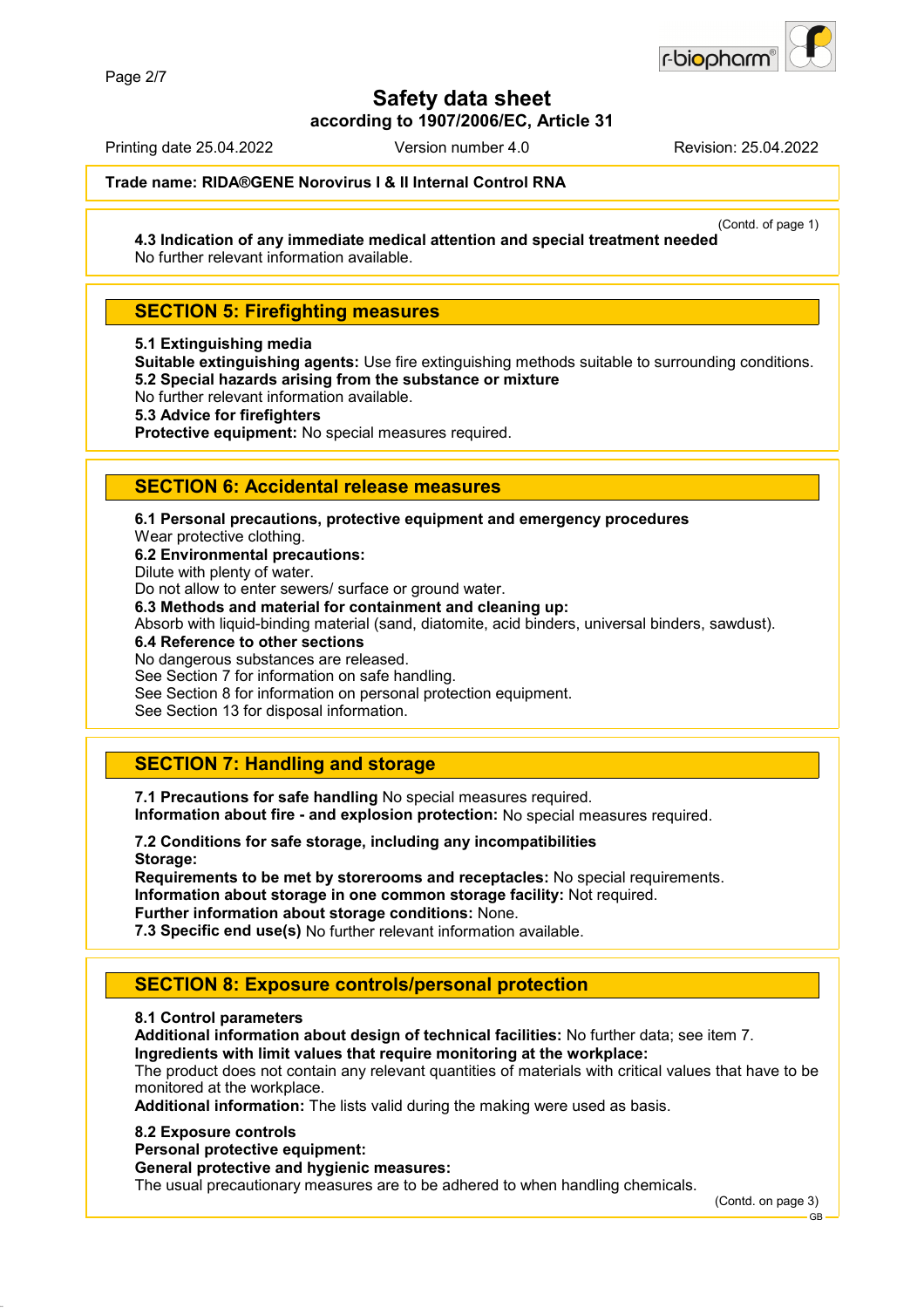**according to 1907/2006/EC, Article 31**

Printing date 25.04.2022 Version number 4.0 Revision: 25.04.2022

r-biopharr

#### **Trade name: RIDA®GENE Norovirus I & II Internal Control RNA**

(Contd. of page 2)

**Respiratory protection:** Not required.

#### **Protection of hands:**

The glove material has to be impermeable and resistant to the product/ the substance/ the preparation.

Due to missing tests no recommendation to the glove material can be given for the product/ the preparation/ the chemical mixture.

Selection of the glove material on consideration of the penetration times, rates of diffusion and the degradation

#### **Material of gloves**

The selection of the suitable gloves does not only depend on the material, but also on further marks of quality and varies from manufacturer to manufacturer. As the product is a preparation of several substances, the resistance of the glove material can not be calculated in advance and has therefore to be checked prior to the application.

#### **Penetration time of glove material**

The exact break trough time has to be found out by the manufacturer of the protective gloves and has to be observed.

#### **For the permanent contact gloves made of the following materials are suitable:**

The exact break trough time has to be found out by the manufacturer of the protective gloves and has to be observed.

#### **As protection from splashes gloves made of the following materials are suitable:**

The exact break trough time has to be found out by the manufacturer of the protective gloves and has to be observed.

**Eye protection:** Goggles recommended during refilling

| 9.1 Information on basic physical and chemical properties |                                               |
|-----------------------------------------------------------|-----------------------------------------------|
| <b>General Information</b>                                |                                               |
| Appearance:                                               |                                               |
| Form:                                                     | Fluid                                         |
| Colour:                                                   | Colourless                                    |
| Odour:                                                    | Characteristic                                |
| Odour threshold:                                          | Not determined.                               |
| pH-value at 20 °C:                                        | 8                                             |
| <b>Change in condition</b>                                |                                               |
| <b>Melting point/freezing point:</b>                      | 0 °C                                          |
| Initial boiling point and boiling range: 100 °C           |                                               |
| Flash point:                                              | Not applicable.                               |
| Flammability (solid, gas):                                | Not applicable.                               |
| <b>Decomposition temperature:</b>                         | Not determined.                               |
| Auto-ignition temperature:                                | Product is not selfigniting.                  |
| <b>Explosive properties:</b>                              | Product does not present an explosion hazard. |
| <b>Explosion limits:</b>                                  |                                               |
| Lower:                                                    | Not determined.                               |
| Upper:                                                    | Not determined.                               |
| Vapour pressure at 20 °C:                                 | 23 hPa                                        |
| Density at 20 °C:                                         | $0.997$ g/cm <sup>3</sup>                     |
| <b>Relative density</b>                                   | Not determined.                               |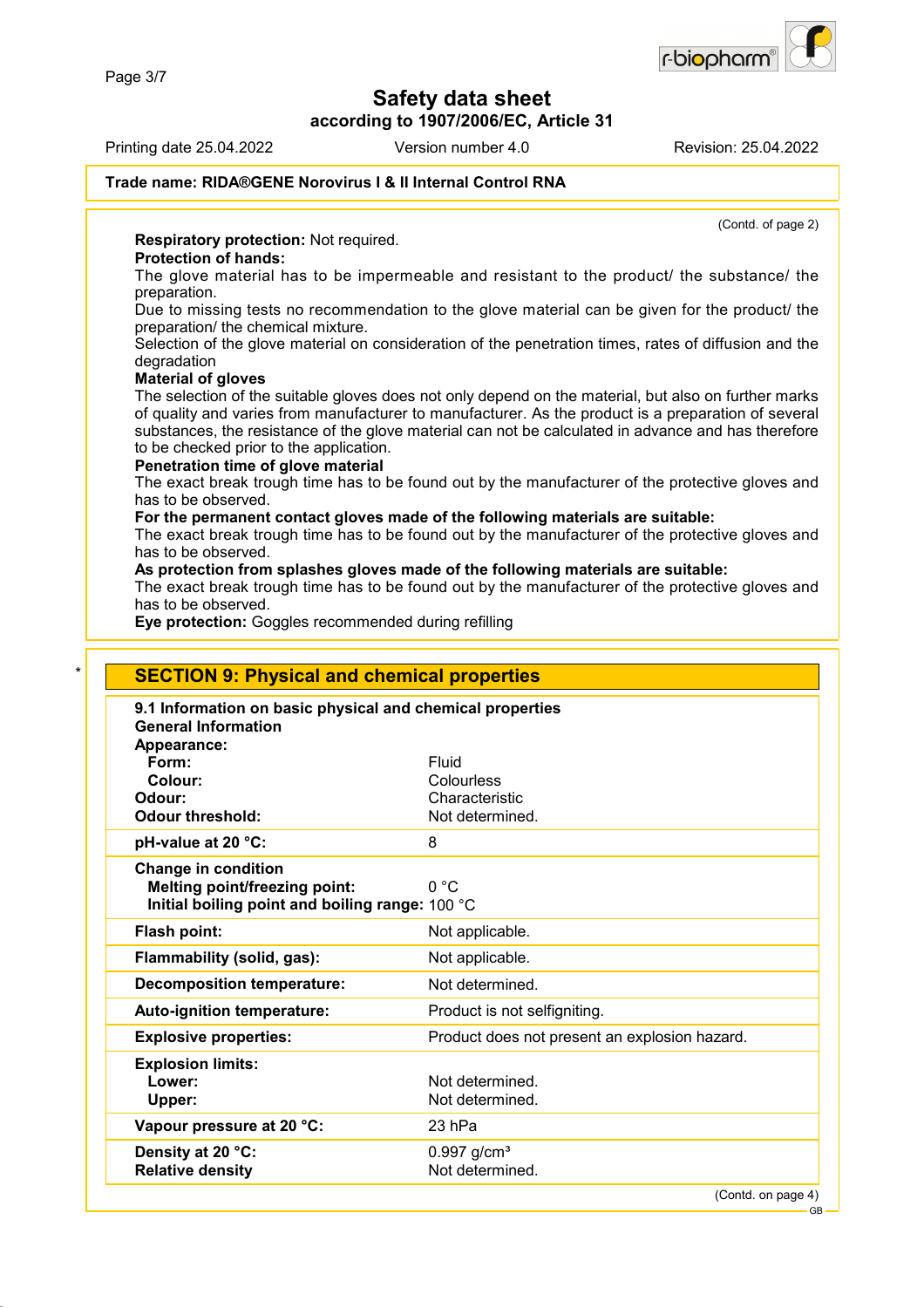**according to 1907/2006/EC, Article 31**

Printing date 25.04.2022 Version number 4.0 Revision: 25.04.2022

#### **Trade name: RIDA®GENE Norovirus I & II Internal Control RNA**

|                                                  | (Contd. of page 3)                         |
|--------------------------------------------------|--------------------------------------------|
| <b>Vapour density</b><br><b>Evaporation rate</b> | Not determined.<br>Not determined.         |
| Solubility in / Miscibility with<br>water:       | Fully miscible.                            |
| Partition coefficient: n-octanol/water:          | Not determined.                            |
| <b>Viscosity:</b>                                |                                            |
| Dynamic:                                         | Not determined.                            |
| Kinematic:                                       | Not determined.                            |
| <b>Solvent content:</b>                          |                                            |
| Water:                                           | 95.0%                                      |
| <b>Solids content:</b>                           | 5.0 %                                      |
| 9.2 Other information                            | No further relevant information available. |
|                                                  |                                            |

### **SECTION 10: Stability and reactivity**

**10.1 Reactivity** No further relevant information available.

**10.2 Chemical stability**

**Thermal decomposition / conditions to be avoided:**

No decomposition if used according to specifications.

**10.3 Possibility of hazardous reactions** No dangerous reactions known.

**10.4 Conditions to avoid** No further relevant information available.

**10.5 Incompatible materials:** No further relevant information available.

**10.6 Hazardous decomposition products:** No dangerous decomposition products known.

### **SECTION 11: Toxicological information**

**11.1 Information on toxicological effects**

**Acute toxicity** Based on available data, the classification criteria are not met. **Primary irritant effect:**

**Skin corrosion/irritation** Based on available data, the classification criteria are not met. **Serious eye damage/irritation** Based on available data, the classification criteria are not met. **Respiratory or skin sensitisation** Based on available data, the classification criteria are not met. **Additional toxicological information:**

**CMR effects (carcinogenity, mutagenicity and toxicity for reproduction)**

**Germ cell mutagenicity** Based on available data, the classification criteria are not met. **Carcinogenicity** Based on available data, the classification criteria are not met.

**Reproductive toxicity** Based on available data, the classification criteria are not met.

**STOT-single exposure** Based on available data, the classification criteria are not met.

**STOT-repeated exposure** Based on available data, the classification criteria are not met.

**Aspiration hazard** Based on available data, the classification criteria are not met.

#### **SECTION 12: Ecological information**

#### **12.1 Toxicity**

**Aquatic toxicity:** No further relevant information available.

**12.2 Persistence and degradability** No further relevant information available.

**12.3 Bioaccumulative potential** No further relevant information available.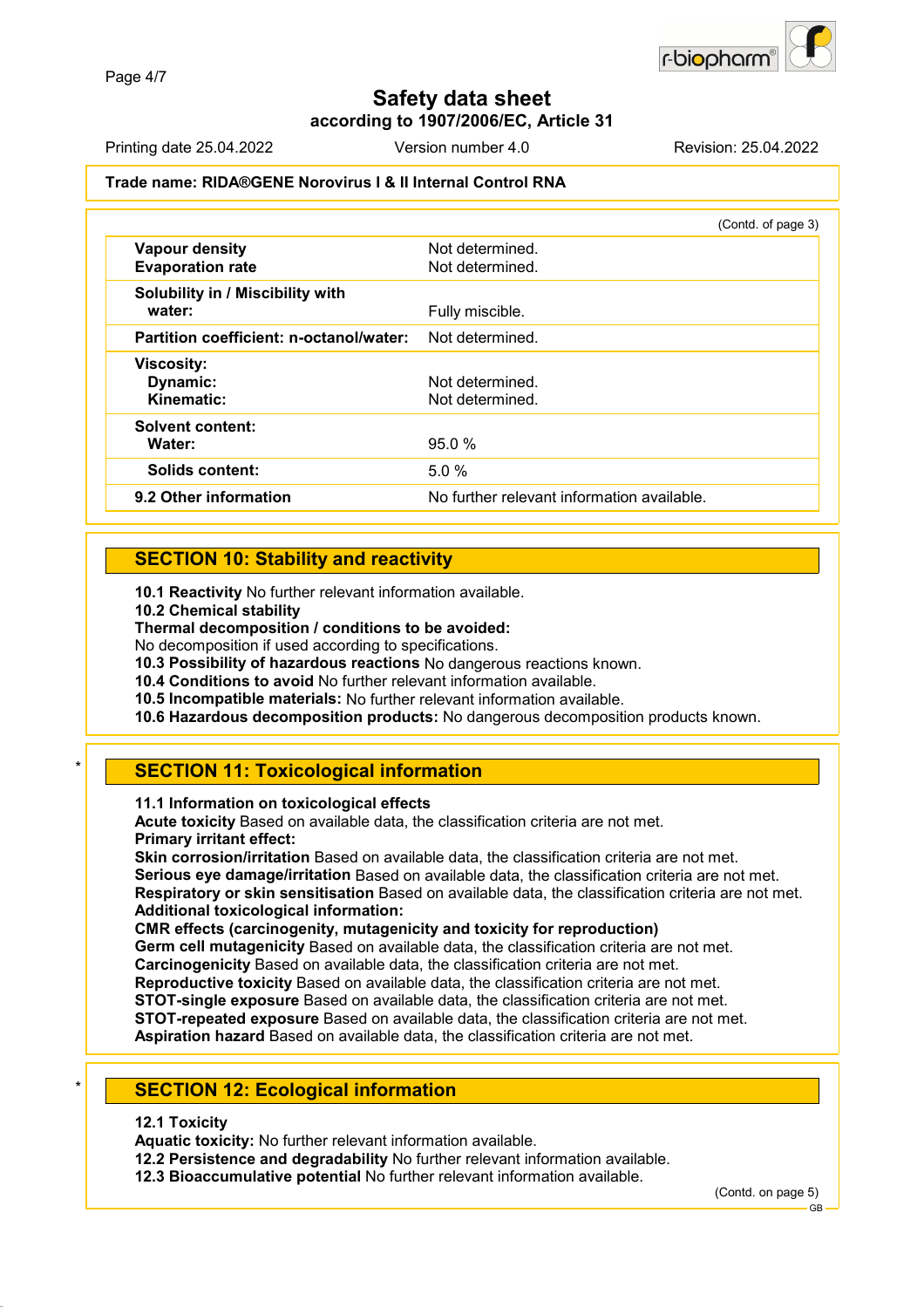

**according to 1907/2006/EC, Article 31**

Printing date 25.04.2022 Version number 4.0 Revision: 25.04.2022

#### **Trade name: RIDA®GENE Norovirus I & II Internal Control RNA**

(Contd. of page 4)

**12.4 Mobility in soil** No further relevant information available. **Additional ecological information:**

**General notes:**

Water hazard class 1 (German Regulation) (Self-assessment): slightly hazardous for water Do not allow undiluted product or large quantities of it to reach ground water, water course or sewage system.

**12.5 Results of PBT and vPvB assessment PBT:** Not applicable. **vPvB:** Not applicable. **12.6 Other adverse effects** No further relevant information available.

### **SECTION 13: Disposal considerations**

**13.1 Waste treatment methods**

**Recommendation** Disposal must be made according to official regulations.

**Uncleaned packaging:**

**Recommendation:** Disposal must be made according to official regulations.

**Recommended cleansing agents:** Water, if necessary together with cleansing agents.

| <b>SECTION 14: Transport information</b>                                   |                                                         |
|----------------------------------------------------------------------------|---------------------------------------------------------|
| 14.1 UN-Number<br>ADR, ADN, IMDG, IATA                                     | Void                                                    |
| 14.2 UN proper shipping name<br>ADR, ADN, IMDG, IATA                       | Void                                                    |
| 14.3 Transport hazard class(es)                                            |                                                         |
| ADR, ADN, IMDG, IATA<br><b>Class</b>                                       | Void                                                    |
| 14.4 Packing group<br>ADR, IMDG, IATA                                      | Void                                                    |
| 14.5 Environmental hazards:<br><b>Marine pollutant:</b>                    | No.                                                     |
| 14.6 Special precautions for user                                          | Not applicable.                                         |
| 14.7 Transport in bulk according to Annex II<br>of Marpol and the IBC Code | Not applicable.                                         |
| <b>Transport/Additional information:</b>                                   | Not dangerous according to the above<br>specifications. |
| <b>UN "Model Regulation":</b>                                              | Void                                                    |
|                                                                            | <b>GB</b>                                               |

(Contd. on page 6)

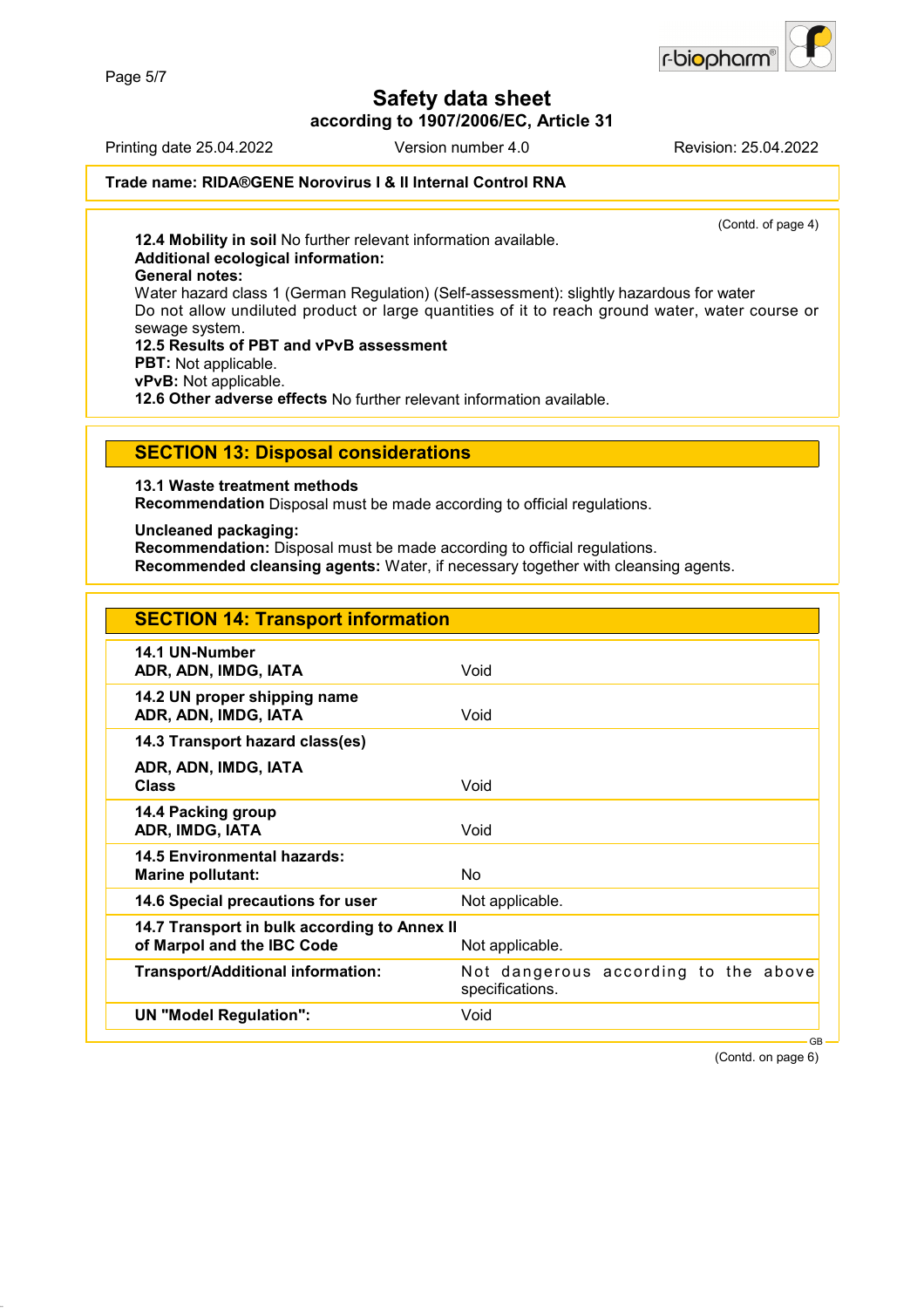**according to 1907/2006/EC, Article 31**

Printing date 25.04.2022 Version number 4.0 Revision: 25.04.2022

#### **Trade name: RIDA®GENE Norovirus I & II Internal Control RNA**

(Contd. of page 5)

### **SECTION 15: Regulatory information**

**15.1 Safety, health and environmental regulations/legislation specific for the substance or mixture**

**Directive 2012/18/EU**

**Named dangerous substances - ANNEX I** None of the ingredients is listed.

**National regulations:**

**Waterhazard class:** Water hazard class 1 (Self-assessment): slightly hazardous for water. **15.2 Chemical safety assessment:** A Chemical Safety Assessment has not been carried out.

### **SECTION 16: Other information**

This information is based on our present knowledge. However, this shall not constitute a guarantee for any specific product features and shall not establish a legally valid contractual relationship.

**Department issuing SDS:** QS 0049-6151-8102-0 **Contact:** QS 0049-6151-8102-0 **Worldwide local emergency numbers** Argentina Spanish Local (City) Buenos Aires Americas 54-1159839431 Australia English Local (City) Sydney Oceania 61-290372994 Austria German Local (City) Vienna Europe 43-13649237 Belgium French Local (City) Brussels Europe 32-28083237 Brazil Portuguese Local (City) Rio De Janeiro Americas 55-2139581449 Brazil Portuguese Local (City) Sao Paulo Americas 55-1143491359 Brazil - Toll Free Portuguese Toll free Mobile-Enabled Americas 0800 892 0479 Bulgaria Bulgarian Local (City) Plovdiv Europe 359-32570104 Cayman Islands English Local (National) Americas 345-749-8392 Chile Spanish Local (City) Santiago Americas 56 2 2581 4934 China Mandarin Local (National) Asia 4001-204937 Colombia Spanish Toll Free Americas 01800-710-2151 Costa Rica Spanish Local (National) Americas 506-40003869 Croatia Croatian Local (City) Zagreb Europe 385-17776920 Czech Republic Czech Local (City) Prague Europe 420-228880039 Denmark Danish Local (National) Europe 45-69918573 Dominican Republic Spanish Local (City) Santo Domingo Americas (829) 956-7588 El Salvador Spanish Local (City) San Salvador Americas 503 2136 7633 Estonia Estonian Local (National) Europe 372-6681294 Finland Finnish Local (City) Helsinki Europe 358-942419014 France French National Europe 33-975181407 Germany German Local (City) Frankfurt Europe 49-69643508409 0800-181-7059 Greece Greek Local (City) Athens Europe 30-2111768478 Grenada English Local (City) St George Americas 1 (473) 230-0165 Guinea French Americas 224 660 71 03 00 Hong Kong Toll Free Asia 800-968-793 Hungary Hungarian Local (City) Budapest Europe 36-18088425 Iceland Icelandic Local (City) Reykjavik Europe 354 539 0655 India Hindi, Bengali, English Asia 000-800-100-7141 Indonesia Indonesian Toll Free Asia 001-803-017-9114 Ireland English Local (City) Dublin Europe 353-19014670 Israel Hebrew Local (City) Tel Aviv Asia 972-37630639 Italy Italian Local (City) Milan Europe 39-0245557031 800-789-767 Japan Japanese Local (City) Tokyo Asia 81-345209637 Latvia Latvian Lettish Local (City) Riga Europe 371-66165504 Lithuania Lithuanian Local (City) Vilnius Europe 370-52140238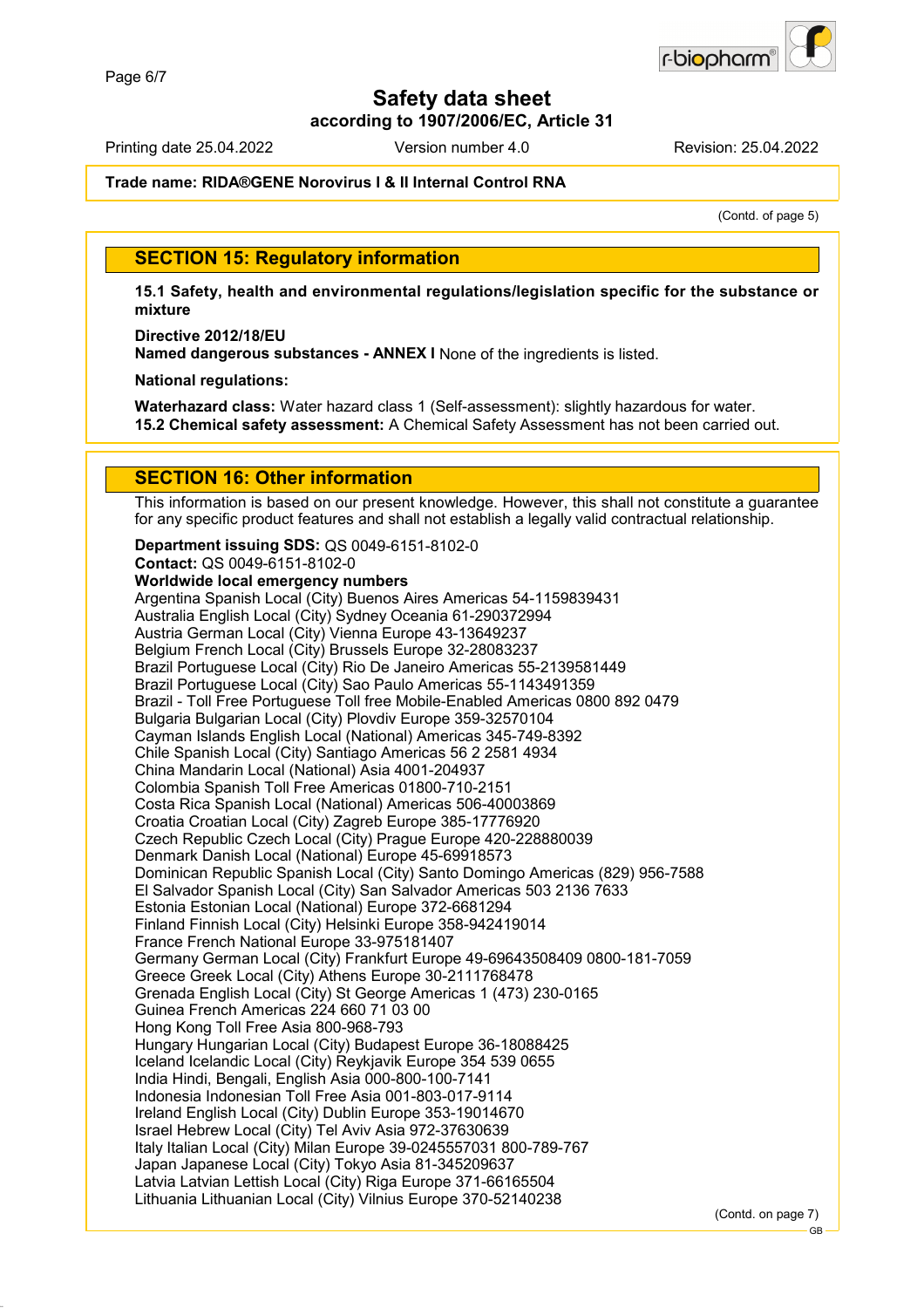

**according to 1907/2006/EC, Article 31**

| Printing date 25.04.2022                                                                                        | Version number 4.0                                                                                                   | Revision: 25.04.2022 |
|-----------------------------------------------------------------------------------------------------------------|----------------------------------------------------------------------------------------------------------------------|----------------------|
|                                                                                                                 | Trade name: RIDA®GENE Norovirus I & II Internal Control RNA                                                          |                      |
|                                                                                                                 |                                                                                                                      | (Contd. of page 6)   |
| Luxembourg French and German Europe 352-20202416                                                                |                                                                                                                      |                      |
|                                                                                                                 | Macedonia Macedonian Local (City) Skopje Europe 389 2 551 7456                                                       |                      |
|                                                                                                                 | Malaysia Malay Local (City) Kuala Lumpur Asia 60-39212579 41-800-815-308                                             |                      |
| Mexico Spanish Americas 01-800-681-9531                                                                         |                                                                                                                      |                      |
| Netherlands Dutch Europe 31-858880596                                                                           |                                                                                                                      |                      |
|                                                                                                                 | New Zealand English Local (City) Auckland Oceania 64-98010034                                                        |                      |
| Nigeria Hausa Local (City) Lagos Europe 234 1 227 8883                                                          |                                                                                                                      |                      |
|                                                                                                                 | Panama Spanish Local (National) Americas 507-8322475                                                                 |                      |
| Peru Spanish Local (City) Lima Americas 51-17071295                                                             |                                                                                                                      |                      |
|                                                                                                                 | Philippines Tagalog Local (City) Manila Asia 1-800-1-116-1020                                                        |                      |
|                                                                                                                 | Poland Polish Local (City) Warsaw Europe 48-223988029                                                                |                      |
|                                                                                                                 | Portugal Portuguese Local (National) Europe 351-308801773                                                            |                      |
|                                                                                                                 | Romania Romanian Local (National) Europe 40-37-6300026<br>Russia RussianToll Free Mobile-Enabled Asia 8-800-100-6346 |                      |
|                                                                                                                 | Saudi Arabia Arabic and English CHEMTREC DID Only Asia 966-8111095861                                                |                      |
|                                                                                                                 | Singapore English and Mandarin Asia 65-31581349 or 800-101-2201                                                      |                      |
|                                                                                                                 | Slovakia Slovak Local (City) Bratislava Europe 421-233057972                                                         |                      |
|                                                                                                                 | Slovenia Slovenian Local (City) Ljubljana Europe 38-618888016                                                        |                      |
| South Africa English Toll Free Africa 0-800-983-611                                                             |                                                                                                                      |                      |
|                                                                                                                 | South Korea Korean Toll Free Asia 003-0813-2549 and 080-822-1374                                                     |                      |
|                                                                                                                 | Spain Spanish Local (City) Barcelona Europe 34-931768545 and 900-868538                                              |                      |
|                                                                                                                 | Sweden Swedish Local (City) Stockholm Europe 46-852503403                                                            |                      |
|                                                                                                                 | Switzerland German and French and Italian Zurich Europe 41-435082011                                                 |                      |
|                                                                                                                 | Taiwan Mandarin Local (City) Taipei Asia 886-2-7741-4207 and 00801-14-8954                                           |                      |
| Thailand Thai Toll Free Asia 01-800-13-203-9987                                                                 |                                                                                                                      |                      |
|                                                                                                                 | Trinidad and Tobago English Local (National) Americas 1-868-224-5716                                                 |                      |
|                                                                                                                 | Turkey Turkish Local (City) Istanbul Europe 90-212-7055340                                                           |                      |
| Ukraine Ukrainian Europe 380-947101374                                                                          |                                                                                                                      |                      |
|                                                                                                                 | United Kingdom English Local (City) London Europe 44-870-8200418 and 44-2038073798                                   |                      |
| <b>Abbreviations and acronyms:</b>                                                                              |                                                                                                                      |                      |
| Concerning the International Transport of Dangerous Goods by Rail)                                              | RID: Règlement international concernant le transport des marchandises dangereuses par chemin de fer (Regulations     |                      |
| ICAO: International Civil Aviation Organisation                                                                 |                                                                                                                      |                      |
|                                                                                                                 | ADR: Accord relatif au transport international des marchandises dangereuses par route (European Agreement Concerning |                      |
| the International Carriage of Dangerous Goods by Road)<br>IMDG: International Maritime Code for Dangerous Goods |                                                                                                                      |                      |
| IATA: International Air Transport Association                                                                   |                                                                                                                      |                      |
|                                                                                                                 | GHS: Globally Harmonised System of Classification and Labelling of Chemicals                                         |                      |
|                                                                                                                 | EINECS: European Inventory of Existing Commercial Chemical Substances                                                |                      |
| ELINCS: European List of Notified Chemical Substances                                                           | CAS: Chemical Abstracts Service (division of the American Chemical Society)                                          |                      |
| PBT: Persistent, Bioaccumulative and Toxic                                                                      |                                                                                                                      |                      |
| vPvB: very Persistent and very Bioaccumulative                                                                  |                                                                                                                      |                      |
| * Data compared to the previous version altered.                                                                |                                                                                                                      |                      |
|                                                                                                                 |                                                                                                                      | GВ                   |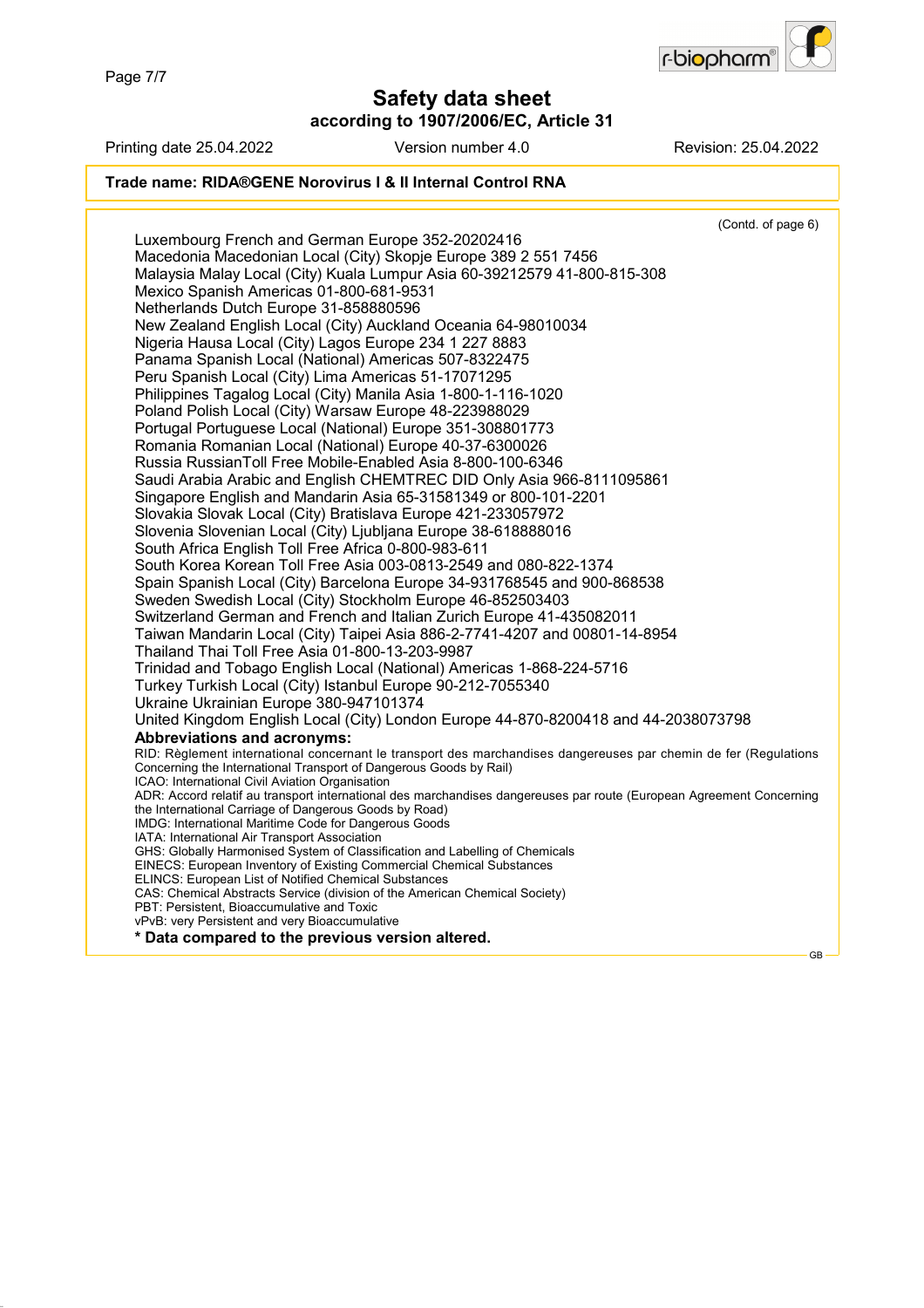

**according to 1907/2006/EC, Article 31**

Printing date 25.04.2022 Version number 4.0 Revision: 25.04.2022

### **SECTION 1: Identification of the substance/mixture and of the company/ undertaking**

**1.1 Product identifier**

#### **Trade name: RIDA®GENE Norovirus I & II No Template Control**

**Article number:** PGZ1415NC **CAS Number:** 7732-18-5 **EC number:** 231-791-2 **1.2 Relevant identified uses of the substance or mixture and uses advised against** No further relevant information available.

**Application of the substance / the preparation:** In vitro

**1.3 Details of the supplier of the safety data sheet Manufacturer/Supplier:** R-Biopharm AG An der neuen Bergstraße 17 D-64297 Darmstadt

**Further information obtainable from:** e-mail: info@r-biopharm.de **1.4 Emergency telephone number:** CHEMTREC (worldwide): +1 703-741-5970 / 1-800-424-9300 CHEMTREC (United Kingdom): 44-870-8200418 and 44-2038073798 (toll free) For additional worldwide local emergency numbers refer to section 16.

### **SECTION 2: Hazards identification**

**2.1 Classification of the substance or mixture Classification according to Regulation (EC) No 1272/2008** The substance is not classified, according to the CLP regulation.

**2.2 Label elements Labelling according to Regulation (EC) No 1272/2008** Void **Hazard pictograms** Void **Signal word** Void **Hazard statements** Void **2.3 Other hazards Results of PBT and vPvB assessment PBT:** Not applicable. **vPvB:** Not applicable.

### **SECTION 3: Composition/information on ingredients**

**3.1 Chemical characterisation: Substances CAS No. Description** 7732-18-5 water, distilled, conductivity or of similarpurity **Identification number(s) EC number:** 231-791-2

### **SECTION 4: First aid measures**

**4.1 Description of first aid measures General information:** No special measures required. **After inhalation:** Supply fresh air; consult doctor in case of complaints.

(Contd. on page 2)

GB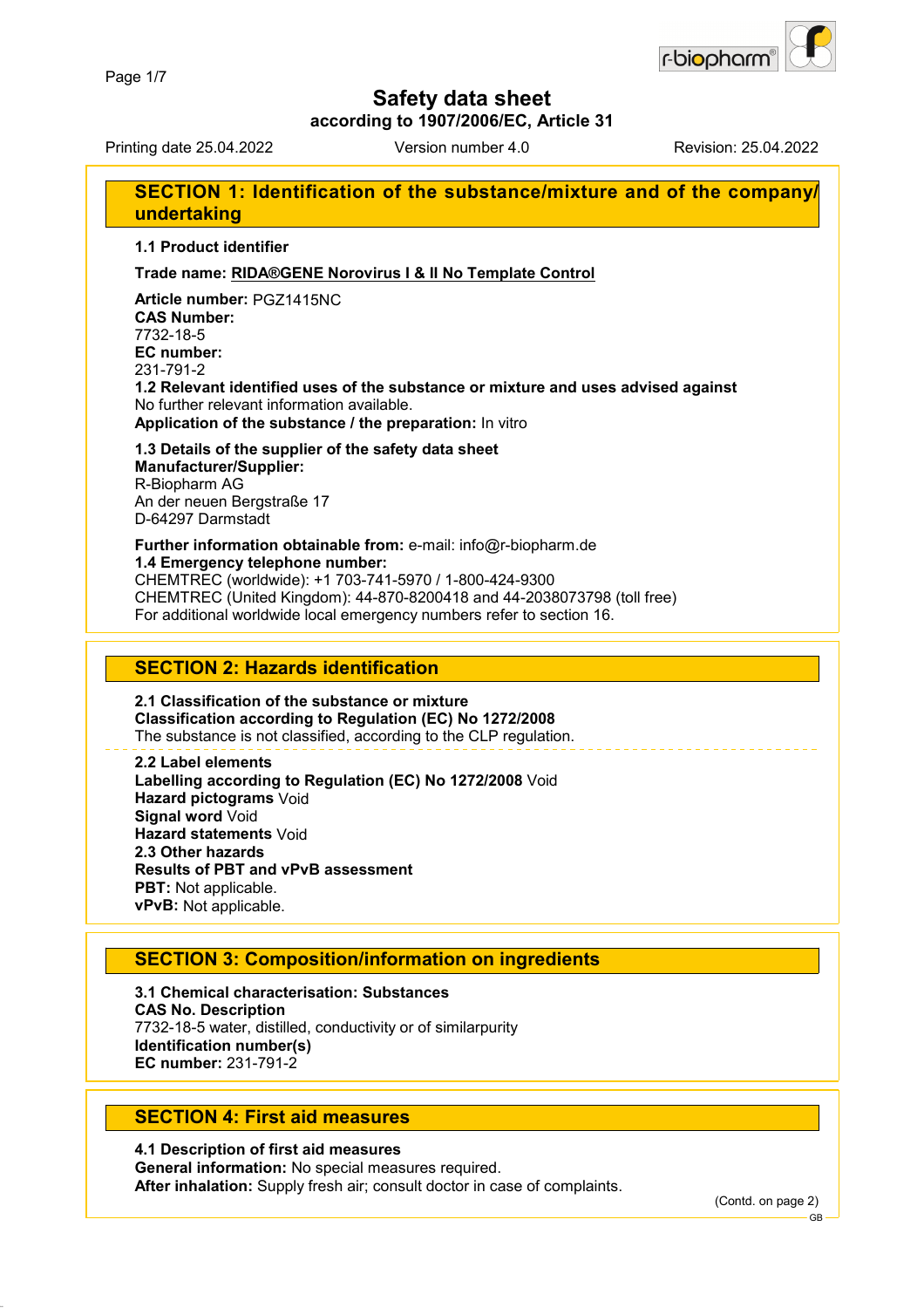

**according to 1907/2006/EC, Article 31**

Printing date 25.04.2022 Version number 4.0 Revision: 25.04.2022

#### **Trade name: RIDA®GENE Norovirus I & II No Template Control**

(Contd. of page 1)

**After skin contact:** Immediately wash with water and soap and rinse thoroughly. **After eye contact:** Rinse opened eye for several minutes under running water. **After swallowing:** If symptoms persist consult doctor.

**4.2 Most important symptoms and effects, both acute and delayed**

No further relevant information available.

**4.3 Indication of any immediate medical attention and special treatment needed** No further relevant information available.

**SECTION 5: Firefighting measures**

**5.1 Extinguishing media**

**Suitable extinguishing agents:** Use fire extinguishing methods suitable to surrounding conditions. **5.2 Special hazards arising from the substance or mixture**

No further relevant information available.

**5.3 Advice for firefighters**

**Protective equipment:** No special measures required.

### **SECTION 6: Accidental release measures**

**6.1 Personal precautions, protective equipment and emergency procedures** Wear protective clothing.

**6.2 Environmental precautions:** Dilute with plenty of water.

**6.3 Methods and material for containment and cleaning up:**

Absorb with liquid-binding material (sand, diatomite, acid binders, universal binders, sawdust).

**6.4 Reference to other sections**

See Section 7 for information on safe handling.

See Section 8 for information on personal protection equipment.

See Section 13 for disposal information.

### **SECTION 7: Handling and storage**

**7.1 Precautions for safe handling** No special measures required. **Information about fire - and explosion protection:** No special measures required.

**7.2 Conditions for safe storage, including any incompatibilities Storage:**

**Requirements to be met by storerooms and receptacles:** No special requirements. **Information about storage in one common storage facility:** Not required. **Further information about storage conditions:** None.

**7.3 Specific end use(s)** No further relevant information available.

### **SECTION 8: Exposure controls/personal protection**

**8.1 Control parameters**

**Additional information about design of technical facilities:** No further data; see item 7. **Ingredients with limit values that require monitoring at the workplace:** Not required. **Additional information:** The lists valid during the making were used as basis.

**8.2 Exposure controls**

**Personal protective equipment:**

**General protective and hygienic measures:**

The usual precautionary measures are to be adhered to when handling chemicals.

(Contd. on page 3)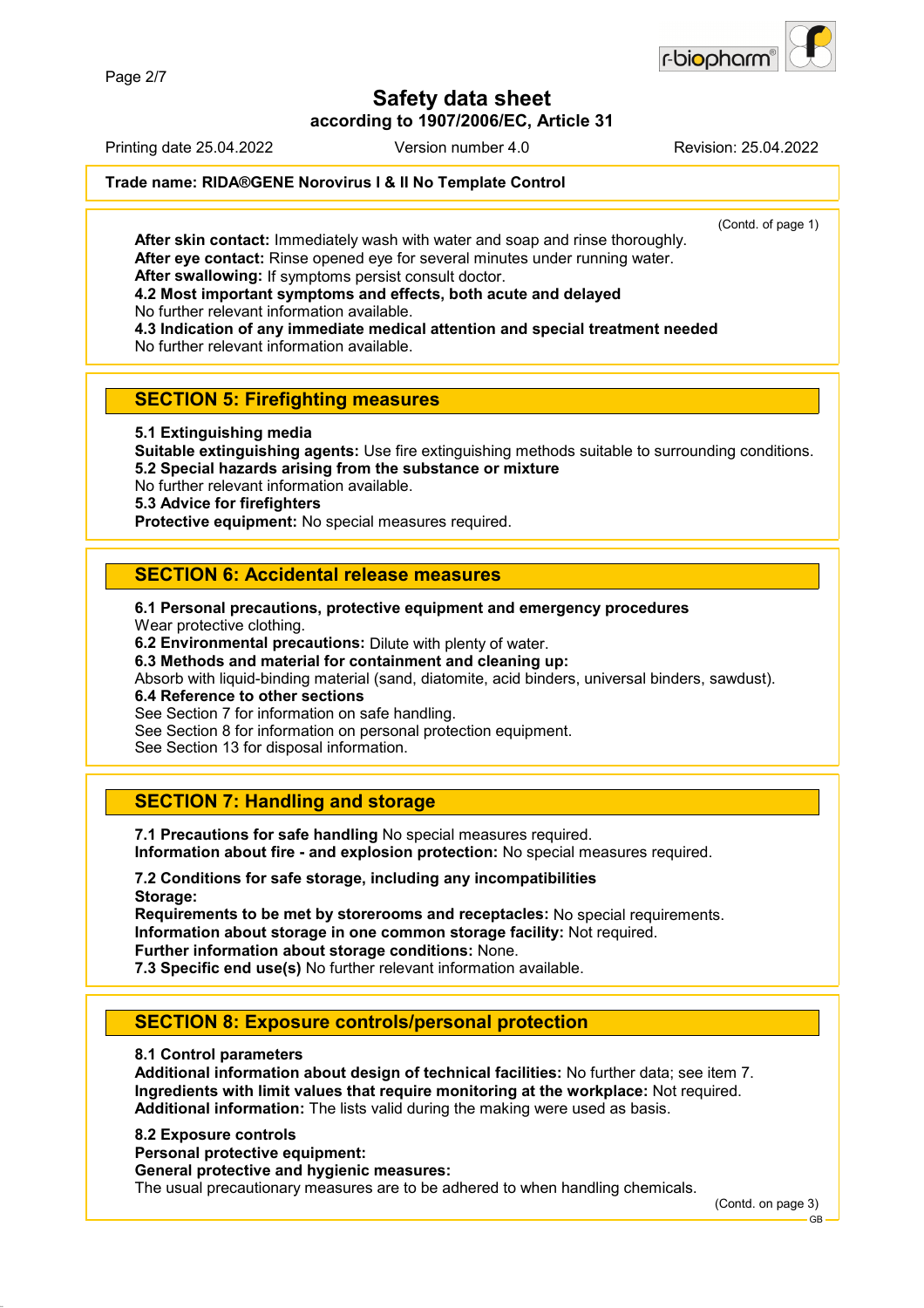**according to 1907/2006/EC, Article 31**

Printing date 25.04.2022 Version number 4.0 Revision: 25.04.2022

# **Trade name: RIDA®GENE Norovirus I & II No Template Control**

(Contd. of page 2)

**Respiratory protection:** Not required.

#### **Protection of hands:**

The glove material has to be impermeable and resistant to the product/ the substance/ the preparation.

Due to missing tests no recommendation to the glove material can be given for the product/ the preparation/ the chemical mixture.

Selection of the glove material on consideration of the penetration times, rates of diffusion and the degradation

#### **Material of gloves**

The selection of the suitable gloves does not only depend on the material, but also on further marks of quality and varies from manufacturer to manufacturer.

#### **Penetration time of glove material**

The exact break trough time has to be found out by the manufacturer of the protective gloves and has to be observed.

**For the permanent contact gloves made of the following materials are suitable:**

The exact break trough time has to be found out by the manufacturer of the protective gloves and has to be observed.

#### **As protection from splashes gloves made of the following materials are suitable:**

The exact break trough time has to be found out by the manufacturer of the protective gloves and has to be observed.

**Eye protection:** Goggles recommended during refilling

| Appearance:<br>Form:<br>Fluid<br>Colour:<br>Colourless<br>Undistinguishable.<br>Odour:<br><b>Odour threshold:</b><br>Not determined.<br>pH-value:<br>7<br><b>Change in condition</b><br><b>Melting point/freezing point:</b><br>0 °C<br>Initial boiling point and boiling range: 100 °C<br><b>Flash point:</b><br>Not applicable.<br>Flammability (solid, gas):<br>Not applicable.<br><b>Decomposition temperature:</b><br>Not determined.<br>Not determined.<br>Auto-ignition temperature:<br><b>Explosive properties:</b><br>Product does not present an explosion hazard.<br><b>Explosion limits:</b><br>Not determined.<br>Lower:<br>Not determined.<br>Upper:<br>Vapour pressure at 20 °C:<br>23 hPa | 9.1 Information on basic physical and chemical properties<br><b>General Information</b> |           |
|-----------------------------------------------------------------------------------------------------------------------------------------------------------------------------------------------------------------------------------------------------------------------------------------------------------------------------------------------------------------------------------------------------------------------------------------------------------------------------------------------------------------------------------------------------------------------------------------------------------------------------------------------------------------------------------------------------------|-----------------------------------------------------------------------------------------|-----------|
|                                                                                                                                                                                                                                                                                                                                                                                                                                                                                                                                                                                                                                                                                                           |                                                                                         |           |
|                                                                                                                                                                                                                                                                                                                                                                                                                                                                                                                                                                                                                                                                                                           |                                                                                         |           |
|                                                                                                                                                                                                                                                                                                                                                                                                                                                                                                                                                                                                                                                                                                           |                                                                                         |           |
|                                                                                                                                                                                                                                                                                                                                                                                                                                                                                                                                                                                                                                                                                                           |                                                                                         |           |
|                                                                                                                                                                                                                                                                                                                                                                                                                                                                                                                                                                                                                                                                                                           |                                                                                         |           |
|                                                                                                                                                                                                                                                                                                                                                                                                                                                                                                                                                                                                                                                                                                           |                                                                                         |           |
|                                                                                                                                                                                                                                                                                                                                                                                                                                                                                                                                                                                                                                                                                                           |                                                                                         |           |
|                                                                                                                                                                                                                                                                                                                                                                                                                                                                                                                                                                                                                                                                                                           |                                                                                         |           |
|                                                                                                                                                                                                                                                                                                                                                                                                                                                                                                                                                                                                                                                                                                           |                                                                                         |           |
|                                                                                                                                                                                                                                                                                                                                                                                                                                                                                                                                                                                                                                                                                                           |                                                                                         |           |
|                                                                                                                                                                                                                                                                                                                                                                                                                                                                                                                                                                                                                                                                                                           |                                                                                         |           |
|                                                                                                                                                                                                                                                                                                                                                                                                                                                                                                                                                                                                                                                                                                           |                                                                                         |           |
|                                                                                                                                                                                                                                                                                                                                                                                                                                                                                                                                                                                                                                                                                                           |                                                                                         |           |
|                                                                                                                                                                                                                                                                                                                                                                                                                                                                                                                                                                                                                                                                                                           |                                                                                         |           |
|                                                                                                                                                                                                                                                                                                                                                                                                                                                                                                                                                                                                                                                                                                           |                                                                                         |           |
|                                                                                                                                                                                                                                                                                                                                                                                                                                                                                                                                                                                                                                                                                                           |                                                                                         |           |
|                                                                                                                                                                                                                                                                                                                                                                                                                                                                                                                                                                                                                                                                                                           |                                                                                         |           |
|                                                                                                                                                                                                                                                                                                                                                                                                                                                                                                                                                                                                                                                                                                           |                                                                                         |           |
|                                                                                                                                                                                                                                                                                                                                                                                                                                                                                                                                                                                                                                                                                                           | Density at 20 °C:                                                                       | 1 $g/cm3$ |
| <b>Relative density</b><br>Not determined.                                                                                                                                                                                                                                                                                                                                                                                                                                                                                                                                                                                                                                                                |                                                                                         |           |

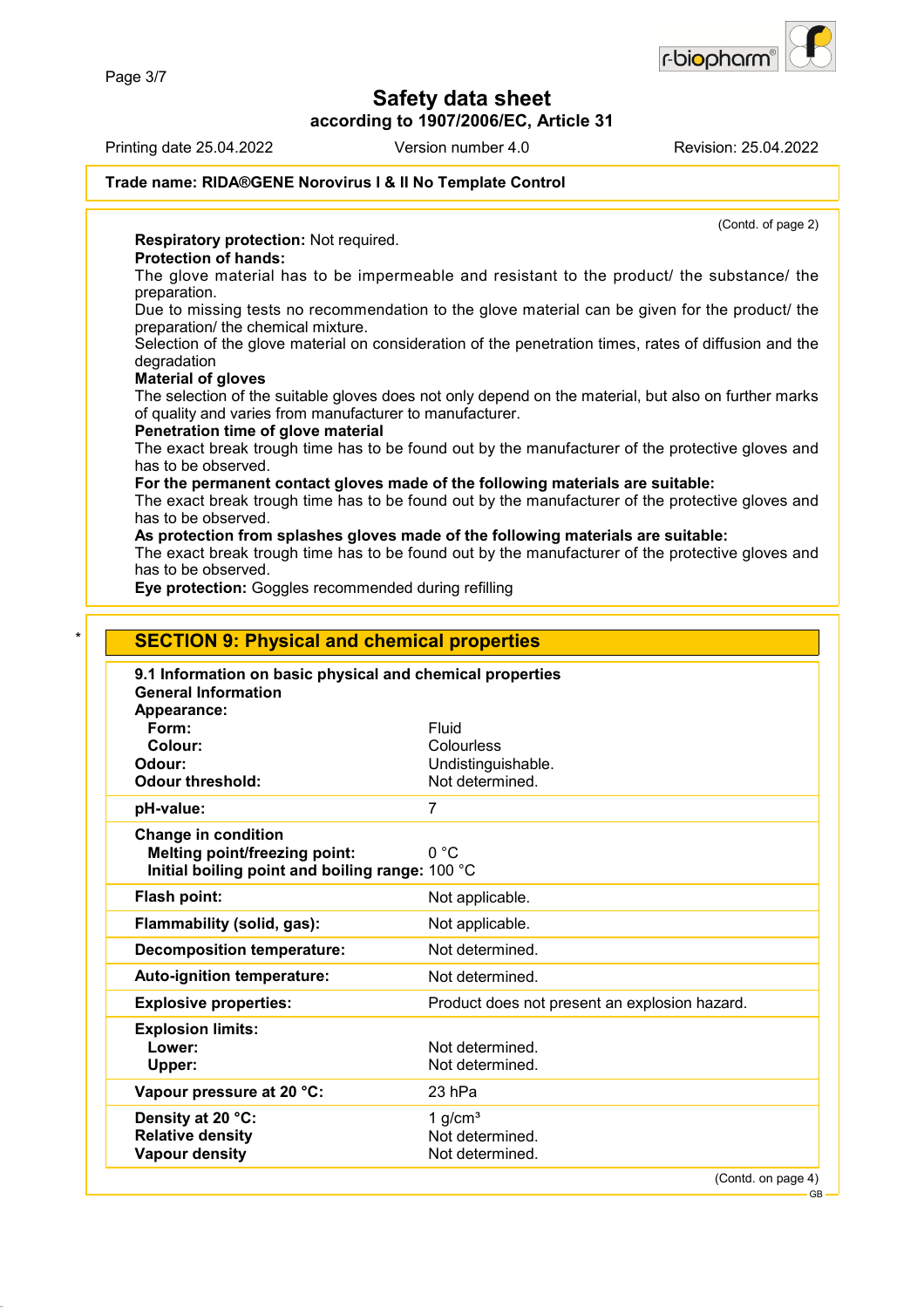**according to 1907/2006/EC, Article 31**

Printing date 25.04.2022 Version number 4.0 Revision: 25.04.2022

#### **Trade name: RIDA®GENE Norovirus I & II No Template Control**

|                                                                | (Contd. of page 3)                         |
|----------------------------------------------------------------|--------------------------------------------|
| <b>Evaporation rate</b>                                        | Not determined.                            |
| Solubility in / Miscibility with<br>water:                     | Fully miscible.                            |
| Partition coefficient: n-octanol/water:                        | Not determined.                            |
| <b>Viscosity:</b><br>Dynamic at 20 °C:<br>Kinematic:<br>Water: | $0.952$ mPas<br>Not determined<br>100.0%   |
| <b>Solids content:</b>                                         | $0.0\%$                                    |
| 9.2 Other information                                          | No further relevant information available. |

### **SECTION 10: Stability and reactivity**

**10.1 Reactivity** No further relevant information available.

**10.2 Chemical stability**

**Thermal decomposition / conditions to be avoided:**

No decomposition if used according to specifications.

**10.3 Possibility of hazardous reactions** No dangerous reactions known.

**10.4 Conditions to avoid** No further relevant information available.

**10.5 Incompatible materials:** No further relevant information available.

**10.6 Hazardous decomposition products:** No dangerous decomposition products known.

### **SECTION 11: Toxicological information**

**11.1 Information on toxicological effects**

**Acute toxicity** Based on available data, the classification criteria are not met. **Primary irritant effect:**

**Skin corrosion/irritation** Based on available data, the classification criteria are not met. **Serious eye damage/irritation** Based on available data, the classification criteria are not met. **Respiratory or skin sensitisation** Based on available data, the classification criteria are not met. **Additional toxicological information:**

**CMR effects (carcinogenity, mutagenicity and toxicity for reproduction)**

**Germ cell mutagenicity** Based on available data, the classification criteria are not met. **Carcinogenicity** Based on available data, the classification criteria are not met.

**Reproductive toxicity** Based on available data, the classification criteria are not met.

**STOT-single exposure** Based on available data, the classification criteria are not met.

**STOT-repeated exposure** Based on available data, the classification criteria are not met.

**Aspiration hazard** Based on available data, the classification criteria are not met.

### **SECTION 12: Ecological information**

#### **12.1 Toxicity**

**Aquatic toxicity:** No further relevant information available.

**12.2 Persistence and degradability** No further relevant information available.

**12.3 Bioaccumulative potential** No further relevant information available.

**12.4 Mobility in soil** No further relevant information available.

**Additional ecological information:**

**General notes:** Not hazardous for water.

(Contd. on page 5)

GB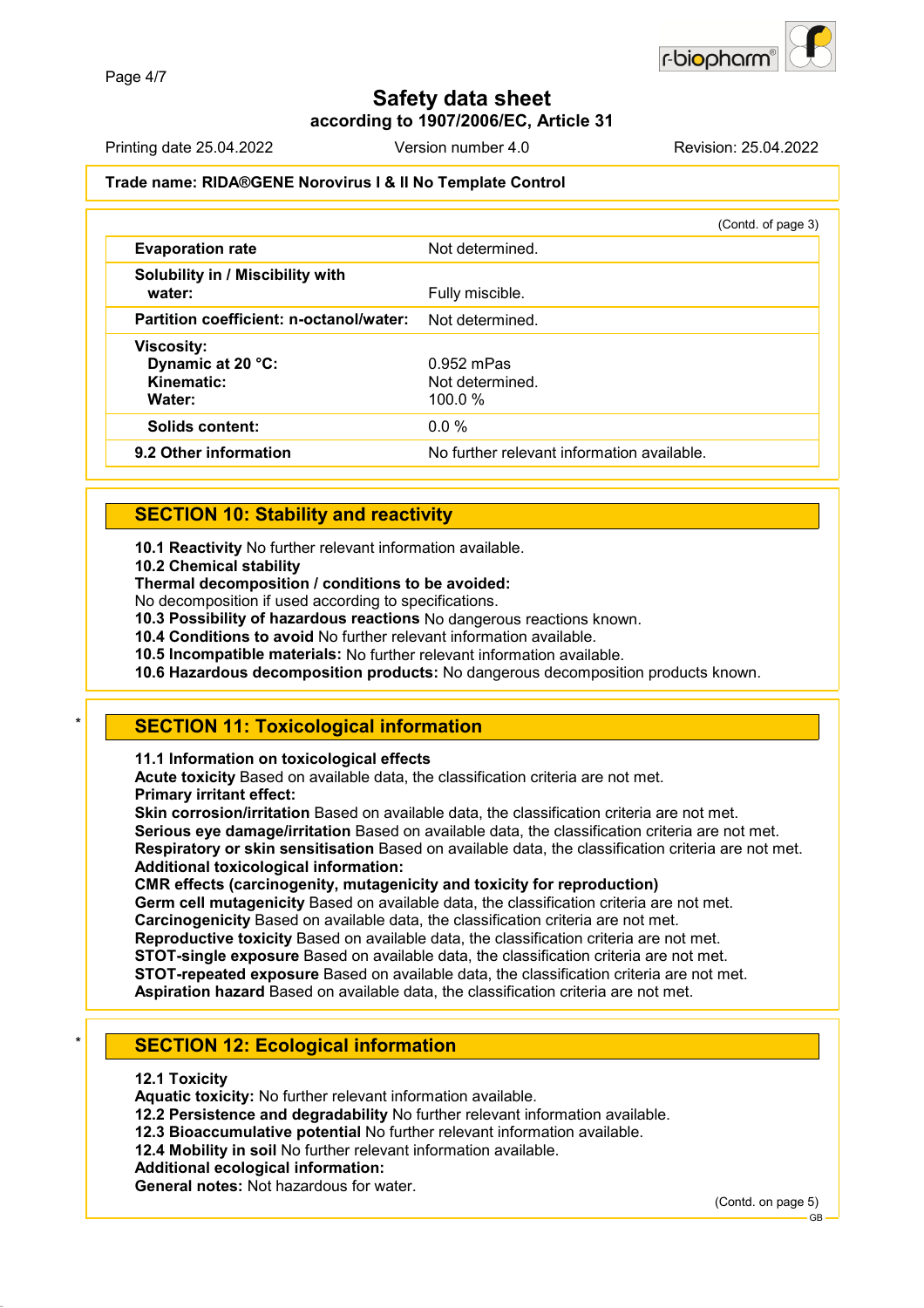

**according to 1907/2006/EC, Article 31**

Printing date 25.04.2022 Version number 4.0 Revision: 25.04.2022

**Trade name: RIDA®GENE Norovirus I & II No Template Control**

(Contd. of page 4)

#### **12.5 Results of PBT and vPvB assessment**

**PBT:** Not applicable.

**vPvB:** Not applicable.

**12.6 Other adverse effects** No further relevant information available.

### **SECTION 13: Disposal considerations**

#### **13.1 Waste treatment methods**

**Recommendation** Disposal must be made according to official regulations.

#### **Uncleaned packaging:**

**Recommendation:** Disposal must be made according to official regulations. **Recommended cleansing agents:** Water, if necessary together with cleansing agents.

| <b>SECTION 14: Transport information</b>                                   |                                                         |
|----------------------------------------------------------------------------|---------------------------------------------------------|
| 14.1 UN-Number<br>ADR, ADN, IMDG, IATA                                     | Void                                                    |
| 14.2 UN proper shipping name<br>ADR, ADN, IMDG, IATA                       | Void                                                    |
| 14.3 Transport hazard class(es)                                            |                                                         |
| ADR, ADN, IMDG, IATA<br><b>Class</b>                                       | Void                                                    |
| 14.4 Packing group<br>ADR, IMDG, IATA                                      | Void                                                    |
| <b>14.5 Environmental hazards:</b><br><b>Marine pollutant:</b>             | N <sub>o</sub>                                          |
| 14.6 Special precautions for user                                          | Not applicable.                                         |
| 14.7 Transport in bulk according to Annex II<br>of Marpol and the IBC Code | Not applicable.                                         |
| <b>Transport/Additional information:</b>                                   | Not dangerous according to the above<br>specifications. |
| <b>UN "Model Regulation":</b>                                              | Void                                                    |

### **SECTION 15: Regulatory information**

**15.1 Safety, health and environmental regulations/legislation specific for the substance or mixture**

**Directive 2012/18/EU**

**Named dangerous substances - ANNEX I** Substance is not listed.

**National regulations:**

**Waterhazard class:** Generally not hazardous for water.

(Contd. on page 6)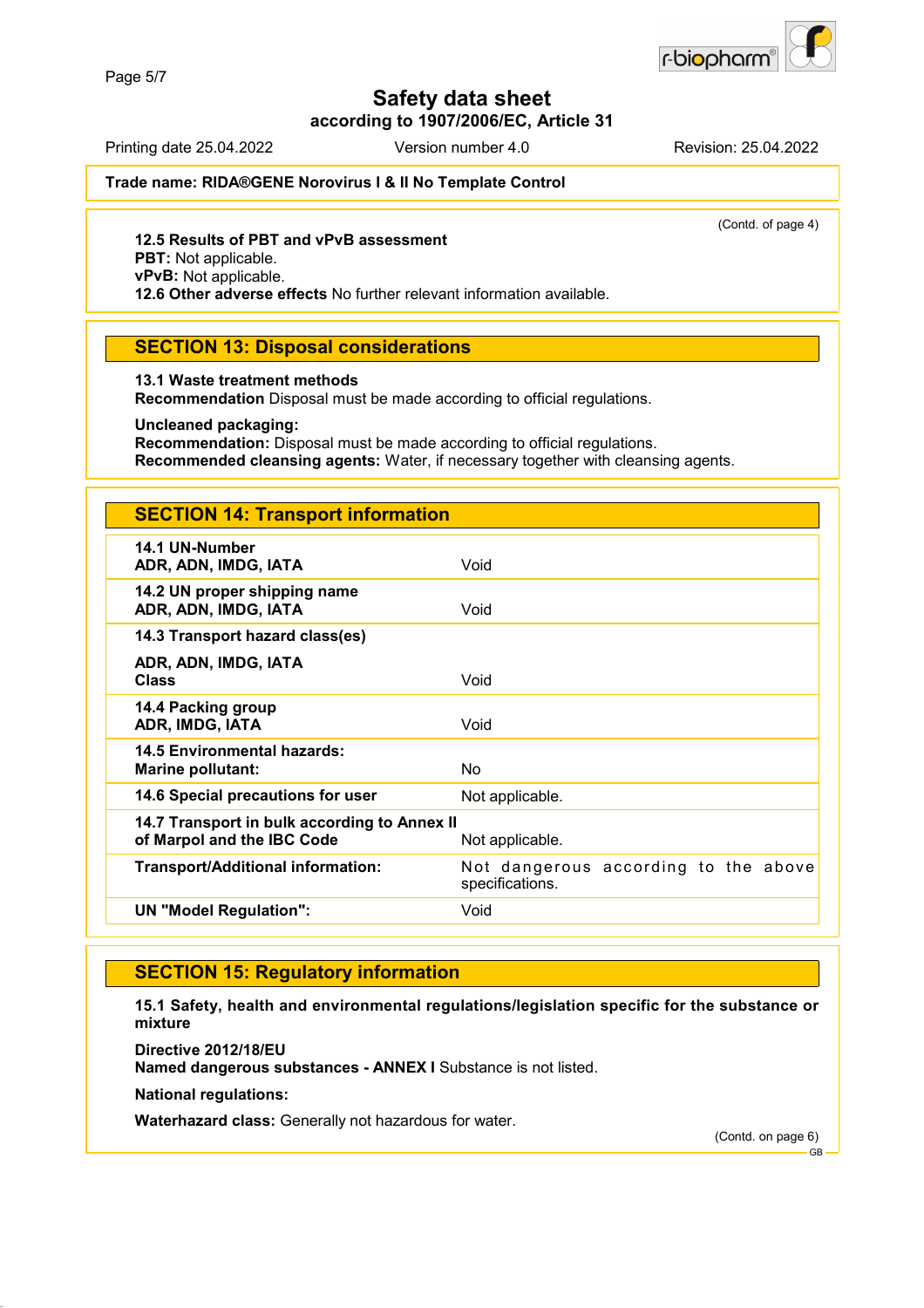

**according to 1907/2006/EC, Article 31**

Printing date 25.04.2022 Version number 4.0 Revision: 25.04.2022

**Trade name: RIDA®GENE Norovirus I & II No Template Control**

(Contd. of page 5)

**15.2 Chemical safety assessment:** A Chemical Safety Assessment has not been carried out.

### **SECTION 16: Other information**

This information is based on our present knowledge. However, this shall not constitute a guarantee for any specific product features and shall not establish a legally valid contractual relationship.

**Department issuing SDS:** QS 0049-6151-8102-0 **Contact:** QS 0049-6151-8102-0 **Worldwide local emergency numbers** Argentina Spanish Local (City) Buenos Aires Americas 54-1159839431 Australia English Local (City) Sydney Oceania 61-290372994 Austria German Local (City) Vienna Europe 43-13649237 Belgium French Local (City) Brussels Europe 32-28083237 Brazil Portuguese Local (City) Rio De Janeiro Americas 55-2139581449 Brazil Portuguese Local (City) Sao Paulo Americas 55-1143491359 Brazil - Toll Free Portuguese Toll free Mobile-Enabled Americas 0800 892 0479 Bulgaria Bulgarian Local (City) Plovdiv Europe 359-32570104 Cayman Islands English Local (National) Americas 345-749-8392 Chile Spanish Local (City) Santiago Americas 56 2 2581 4934 China Mandarin Local (National) Asia 4001-204937 Colombia Spanish Toll Free Americas 01800-710-2151 Costa Rica Spanish Local (National) Americas 506-40003869 Croatia Croatian Local (City) Zagreb Europe 385-17776920 Czech Republic Czech Local (City) Prague Europe 420-228880039 Denmark Danish Local (National) Europe 45-69918573 Dominican Republic Spanish Local (City) Santo Domingo Americas (829) 956-7588 El Salvador Spanish Local (City) San Salvador Americas 503 2136 7633 Estonia Estonian Local (National) Europe 372-6681294 Finland Finnish Local (City) Helsinki Europe 358-942419014 France French National Europe 33-975181407 Germany German Local (City) Frankfurt Europe 49-69643508409 0800-181-7059 Greece Greek Local (City) Athens Europe 30-2111768478 Grenada English Local (City) St George Americas 1 (473) 230-0165 Guinea French Americas 224 660 71 03 00 Hong Kong Toll Free Asia 800-968-793 Hungary Hungarian Local (City) Budapest Europe 36-18088425 Iceland Icelandic Local (City) Reykjavik Europe 354 539 0655 India Hindi, Bengali, English Asia 000-800-100-7141 Indonesia Indonesian Toll Free Asia 001-803-017-9114 Ireland English Local (City) Dublin Europe 353-19014670 Israel Hebrew Local (City) Tel Aviv Asia 972-37630639 Italy Italian Local (City) Milan Europe 39-0245557031 800-789-767 Japan Japanese Local (City) Tokyo Asia 81-345209637 Latvia Latvian Lettish Local (City) Riga Europe 371-66165504 Lithuania Lithuanian Local (City) Vilnius Europe 370-52140238 Luxembourg French and German Europe 352-20202416 Macedonia Macedonian Local (City) Skopje Europe 389 2 551 7456 Malaysia Malay Local (City) Kuala Lumpur Asia 60-39212579 41-800-815-308 Mexico Spanish Americas 01-800-681-9531 Netherlands Dutch Europe 31-858880596 New Zealand English Local (City) Auckland Oceania 64-98010034 Nigeria Hausa Local (City) Lagos Europe 234 1 227 8883 Panama Spanish Local (National) Americas 507-8322475 Peru Spanish Local (City) Lima Americas 51-17071295 Philippines Tagalog Local (City) Manila Asia 1-800-1-116-1020 Poland Polish Local (City) Warsaw Europe 48-223988029